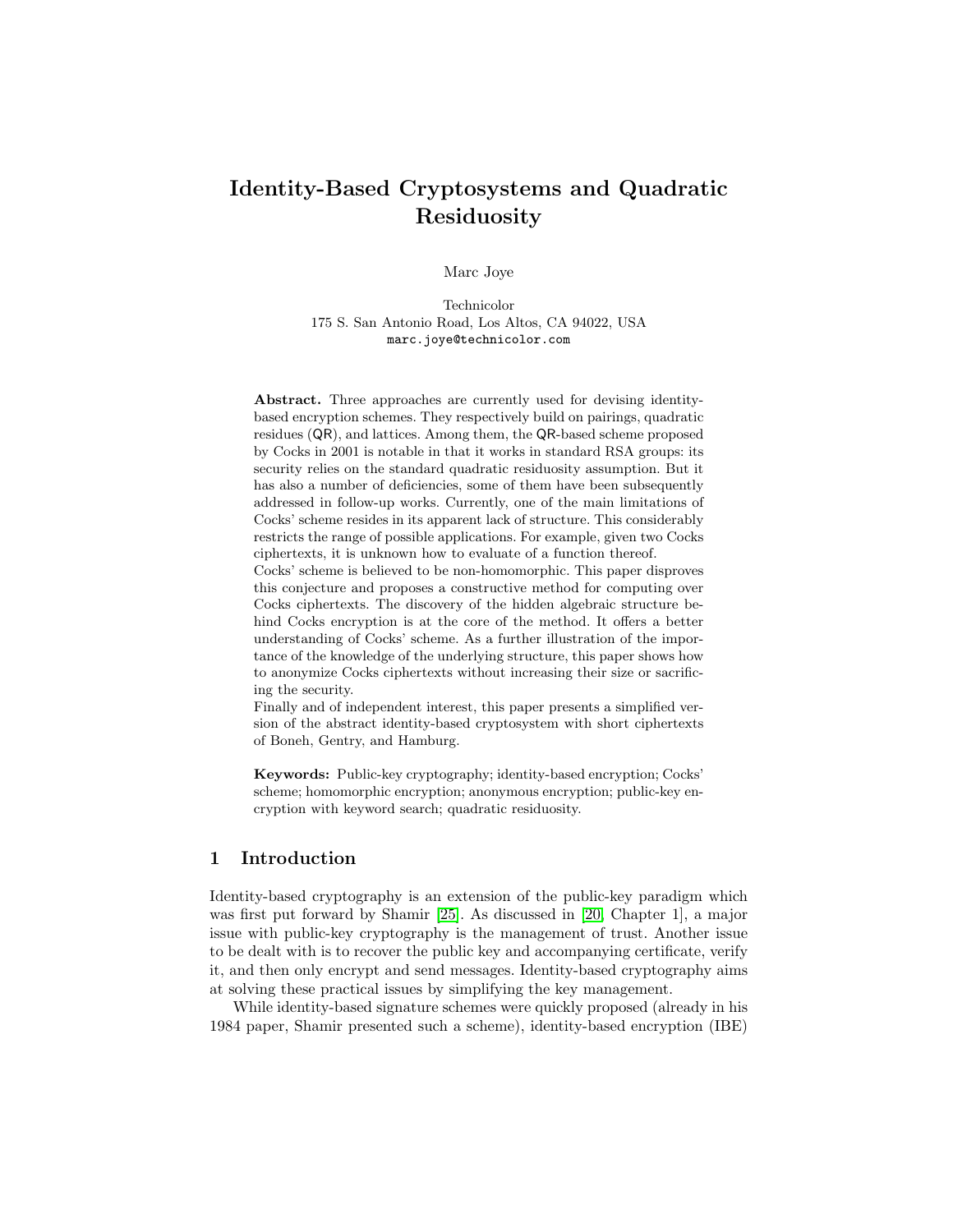schemes seem harder to develop and only came later. The first implementation of an IBE scheme was proposed by Desmedt and Quisquater [\[13\]](#page-18-0) in 1986. It is however non-standard in the sense that it requires tamper-proof hardware for its security. The realization of a truly practical IBE scheme remained elusive until a breakthrough paper by Boneh and Franklin [\[7\]](#page-18-1) in 2001, and concurrently by Sakai et al. [\[24\]](#page-19-2). The Boneh-Franklin IBE scheme makes use of bilinear maps. Its publication was quickly followed up by a large number of works. More recently, lattices were considered as a building block for constructing IBE schemes [\[16\]](#page-19-3). Again this gave rise to a number of follow-up works.

A totally different approach was described back in 2001 by Cocks in a short 4-page paper [\[12\]](#page-18-2). Cocks' IBE scheme only requires elementary mathematics. Encryption merely involves a couple of operations modulo an RSA modulus and the evaluation of Jacobi symbols. Its security rests on the standard quadratic residuosity assumption in the random oracle model. Despite its simplicity, Cocks' scheme received less attention from the research community, compared to the pairing-based or lattice-based constructions. We believe that this is mainly due to the apparent lack of structure behind Cocks' scheme. In this paper, we identify Cocks ciphertexts as elements of a certain algebraic group. This makes Cocks' scheme amenable to applications that were previously not possible. In particular, it can now be used in applications where computing over ciphertexts is required. Typical applications include electronic voting, auction systems, private information retrieval, or cloud computing.

Related work Since it appeared in 2001, a handful of variants of Cocks' IBE scheme have been proposed in the literature, aiming at enhancing certain features of the original scheme or offering extra properties.

Cocks' scheme is known not to be anonymous. The ciphertexts leak information about their recipient's identity. The anonymity aspect in Cocks-like cryptosystems was first considered by Di Crescenzo and Saraswat in [\[14\]](#page-18-3) (and incidentally in [\[8\]](#page-18-4)). Subsequently, Ateniese and Gasti [\[2\]](#page-18-5) and, more recently, Clear et al. [\[11\]](#page-18-6) proposed concurrent anonymous cryptosystems derived from Cocks' scheme. Table 1 in [\[11\]](#page-18-6) gives a comparison of these two latter schemes. The scheme by Clear et al. features the best encryption and decryption times (i.e., 79 ms and 27 ms for a 128-bit message with a key-size of 1024 bits in their setting). The Ateniese-Gasti scheme is slower but has a smaller ciphertext expansion.

Cocks' scheme is mostly attractive when used with the hybrid encryption paradigm encrypting a short session key. Indeed messages are encrypted in a bit-by-bit fashion with Cocks' IBE scheme. It therefore looses its practicability when long messages need to be encrypted. The ciphertext expansion issue was addressed by Boneh, Gentry, and Hamburg [\[8\]](#page-18-4). They propose a space-efficient, anonymous IBE scheme based on the quadratic residuosity. However, the encryption in their scheme is time-consuming. Encryption time is quartic in the security parameter per message bit. Several possible trade-offs are discussed in [\[8,](#page-18-4) Section 5.3] and [\[19\]](#page-19-4).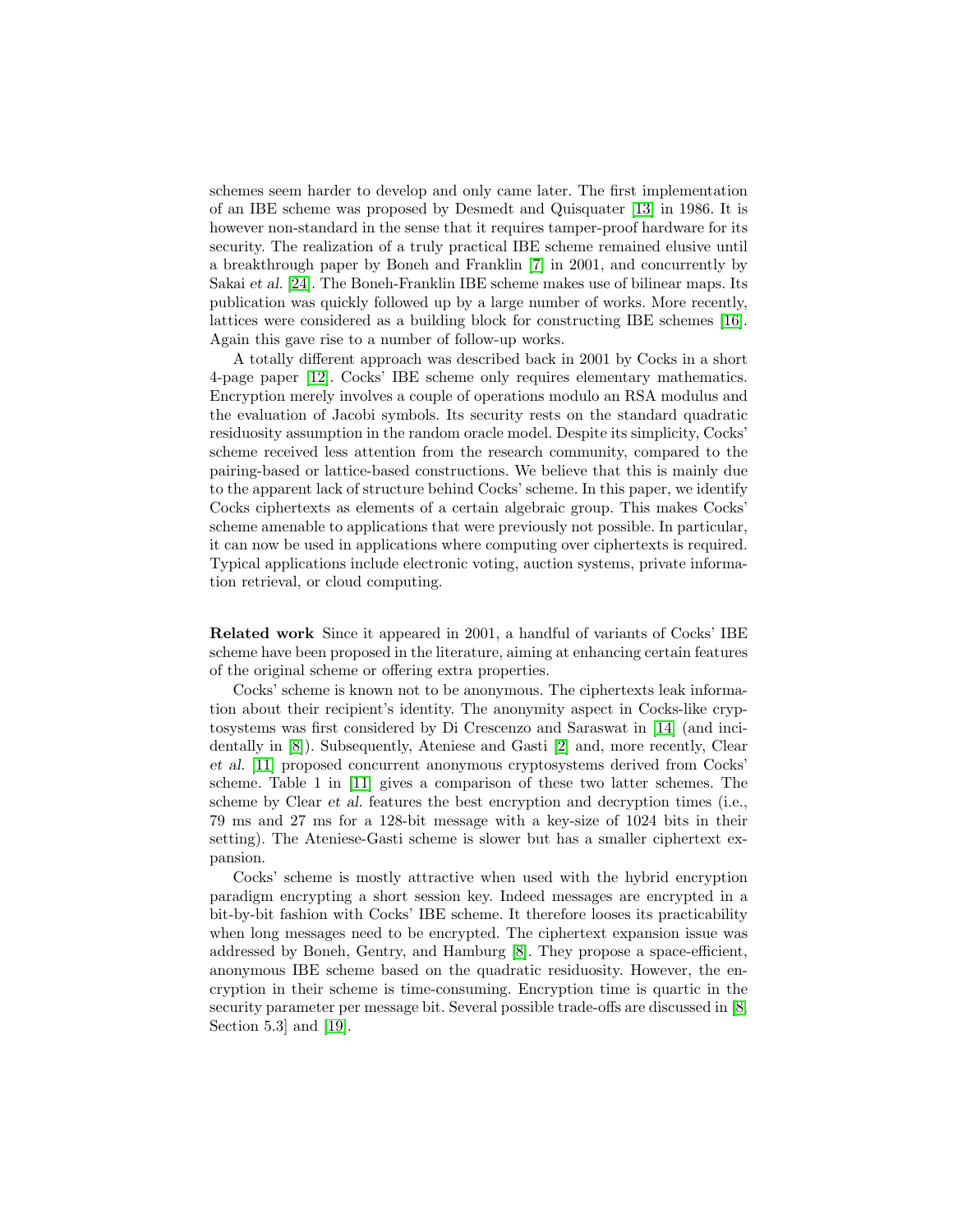The work closest to ours is a recent paper by Clear, Hughes, and Tewari [\[10\]](#page-18-7). They develop a xor-homomorphic variant of Cocks' scheme. This is elegantly achieved by seeing ciphertexts as elements (of the multiplicative group) in a certain quotient ring. The homomorphism property then naturally pops up as an application of the corresponding multiplication operation. A similar scheme was independently found —and generalized to higher power residue symbolsby Boneh, LaVigne, and Sabin [\[9\]](#page-18-8). As explained in [\[9\]](#page-18-8), these schemes are however less efficient, bandwidth-wise, than the original Cocks' scheme.

Our contributions Motivated by the work of [\[10\]](#page-18-7), we were interested in finding the exact algebraic structure behind Cocks' scheme. We quote from [\[23\]](#page-19-5):

"We believe that studying and understanding the mathematics that underlies the associated cryptosystems is a useful aid to better understand their properties and their security."

Interestingly, the results of Rubin and Silverberg [\[23\]](#page-19-5) (appearing earlier in [\[22\]](#page-19-6)) were instrumental in our work. In a nutshell, we consider the torus  $T_1(\mathbb{F}_p) = \mathbb{F}_p^{\times}$ viewed as a 'degenerate' representation of the torus  $T_2(\mathbb{F}_p)$  where  $\mathbb{F}_{p^2}$  is replaced with  $\mathbb{F}_p(\delta)$  where  $\delta \in \mathbb{F}_p^{\times}$ . We then extend the setting modulo an RSA composite through Chinese remaindering. We show that the Cocks ciphertexts are squares in the so-obtained algebraic structure and form a quasi-group. The underlying group law yields the sought-after homomorphism. Compared to the approach in [\[10\]](#page-18-7) there is no ciphertext expansion —the ciphertexts in [\[10\]](#page-18-7) are twice longer. More importantly, it directly applies to Cocks' scheme. This is somewhat surprising. It points out that the original Cocks' IBE scheme is inherently homomorphic. In this regard, it shares similarities with the Goldwasser-Micali [public-key] encryption scheme [\[17\]](#page-19-7). We note that both schemes are semantically secure under the quadratic residuosity assumption and have comparable performance.

Another contribution is an anonymous variant of Cocks's scheme. Anonymous identity-based schemes are important cryptographic tools as they constitute the central building block for public-key encryption with keyword search (PEKS). The companion PEKS scheme derived from our anonymous IBE scheme is detailed in Appendix [D.](#page-24-0) Compared to the earlier QR-based<sup>[1](#page-2-0)</sup> scheme by Di Crescenzo and Saraswat [\[14\]](#page-18-3), it reduces the size of the searchable ciphertexts by a typical factor of 2 without sacrificing the security.

Of independent interest, we present in Appendix [E](#page-27-0) a simplified version of the abstract IBE system with short ciphertexts of Boneh, Gentry, and Hamburg [\[8\]](#page-18-4).

# 2 Definitions and Notation

In this section, we review the classical notions of semantic security and of anonymity for identity-based encryption. We also formally present the quadratic residuosity assumption and a variant thereof.

<span id="page-2-0"></span><sup>&</sup>lt;sup>1</sup> We note that the new security assumption introduced in [\[14\]](#page-18-3) was later shown in [\[2\]](#page-18-5) to be equivalent to the QR assumption.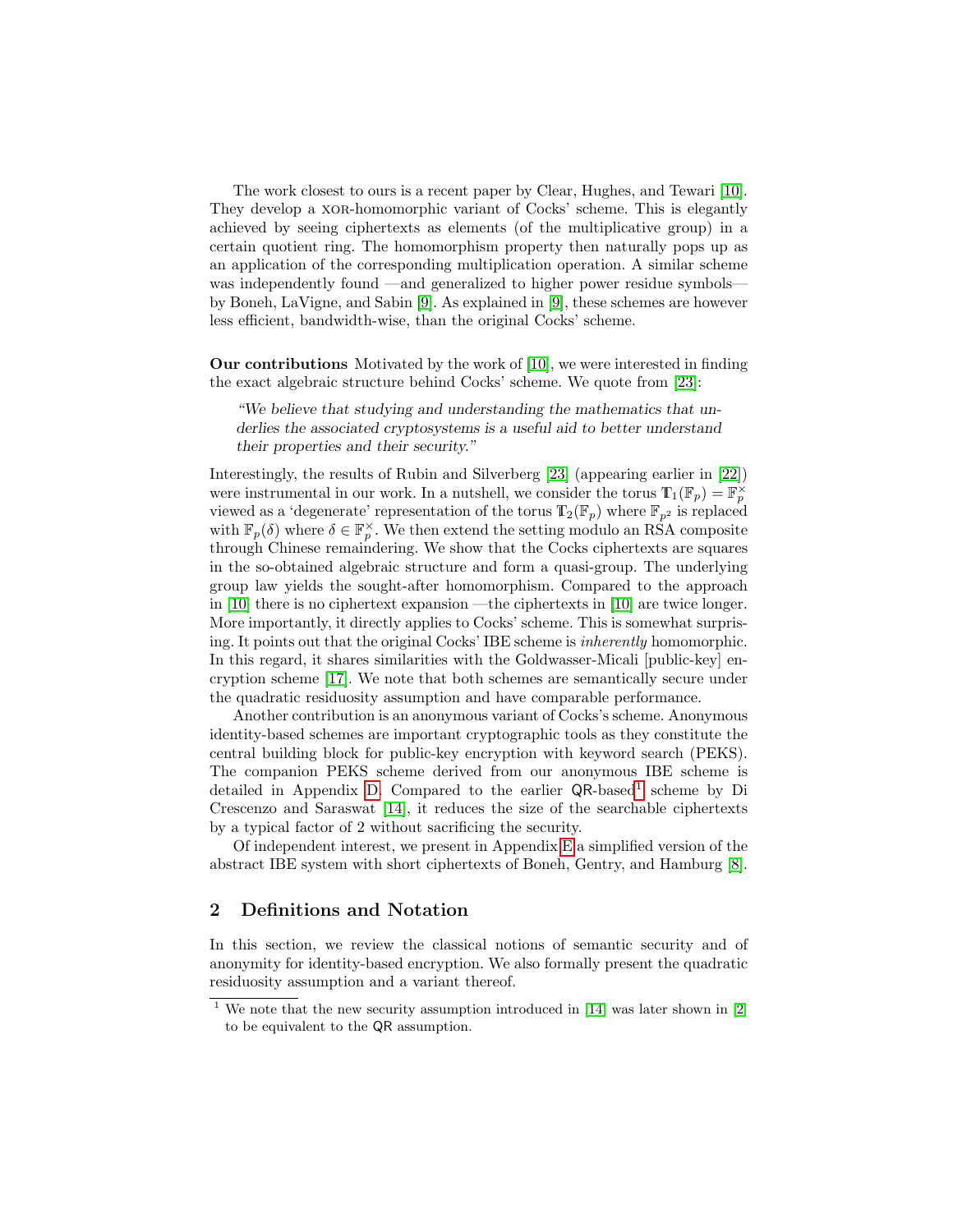#### 2.1 Identity-based encryption

An identity-based encryption scheme [\[7\]](#page-18-1) (or IBE in short) is defined as a tuple of four polynomial-time algorithms (SETUP, EXTRACT, ENCRYPT, DECRYPT):

- Setup The setup algorithm SETUP is a randomized algorithm that, taking a security parameter  $1^{\kappa}$  as input, outputs the system parameters mpk together with the master secret key msk:  $(\text{mpk}, \text{msk}) \overset{R}{\leftarrow} \text{SETUP}(1^{\kappa})$ . The message space is denoted by M.
- Key derivation The key derivation algorithm EXTRACT takes as input an identity id and, using the master secret key msk, returns a secret key for the user with identity id: usk  $\leftarrow$  EXTRACT<sub>msk</sub>(id).
- Encryption The encryption algorithm ENCRYPT is a randomized algorithm that takes as input an identity id and a plaintext  $m \in \mathcal{M}$ , and returns a ciphertext C. We write  $C \leftarrow \text{ENCRYPT}_{\text{mpk}}(\text{id}, m)$ .
- Decryption The decryption algorithm DECRYPT takes as input secret key usk (corresponding to identity id) and a ciphertext C and returns the corresponding plaintext m or a special symbol  $\perp$  indicating that the ciphertext is invalid. We write  $m \leftarrow \text{DECRYPT}_{usk}(C)$  if C is a valid ciphertext and  $\bot \leftarrow$  DECRYPT<sub>usk</sub> $(C)$  if it is not.

It is required that DECRYPT<sub>usk</sub>(ENCRYPT<sub>mpk</sub>(id, m)) = m for any identity id and all messages  $m \in \mathcal{M}$ , where  $(\text{mpk}, \text{msk}) \overset{R}{\leftarrow} \text{SETUP}(1^{\kappa})$  and  $\text{usk} \leftarrow \text{EXTRACT}_{\text{msk}}(\text{id}).$ 

### <span id="page-3-0"></span>2.2 Security notions

Semantic security The notion of indistinguishability of encryptions [\[17\]](#page-19-7) captures a strong notion of data-privacy: The adversary should not learn anything about a plaintext given its encryption, beyond the length of the plaintext. The definitions for the public-key setting naturally extend to the identity-based paradigm. The standard definition is strengthened by allowing the adversary to issue chosen private-key extraction queries [\[7\]](#page-18-1).

We view an adversary A as a pair  $(A_1, A_2)$  of probabilistic algorithms. This corresponds to adversary  $A$  running in two stages. Upon receiving the system parameters mpk, in the "find" stage, algorithm  $A_1$  issues private-key extraction queries  $id_1, \ldots, id_{n_1}$  and receives back the private key usk<sub>i</sub> corresponding to identity  $id_i: \text{usk}_i \leftarrow \text{EXTRACT}_{\text{msk}}(id_i)$ . The queries may be asked adaptively. Once the adversary decides not to make further oracle queries, it outputs a challenge identity  $\mathsf{id}^*$  (with  $\mathsf{id}^* \neq \mathsf{id}_i$ ,  $1 \leq i \leq n_1$ ), two (different) equal-size messages  $m_0$  and  $m_1 \in \mathcal{M}$  (where  $\mathcal M$  denotes the message space), and some state information s. In the "guess" stage, algorithm  $A_2$  receives a challenge ciphertext C which is the encryption of  $m_b$  for identity id<sup>\*</sup> where b is chosen uniformly at random in  $\{0, 1\}$ . Algorithm  $\mathcal{A}_2$  can issue more private-key extraction queries  $id_{n_1+1}, \ldots, id_{n_2}$ ; the only restriction is that  $id_i \neq id^*, n_1 < i \leq n_2$ . The goal of  $A_2$  is to guess the value of b from s and C. Formally, a public-key encryption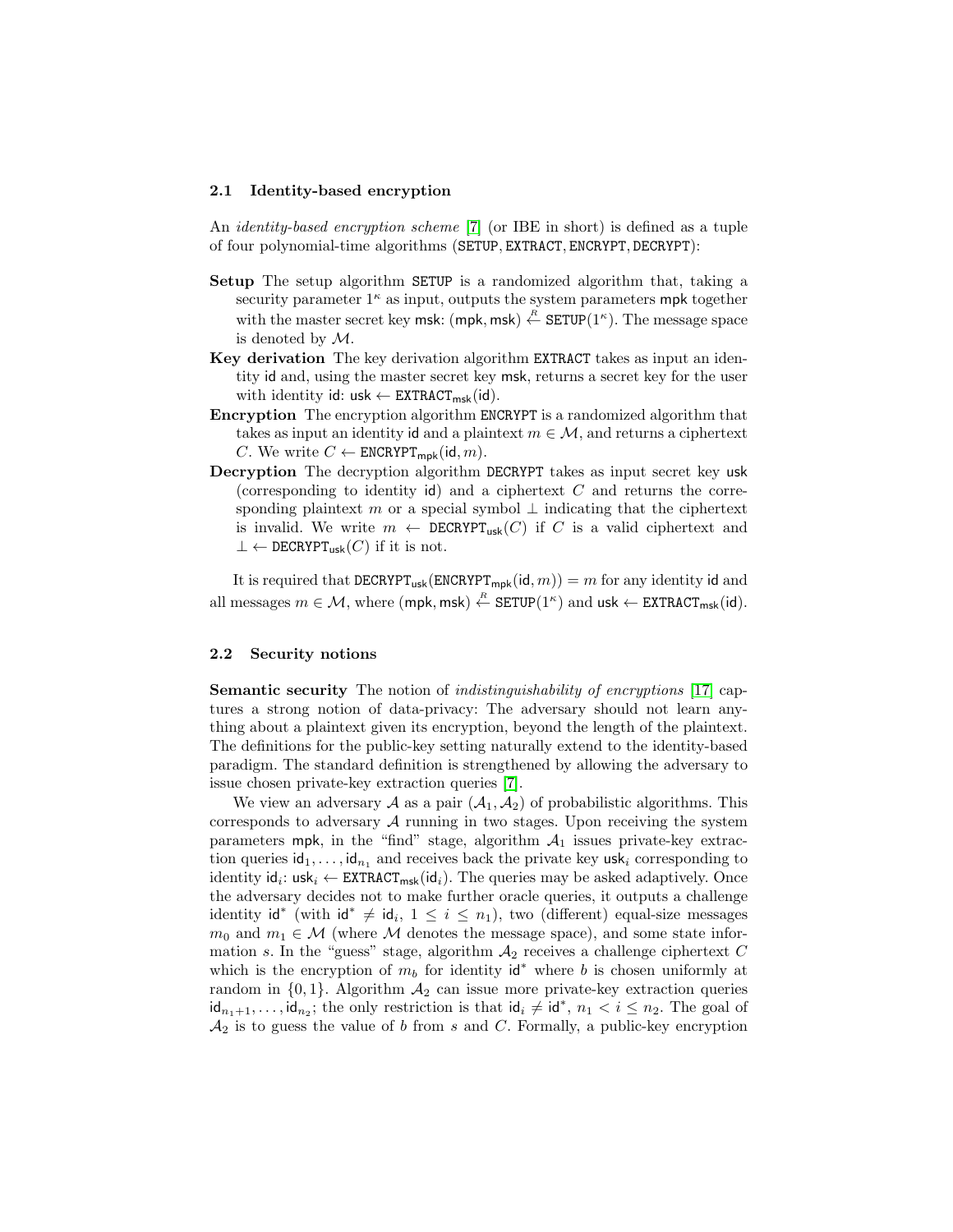scheme is said indistinguishable (or semantically secure) if

$$
\Pr\left[\begin{matrix}(\mathsf{mpk},\mathsf{msk}) \xleftarrow{R} \mathsf{SETUP}(1^\kappa), \\ (\mathsf{id}^*,m_0,m_1,s) \leftarrow \mathcal{A}_1^{\mathsf{EXTRACT}_{\mathsf{msk}}(\cdot)}(\mathsf{mpk}), \ \colon \mathcal{A}_2^{\mathsf{EXTRACT}_{\mathsf{msk}}(\cdot)}(s,C) = b \\ b \xleftarrow{R} \{0,1\}, C \leftarrow \mathsf{ENCRYPT}_{\mathsf{mpk}}(\mathsf{id}^*,m_b)\end{matrix}\right.\right.\\
$$

is negligible in the security parameter for any polynomial-time adversary  $\mathcal{A}$ ; the probability is taken over the random coins of the experiment according to the distribution induced by SETUP and over the random coins of the adversary.

Adversary  $A = (A_1, A_2)$  can encrypt any message of its choice, for any identity of its choice. In other words, the adversary can mount chosen-identity, chosen-plaintext attacks (ID-CPA). Hence, we write IND-ID-CPA the security notion achieved by a semantically secure identity-based encryption scheme.

Remark 1. When the message space is  $\mathcal{M} = \{0, 1\}$ , the previous probability simplifies to

$$
\Pr\left[\begin{matrix}(\mathsf{mpk},\mathsf{msk}) \overset{\mathcal{R}}{\leftarrow} \mathrm{SETUP}(1^\kappa), \\(\mathsf{id}^*,s) \leftarrow \mathcal{A}_1^{\mathrm{EXTRACT_{msk}(\cdot)}}(\mathsf{mpk}), \qquad \qquad : \mathcal{A}_2^{\mathrm{EXTRACT_{msk}(\cdot)}}(s,C) = b \\ b \overset{\mathcal{R}}{\leftarrow} \{0,1\}, C \leftarrow \mathrm{ENCRYPT_{mpk}}(\mathsf{id}^*,b)\end{matrix}\right. : \mathcal{A}_2^{\mathrm{EXTRACT_{msk}(\cdot)}}(s,C) = b\right] - \frac{1}{2} \enspace .
$$

Anonymity Analogously, the notion of anonymity captures a strong requirement about privacy: a ciphertext should not reveal the identity of the recipient. More formally, it is defined as a straightforward adaptation of key privacy [\[4\]](#page-18-9) to the identity-based paradigm [\[1\]](#page-18-10).

As before, we view an adversary A as a pair  $(A_1, A_2)$  of probabilistic algorithms. In the "find" stage, algorithm  $A_1$  issues private-key extraction queries  $id_1, \ldots, id_{n_1}$  and receives back the private key usk<sub>i</sub> corresponding to identity  $\mathsf{id}_i$ : usk<sub>i</sub>  $\leftarrow$  EXTRACT<sub>msk</sub>(id<sub>i</sub>). The queries may be asked adaptively. Once the adversary decides not to make further oracle queries, it outputs two (different) challenge identities  $\mathsf{id}_{0}^*$  and  $\mathsf{id}_{1}^*$  (with  $\mathsf{id}_{0}^*, \mathsf{id}_{1}^* \neq \mathsf{id}_{i}, 1 \leq i \leq n_1$ ), a message  $m \in \mathcal{M}$ , and some state information s. In the "guess" stage, algorithm  $\mathcal{A}_2$  receives a challenge ciphertext C which is the encryption of  $m$  for identity  $\mathsf{id}^*_b$  where b is chosen uniformly at random in  $\{0, 1\}$ . Algorithm  $\mathcal{A}_2$  can issue more privatekey extraction queries  $id_{n_1+1}, \ldots, id_{n_2}$ ; the only restriction is that  $id_i \neq id_0^*$ ,  $id_1^*$ ,  $n_1 < i \leq n_2$ . The goal of  $\mathcal{A}_2$  is to recover the value of b from s and C.

An IBE scheme is said to be anonymous if

$$
\Pr\left[\begin{matrix}(\mathsf{mpk},\mathsf{msk}) \xleftarrow{R} \mathsf{SETUP}(1^\kappa), \\ (\mathsf{id}_0^*,\mathsf{id}_1^*,m,s) \xleftarrow{} \mathcal{A}_1^{\mathsf{EXTRACT}_{\mathsf{msk}}(\cdot)}(\mathsf{mpk}), \ \colon \mathcal{A}_2^{\mathsf{EXTRACT}_{\mathsf{msk}}(\cdot)}(s,C) = b \\ b \xleftarrow{R} \{0,1\},C \xleftarrow{} \mathsf{ENCRYPT}_{\mathsf{mpk}}(\mathsf{id}_b^*,m)\end{matrix}\right.\right.\\
$$

is negligible in the security parameter for any polynomial-time adversary  $\mathcal{A}$ ; the probability is taken over the random coins of the experiment according to the distribution induced by SETUP and over the random coins of the adversary. We write ANO-ID-CPA the corresponding security notion achieved by an anonymous IBE scheme.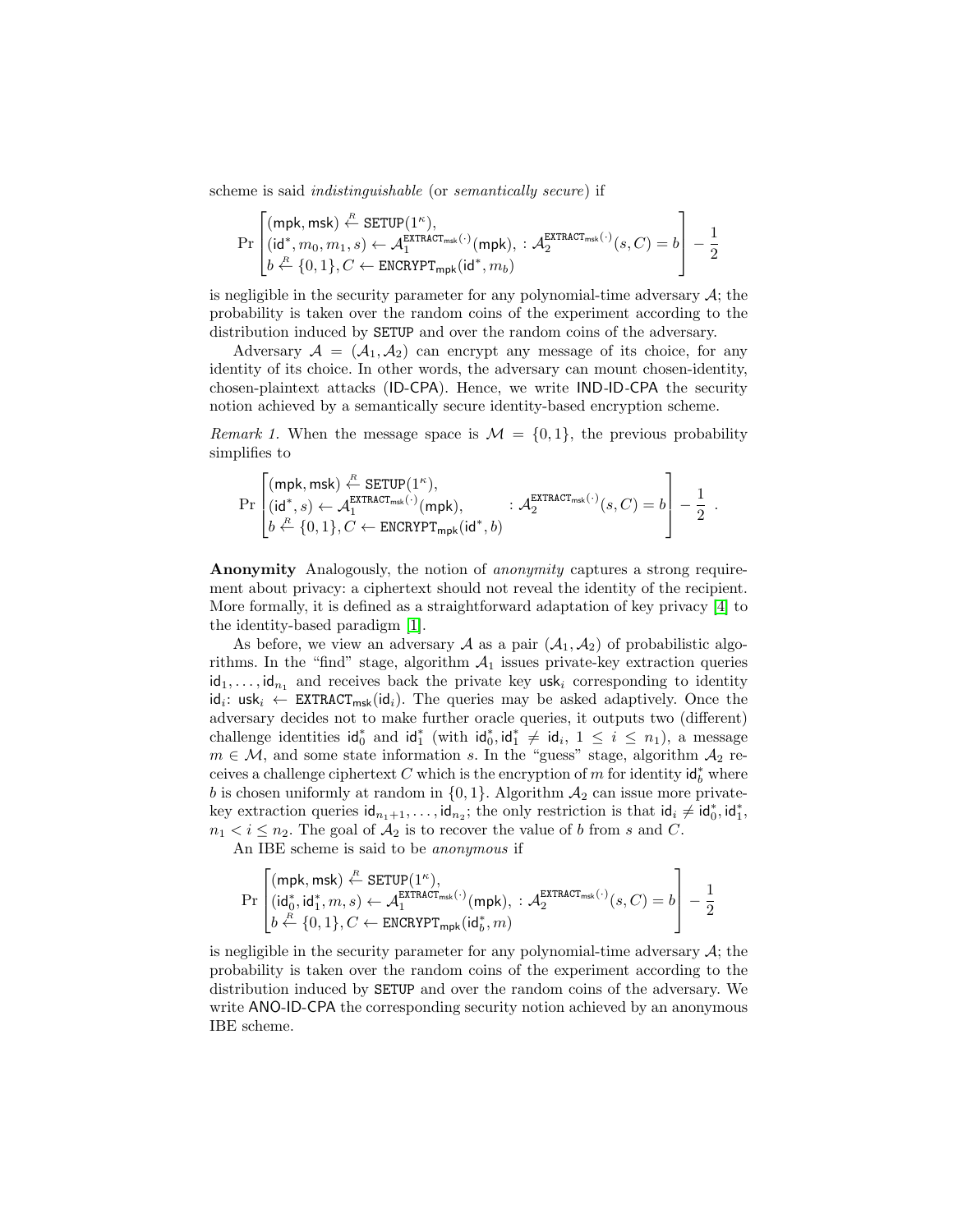Semantic security and anonymity Of course, the goals of indistinguishability and anonymity can be combined to give rise to the ANO-IND-ID-CPA security notion. Halevi's sufficient condition [\[18\]](#page-19-8) was extended to IBE schemes in [\[1\]](#page-18-10). Namely, an IBE scheme is ANO-IND-ID-CPA if it is IND-ID-CPA and if

$$
\Pr\begin{bmatrix}(\mathsf{mpk},\mathsf{msk}) \xleftarrow{R} \texttt{SETUP}(1^{\kappa}), \\ (\mathsf{id}_0^*,\mathsf{id}_1^*,m,s) \leftarrow \mathcal{A}_1^{\texttt{EXTRACT}_{\textsf{msk}}(\cdot)}(\mathsf{mpk}), \\ b \xleftarrow{R} \{0,1\}, r \xleftarrow{R} \mathcal{M} \text{ and } |r|_2 = |m|_2, \\ C \leftarrow \texttt{ENCRYPT}_{\mathsf{mpk}}(\mathsf{id}_b^*,r)\end{bmatrix} \mathcal{A}_2^{\texttt{EXTRACT}_{\textsf{msk}}(\cdot)}(s,C) = b \end{bmatrix} - \frac{1}{2}
$$

is negligible in the security parameter for any polynomial-time adversary  $\mathcal{A}$ ; the probability is taken over the random coins of the experiment according to the distribution induced by SETUP and over the random coins of the adversary. The difference is that a *random* message  $r$  is encrypted as opposed to the message  $m$ chosen by  $\mathcal{A}$ ; the only restriction being that r and m must be of equal length.

### 2.3 Complexity assumptions

It is useful to introduce some notation. Let  $N = pq$  be the product of two primes p and q. The set of integers whose Jacobi symbol is 1 is denoted by  $\mathbb{J}_N$ ,  $\mathbb{J}_N = \left\{ a \in \mathbb{Z}_N^* \mid \left( \frac{a}{N} \right) = 1 \right\};\$  the set of quadratic residues is denoted by  $\mathbb{QR}_N$ ,  $\mathbb{QR}_N = \left\{ a \in \mathbb{Z}_N^* \mid \left( \frac{a}{p} \right) = \left( \frac{a}{q} \right) = 1 \right\}.$  Notice that  $\mathbb{QR}_N$  is a subset of  $\mathbb{J}_N$ .

This leads to the following computational assumption [\[17\]](#page-19-7). Basically, it says that quadratic residues cannot be distinguished from quadratic non-residues modulo an RSA composite  $N = pq$ .

Definition 1 (Quadratic Residuosity Assumption). Let RSAgen be a probabilistic algorithm which, given a security parameter  $\kappa$ , outputs primes p and q and their product  $N = pq$ . The Quadratic Residuosity (QR) assumption relative to RSAgen asserts that the success probability defined as the distance

$$
\left|\Pr[\mathcal{D}(x,N) = 1 \mid x \stackrel{R}{\leftarrow} \mathbb{Q}\mathbb{R}_N] - \Pr[\mathcal{D}(x,N) = 1 \mid x \stackrel{R}{\leftarrow} \mathbb{J}_N \setminus \mathbb{Q}\mathbb{R}_N]\right|\right|
$$

is negligible for any probabilistic polynomial-time distinguisher  $D$ ; the probabilities are taken over the experiment of running  $(N, p, q) \leftarrow \mathsf{RSAgen}(1^{\kappa})$  and choosing at random  $x \in \mathbb{QR}_N$  and  $x \in \mathbb{J}_N \setminus \mathbb{QR}_N$ .

A stronger assumption is introduced in [\[8\]](#page-18-4). It says that the QR assumption holds in the presence of a hash square-root oracle. More formally, the assumption is defined as follows.

Definition 2 (Interactive Quadratic Residuosity Assumption). Again let RSAgen be a probabilistic algorithm which, given a security parameter  $\kappa$ , outputs primes p and q and their product  $N = pq$ . Let also H be a hash function that on input an arbitrary bit-string returns an element in  $\mathbb{J}_N$  and let  $\mathcal O$  be a hash square-root oracle that maps an input pair  $(N, s)$  to one of  $\mathcal{H}(s)^{1/2}$  mod N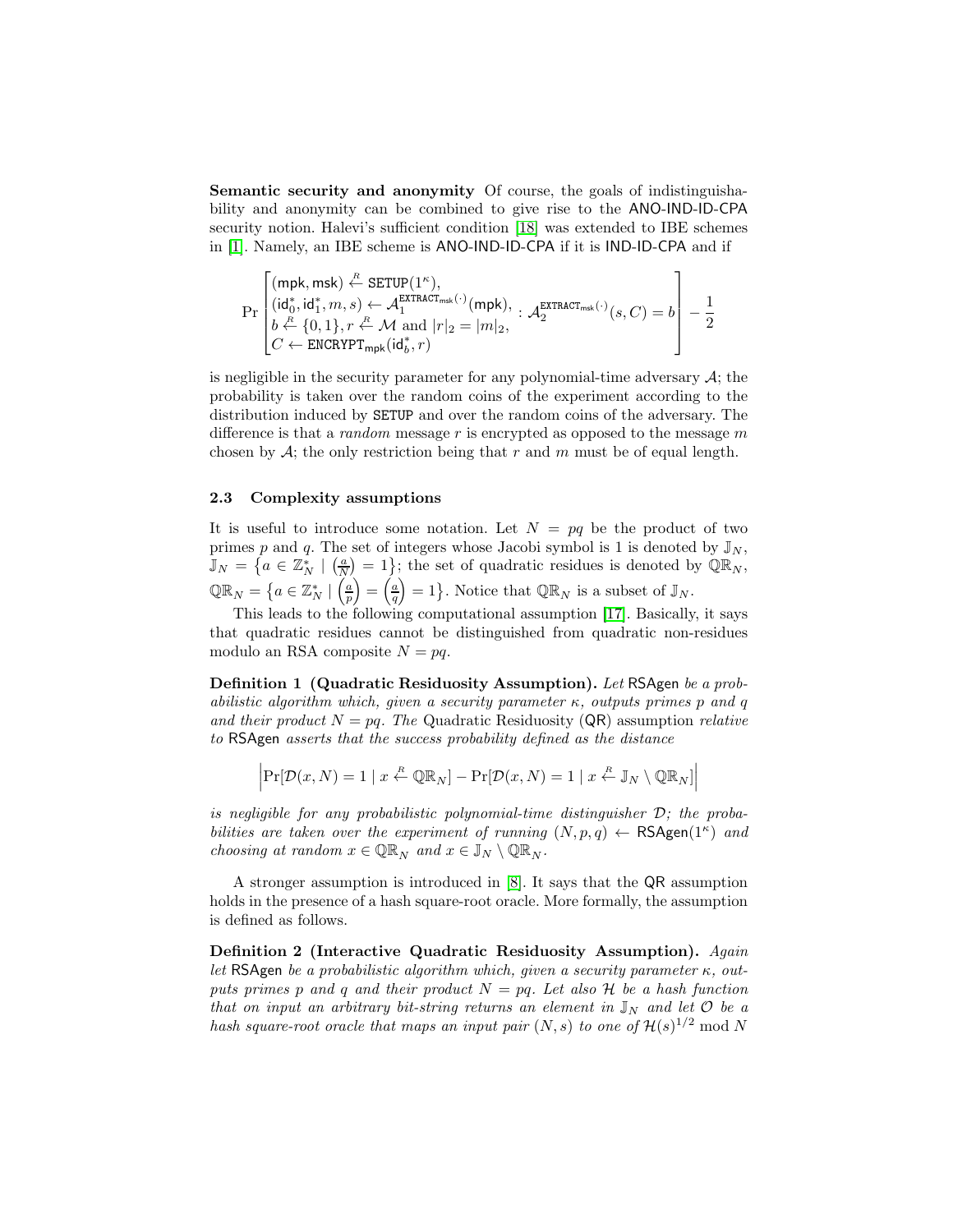or  $(u\mathcal{H}(x))^{1/2}$  mod N, for some quadratic non-residue  $u \in \mathbb{J}_N$ . The Interactive Quadratic Residuosity (IQR) assumption asserts that the success probability defined as the distance

$$
\left|\Pr[\mathcal{D}^{\mathcal{O}}(x,N) = 1 \mid x \stackrel{R}{\leftarrow} \mathbb{Q}\mathbb{R}_N] - \Pr[\mathcal{D}^{\mathcal{O}}(x,N) = 1 \mid x \stackrel{R}{\leftarrow} \mathbb{J}_N \setminus \mathbb{Q}\mathbb{R}_N]\right|\right|
$$

is negligible for any probabilistic polynomial-time distinguisher  $D$ ; the probabilities are taken over the experiment of running  $(N, p, q) \leftarrow \mathsf{RSAgen}(1^{\kappa})$ , choosing at random oracle  $\mathcal{O}$ , and choosing at random  $x \in \mathbb{QR}_N$  and  $x \in \mathbb{J}_N \setminus \mathbb{QR}_N$ .

<span id="page-6-0"></span>Remark 2. As noted in [\[8\]](#page-18-4) the IQR assumption is equivalent to the QR assumption in the random oracle model [\[5\]](#page-18-11).

### <span id="page-6-2"></span>3 Review of Cocks' Scheme

In 2001, Cocks published an identity-based encryption scheme that does not rely on pairings over elliptic curves [\[12\]](#page-18-2). Cocks' scheme works in standard RSA groups and its security relies on the quadratic residuosity assumption (in the random oracle model). The encryption processes one bit at a time. To simplify the presentation, we assume that messages being encrypted are in the set  $\{-1, 1\}$ . For example, the map  $\mu: \{0,1\} \to \{-1,1\}$ ,  $b \mapsto m = (-1)^b$  maps a bit b to a message  $m \in \mathcal{M} = \{\pm 1\}$ . The inverse map is given by  $\mu^{-1}(m) = (1 - m)/2$ .

#### <span id="page-6-1"></span>3.1 Description

Cocks' scheme proceeds as follows.

SETUP( $1^{\kappa}$ ) Given a security parameter  $\kappa$ , SETUP generates an RSA modulus  $N =$ pq where p and q are prime. It also selects an element  $u \in \mathbb{J}_N \setminus \mathbb{QR}_N$ . The system parameters are  $mpk = \{N, u, H\}$  where H is a cryptographic hash function mapping bit-strings to  $\mathbb{J}_N$ . The master secret key is  $\mathsf{msk} = \{p, q\}.$ 

 $\texttt{EXTRACT}_{\textsf{msk}}(\mathsf{id})$  Using hash function  $\mathcal{H}$ ,  $\texttt{EXTRACT}$  sets  $R_{\mathsf{id}} = \mathcal{H}(\mathsf{id})$ . If  $R_{\mathsf{id}} \in \mathbb{Q} \mathbb{R}_N$ it computes  $r_{\mathsf{id}} = R_{\mathsf{id}}^{1/2} \text{ mod } N$ ; otherwise it computes  $r_{\mathsf{id}} = (uR_{\mathsf{id}})^{1/2} \text{ mod } N$ N. EXTRACT returns user's private key usk =  $\{r_{\text{id}}\}.$ 

ENCRYPT(id, m) To encrypt a message  $m \in {\pm 1}$  for user with identity id, ENCRYPT chooses at random  $t, \bar{t} \in \mathbb{Z}/N\mathbb{Z}$  such that  $\left(\frac{t}{N}\right) = \left(\frac{\bar{t}}{N}\right) = m$ . It then computes

$$
c = t + \frac{R_{\text{id}}}{t} \mod N
$$
 and  $\bar{c} = \bar{t} + \frac{uR_{\text{id}}}{\bar{t}} \mod N$ 

where  $R_{\text{id}} = \mathcal{H}(\text{id})$ . The returned ciphertext is  $C = (c, \bar{c})$ . DECRYPT<sub>usk</sub>(C) From usk = { $r_{\text{id}}$ } and  $C = (c, \bar{c})$ , if  $r_{\text{id}}^2 \equiv \mathcal{H}(\text{id}) \pmod{N}$ , **DECRYPT** sets  $\gamma = c$ ; otherwise it sets  $\gamma = \bar{c}$ . Plaintext m is then recovered as

$$
m = \left(\frac{\gamma + 2r_{\rm id}}{N}\right)
$$

.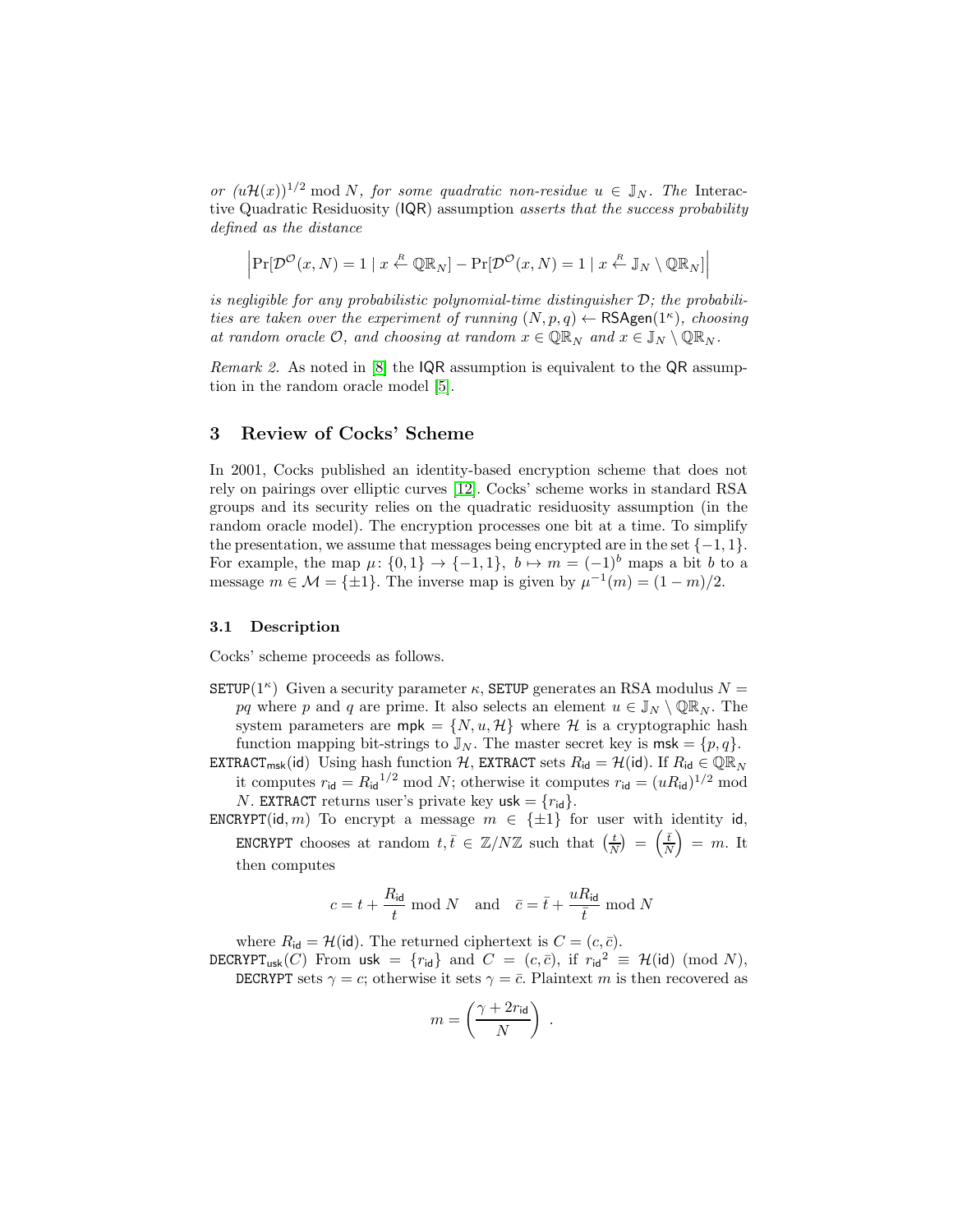Remark 3. The above description is a generalization of the original scheme. In [\[12\]](#page-18-2), Cocks considers Blum integers; namely, RSA moduli  $N = pq$  with  $p, q \equiv 3 \pmod{4}$ . Doing so, it follows that  $\left(\frac{-1}{n}\right)$  $\left(\frac{-1}{p}\right) = \left(\frac{-1}{q}\right)$  $\left(\frac{-1}{q}\right)$  = -1 and therefore  $-1 \in \mathbb{J}_N \setminus \mathbb{Q}\mathbb{R}_N$ . The original scheme corresponds to the choice  $u = -1$ . The above description also slightly generalizes the one offered in [\[8,](#page-18-4) Appendix A] in that parameter  $u$  is not necessarily chosen as a *random* quadratic non-residue in  $\mathbb{J}_N$ .

*Remark 4.* Alternatively, the decryption algorithm can recover plaintext  $m$  as  $m = \left(\frac{\gamma-2r_{\mathsf{id}}}{N}\right)$  $\left(\frac{2r_{\text{dd}}}{N}\right)$ . The correctness of the decryption follows by remarking that when  $r_{\mathsf{id}}^2 \equiv \mathcal{H}(\mathsf{id}) \pmod{N}, \gamma \pm 2r_{\mathsf{id}} \equiv t(1 \pm \frac{r_{\mathsf{id}}}{t})^2 \pmod{N}$  yielding  $\left(\frac{\gamma \pm 2r_{\mathsf{id}}}{N}\right)$  $\left(\frac{t}{N}\right) = \left(\frac{t}{N}\right) =$ *m*. Likewise, when  $r_{\text{id}}^2 \equiv u\mathcal{H}(\text{id}) \pmod{N}$ ,  $\gamma \pm 2r_{\text{id}} \equiv \bar{t}(1 \pm \frac{r_{\text{id}}}{\bar{t}})^2 \pmod{N}$  and thus  $\left(\frac{\gamma \pm 2r_{\text{id}}}{N}\right)$  $\left(\frac{\bar{t}}{N}\right) = \left(\frac{\bar{t}}{N}\right) = m.$ 

### 3.2 Security analysis

The next proposition shows that the generalized Cocks' scheme is semantically secure under the QR assumption in the random oracle model. Equivalently, as mentioned in Remark [2,](#page-6-0) the scheme is semantically secure under the IQR assumption in the standard model.

<span id="page-7-0"></span>**Proposition 1.** The scheme of  $\S 3.1$  $\S 3.1$  is IND-ID-CPA under the quadratic residuosity assumption in the random oracle model.

*Proof.* The proof can be found in Appendix [A.](#page-19-9)

$$
\Box
$$

# 4 A Useful Representation

Let  $\mathbb{F}_q$  denote the finite field with q elements, where  $q = p^r$  is a prime power. The order of the multiplicative group  $\mathbb{F}_{p^r}^{\times} = \mathbb{F}_{p^r} \setminus \{0\}$  is  $p^r - 1$ . Note that  $p^r - 1 = \prod_{d \mid r} \Phi_d(p)$  where  $\Phi_d(x)$  represents the d-th cyclotomic polynomial. We let  $\mathsf{G}_{p,r} \subseteq \mathbb{F}_{p^r}^{\times}$  denote the cyclic subgroup of order  $\Phi_r(p)$ . In [\[22\]](#page-19-6), Rubin and Silverberg identify  $\mathsf{G}_{p,r}$  with the  $\mathbb{F}_p$ -points of an algebraic torus. Namely, they consider

$$
\mathbb{T}_r(\mathbb{F}_p) = \{ \alpha \in \mathbb{F}_{p^r}^{\times} \mid N_{\mathbb{F}_{p^r}/F}(\alpha) = 1 \text{ whenever } \mathbb{F}_p \subseteq F \subsetneq \mathbb{F}_{p^r} \},
$$

that is, the elements of  $\mathbb{F}_{p^r}^{\times}$  whose norm is one down to every intermediate subfield F. Their key observation is that  $T_r(\mathbb{F}_p)$  forms a group whose elements can be represented with only  $\phi(r)$  elements of  $\mathbb{F}_p$ , where  $\phi$  denotes Euler's totient function. The compression factor is thus of  $r/\phi(r)$  over the field representation [\[22,](#page-19-6)[15\]](#page-19-10).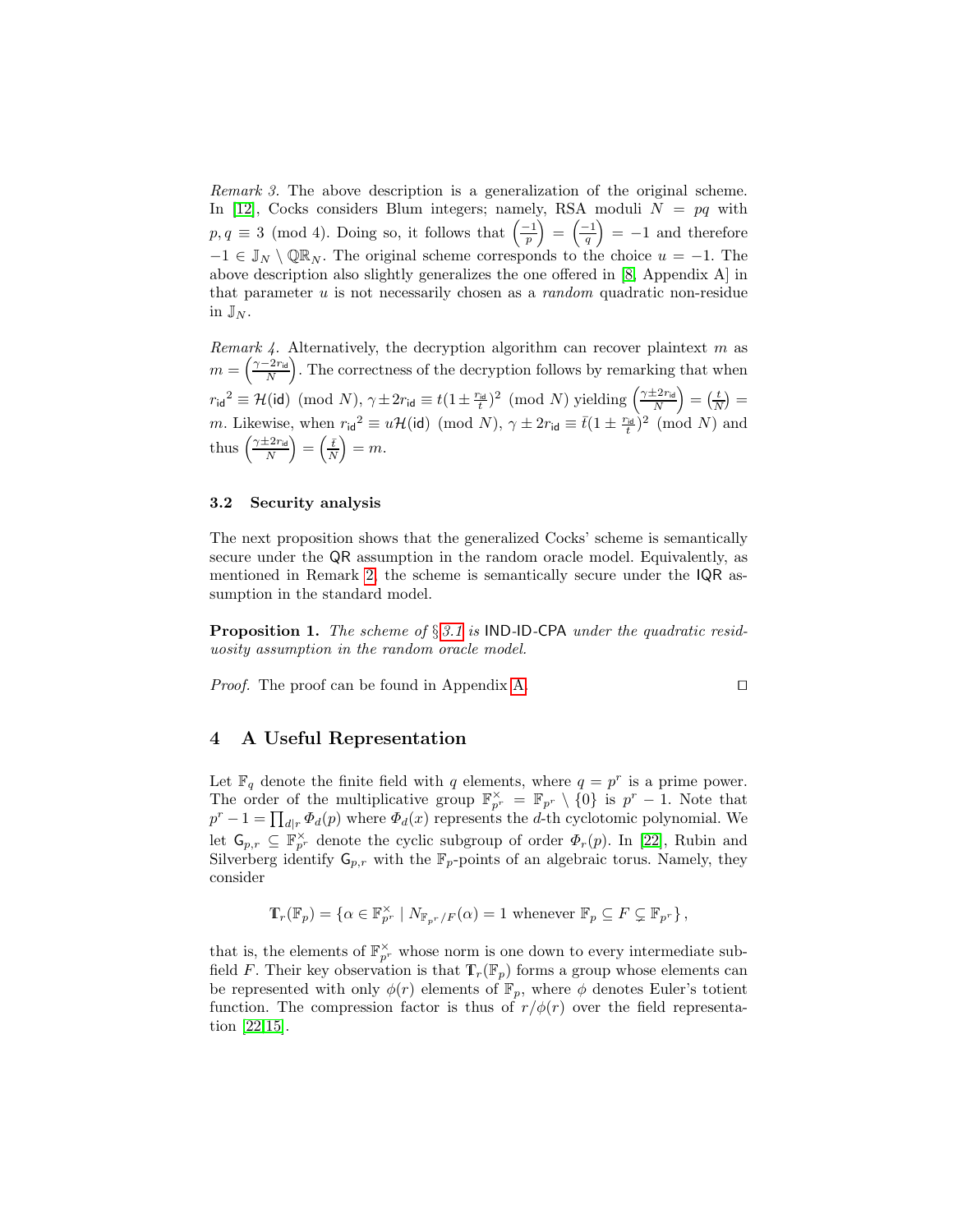#### <span id="page-8-0"></span>4.1 Parametrization of  $T_2(\mathbb{F}_p)$

This corresponds to the case  $r = 2$ . We review the explicit representation for  $\mathbb{T}_2(\mathbb{F}_p)$  presented in [\[22,](#page-19-6) Section 5.2].

For simplicity, we assume that p is an odd prime. Let  $\Delta = \delta^2 \in \mathbb{F}_p^{\times}$  with  $\delta \notin \mathbb{F}_p$ . Then  $\mathbb{T}_2(\mathbb{F}_p)$  is the multiplicative group given by

$$
\mathbb{T}_2(\mathbb{F}_p) = \left\{ x + \delta y \mid x, y \in \mathbb{F}_p \text{ and } x^2 - \Delta y^2 = 1 \right\} .
$$

Define the map  $\psi: \mathbb{F}_p \to \mathbb{T}_2(\mathbb{F}_p)$ ,  $u \mapsto \frac{u+\delta}{u-\delta} = \frac{u^2+\Delta}{u^2-\Delta} + \delta \frac{2u}{u^2-\Delta}$ . The inverse map is given by  $\psi^{-1}$ :  $\mathbb{T}_2(\mathbb{F}_p) \setminus \{1\} \to \mathbb{F}_p$ ,  $v \mapsto \frac{\delta(v+1)}{v-1}$ . By augmenting  $\mathbb{F}_p$  with a special symbol  $\infty$  and defining  $\psi(\infty) = 1$ , maps  $\psi$  and  $\psi^{-1}$  extend naturally to give an isomorphism  $T_2(\mathbb{F}_p) \overset{\sim}{\to} \mathbb{F}_p \cup \{\infty\}.$ 

# <span id="page-8-1"></span>4.2 An alternative representation for  $(\mathbb{Z}/N\mathbb{Z})^{\times}$

One may wonder what happens if  $\Delta$  is chosen as a quadratic residue in the Rubin-Silverberg representation for  $T_2(\mathbb{F}_p)$ . As will become apparent in §[4.3,](#page-9-0) this seemingly useless setting has practical consequences. We start with the multiplicative group  $\mathbb{F}_p^{\times}$  and then extend our results to  $(\mathbb{Z}/N\mathbb{Z})^{\times}$  through Chinese remaindering.

The group  $\mathcal{F}_{p,\Delta}$  Let p be an odd prime. We henceforth assume that  $\delta \in \mathbb{F}_p^{\times}$ and thus that  $\Delta = \delta^2 \in \mathbb{QR}_p$ . In this case, the torus  $\mathbb{T}_2(\mathbb{F}_p)$  becomes isomorphic to  $T_1(\mathbb{F}_p) = \mathbb{F}_p^{\times}$ . Note also that map  $\psi$  as given in §[4.1](#page-8-0) is no longer defined at  $u = \delta$ . Moreover, when  $\delta \in \mathbb{F}_p^\times$ ,  $\psi(-\delta) = 0$  cannot be expressed as  $\psi(-\delta) = x + \delta y$ for some  $x, y \in \mathbb{F}_p$  with  $x^2 - \Delta y^2 = 1$ . So, we define the set

$$
\mathcal{F}_{p,\varDelta} = (\mathbb{F}_p \setminus \{\pm \delta\}) \cup \{\infty\} = \{u \in \mathbb{F}_p \mid u^2 \neq \varDelta\} \cup \{\infty\}
$$

and restrict map  $\psi$  to  $\mathcal{F}_{p,\Delta}$ :

$$
\psi \colon \mathcal{F}_{p,\varDelta} \to \mathbb{F}_p^{\times}, \ u \mapsto \begin{cases} \frac{u+\delta}{u-\delta} & \text{if } u \neq \infty, \\ 1 & \text{otherwise.} \end{cases}
$$

For completeness, we show that  $\mathcal{F}_{p,\Delta}$  equipped with the group law  $\otimes$  (defined hereafter) and  $\mathbb{F}_p^{\times}$  are isomorphic. Clearly, the map  $\psi: \mathcal{F}_{p,\Delta} \to \mathbb{F}_p^{\times}$  is injective and thus defines a bijection. Indeed, suppose  $\psi(u_1) = \psi(u_2)$  for some  $u_1, u_2 \in \mathcal{F}_{p,\Delta}$ . If  $\psi(u_1) \neq 1$ , this implies  $(u_1 + \delta)(u_2 - \delta) = (u_2 + \delta)(u_1 - \delta)$  and in turn  $u_1 = u_2$ ; it  $\psi(u_1) = 1$  then again this implies  $u_1 = u_2 = \infty$  since  $(u + \delta)/(u - \delta) \neq 1$  for every  $u \in \mathcal{F}_{p,\Delta}$ . The inverse map is given by

$$
\psi^{-1} \colon \mathbb{F}_p^{\times} \to \mathcal{F}_{p,\Delta}, \ v \mapsto \begin{cases} \frac{\delta(v+1)}{v-1} & \text{if } v \neq 1, \\ \infty & \text{otherwise.} \end{cases}
$$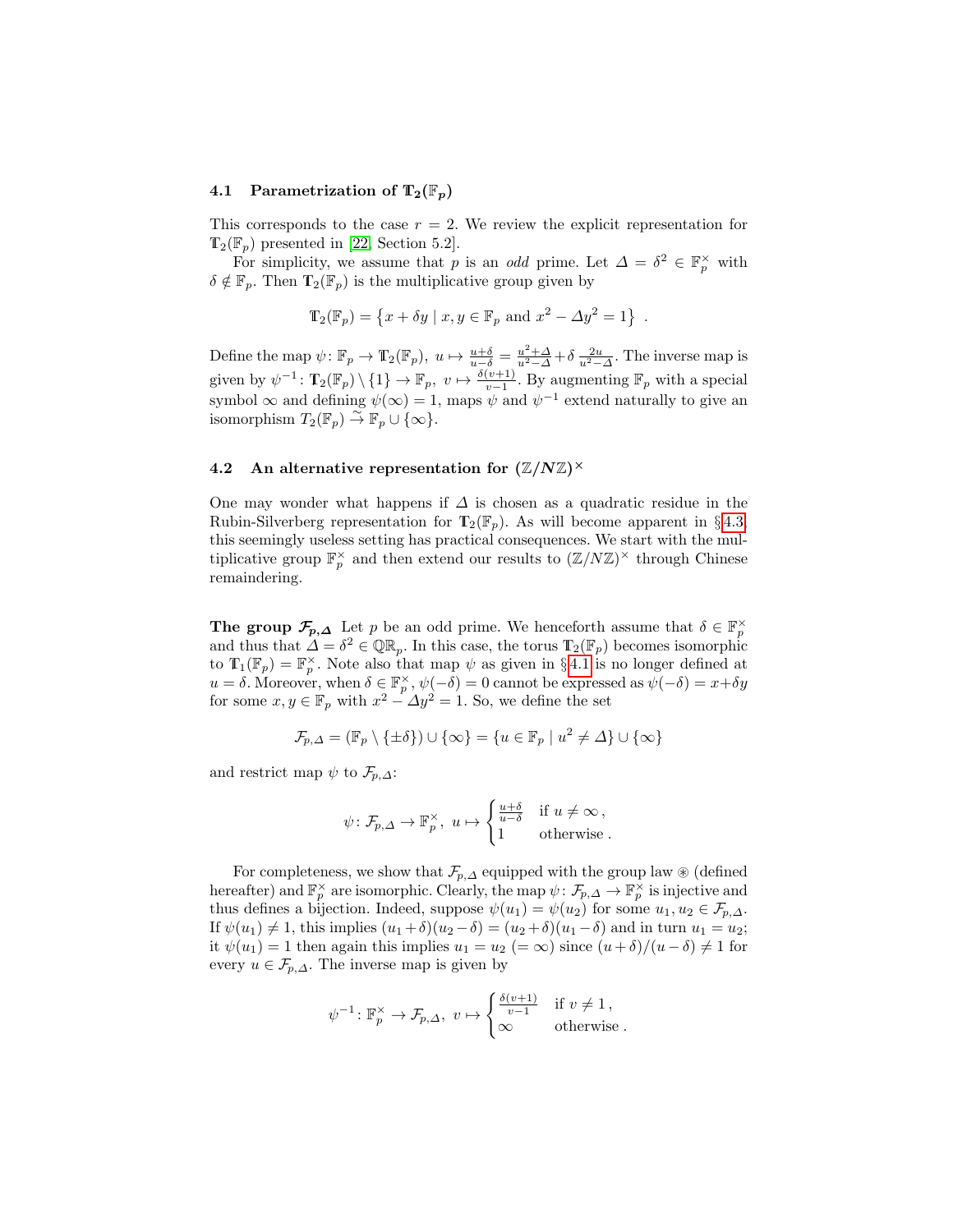Furthermore, map  $\psi$  yields a homomorphism from  $\mathcal{F}_{p,\Delta}$  to  $\mathbb{F}_p^{\times}$ . Let  $u_1, u_2 \in$  $\mathcal{F}_{p,\Delta}\setminus\{\infty\}$  with  $u_1\neq -u_2$ . Then we have

$$
\psi(u_1) \cdot \psi(u_2) = \frac{(u_1 + \delta)(u_2 + \delta)}{(u_1 - \delta)(u_2 - \delta)} = \frac{u_1 u_2 + \Delta + \delta(u_1 + u_2)}{u_1 u_2 + \Delta - \delta(u_1 + u_2)} = \frac{\frac{u_1 u_2 + \Delta}{u_1 + u_2} + \delta}{\frac{u_1 u_2 + \Delta}{u_1 + u_2} - \delta}
$$
  
=  $\psi(u_3)$  where  $u_3 = \frac{u_1 u_2 + \Delta}{u_1 + u_2}$ .

Note also that  $\psi(\infty) = 1$  and that  $\frac{1}{\psi(u_1)} = \frac{u_1 - \delta}{u_1 + \delta} = \frac{-u_1 + \delta}{-u_1 - \delta} = \psi(-u_1)$ .

We write  $\mathcal{F}_{p,\Delta}$  multiplicatively and use  $\otimes$  to denote its group law. In more detail, we have:

– the neutral element is ∞:  $u \circledast \infty = \infty \circledast u = u$  for all  $u \in \mathcal{F}_{p,\Delta}$ ;

– the inverse of  $u \in \mathcal{F}_{p,\Delta} \setminus \{\infty\}$  is  $-u: u \circledast (-u) = (-u) \circledast u = \infty;$ 

– given  $u_1, u_2 \in \mathcal{F}_{p,\Delta} \setminus \{\infty\}$ , their product is given by:

$$
u_1 \circledast u_2 = \begin{cases} \frac{u_1 u_2 + \Delta}{u_1 + u_2} & \text{if } u_1 \neq -u_2, \\ \infty & \text{otherwise.} \end{cases}
$$

The group  $\mathcal{Z}_{N,\Delta}$  The previous setting naturally extends through Chinese remaindering. Let  $N = pq$  be an RSA modulus. Then

$$
\mathcal{Z}_{N,\Delta} := \mathcal{F}_{p,\Delta} \times \mathcal{F}_{q,\Delta} \cong (\mathbb{Z}/N\mathbb{Z})^{\times}
$$
 (1)

is a group w.r.t.  $\otimes$  and has order  $\phi(N)$ .

For each element  $u \in \mathcal{Z}_{N,\Delta}$ , there exists a unique pair of elements  $u_p \in \mathcal{F}_{p,\Delta}$ and  $u_q \in \mathcal{F}_{q,\Delta}$  such that u mod  $p = u_p$  and u mod  $q = u_q$ . We denote this equivalence by  $u = [u_p, u_q]$  and let  $\infty = [\infty_p, \infty_q]$  represent the neutral element. We also define the subset  $\mathcal{Z}_{N,\Delta} := ((\mathcal{F}_{p,\Delta} \setminus {\{\infty_p\}}) \times (\mathcal{F}_{q,\Delta} \setminus {\{\infty_q\}})) \cup {\{\infty\}}.$ 

Efficient methods for working in  $\mathcal{Z}_{N,\Delta}$  are discussed in Appendix [B.](#page-22-0)

Remark 5. Please note that 0 is of order 2 as an element of  $\mathcal{Z}_{N,\Delta}$ , namely 0 $\otimes$ 0 =  $\infty$ . Note also that for any  $u \in \mathcal{Z}_{N,\Delta}$ ,  $u \neq 0$ ,  $\infty$ , we have  $u \circledast 0 = \Delta/u$ .

# <span id="page-9-0"></span>4.3 The subset  $S_{N,\Delta}$  of squares in  $\mathcal{Z}_{N,\Delta}$

We now have all ingredients to introduce the useful quasi-group  $S_{N,\delta}$ . Let  $N = pq$ be an RSA modulus and let  $\Delta = \delta^2 \in \mathbb{QR}_N$ . Consider the set of squares in  $\widetilde{Z}_{N,\Delta}$ , namely  $(\widetilde{\mathcal{Z}}_{N,\Delta})^2 = \{u \circledast u \mid u \in \widetilde{\mathcal{Z}}_{N,\Delta}\} \subset (\mathcal{Z}_{N,\Delta})^2$ , or more exactly, the subset

$$
\mathcal{S}_{N,\Delta} \stackrel{\text{def}}{=} \left\{ \frac{u^2 + \Delta}{2u} \mid u \in (\mathbb{Z}/N\mathbb{Z})^\times \text{ and } \gcd(u^2 - \Delta, N) = 1 \right\}
$$
(2)  
=  $(\widetilde{\mathcal{Z}}_{N,\Delta})^2 \setminus \{\infty\}.$ 

The set  $\mathcal{S}_{N,\Delta}$  almost defines a group: it contains all elements s of the group  $(\mathcal{Z}_{N,A})^2 = \{s = u \otimes u \mid u \in \mathcal{Z}_{N,A}\}\$ minus elements of the form  $[s_p, \infty_q]$  or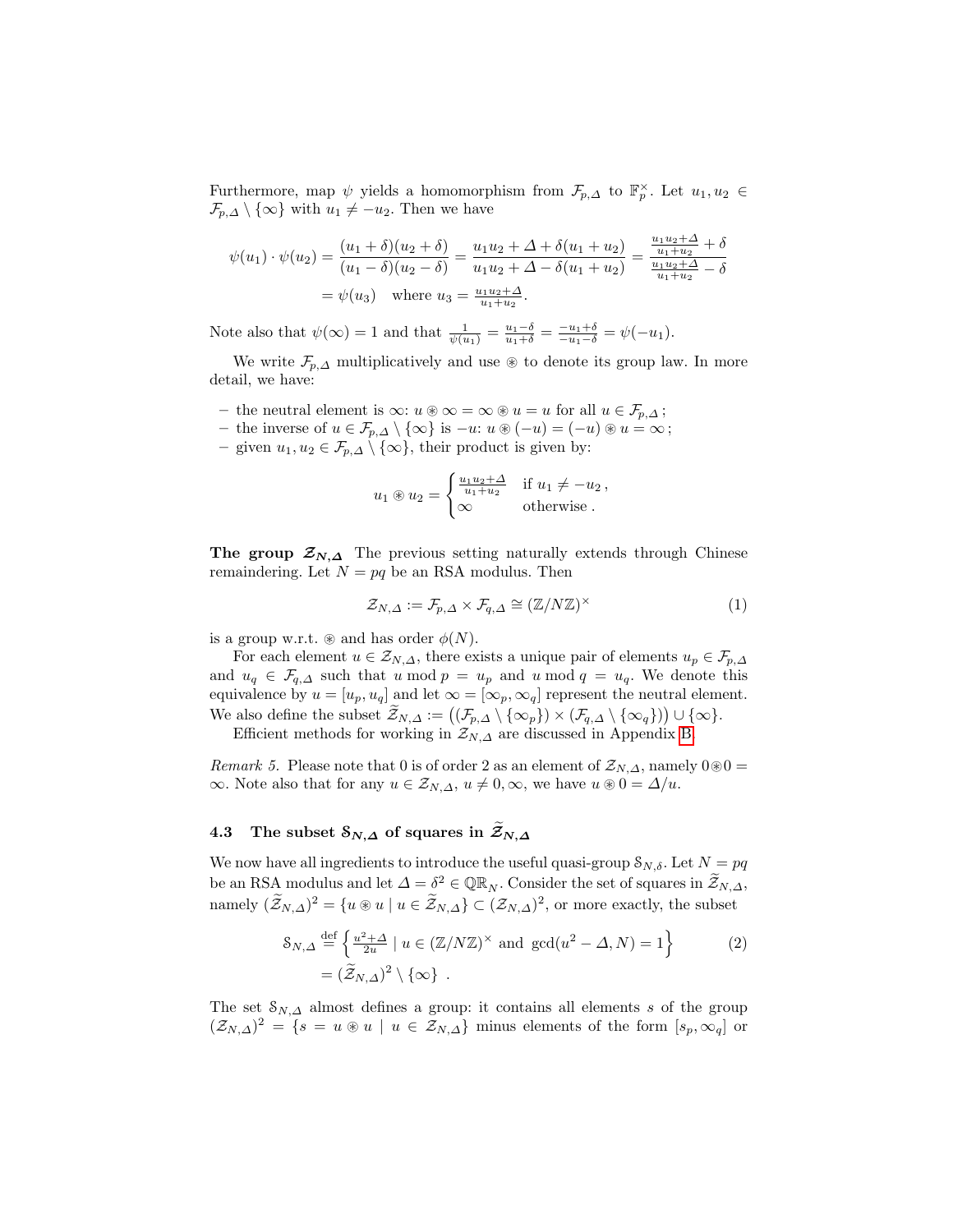$[\infty_p, s_q]$  (and  $\infty = [\infty_p, \infty_q]$ ). Since it is a subset of  $(\mathcal{Z}_{N,\Delta})^2$ ,  $\mathcal{S}_{N,\Delta}$  is endowed with the  $\circledast$ -law. In practice, for cryptographic applications, working in  $(\widetilde{Z}_{N,\Delta})^2 =$  $\mathcal{S}_{N,\Delta} \cup \{\infty\}$  rather than in  $(\mathcal{Z}_{N,\Delta})^2$  does not really matter since the probability that operation  $\circledast$  is not defined on  $(\widetilde{Z}_{N,\Delta})^2$  is negligible.

What makes the quasi-group  $\mathcal{S}_{N,\Delta}$  special is that, up to a scaling factor of two, it represents the set of all valid [components of] Cocks ciphertexts. Before making this statement clear, we need to explain what is meant by 'valid component'. This follows from the next lemma, adapted from [\[12,](#page-18-2) Section 5]. Basically, it shows that, given a (generalized) Cocks ciphertext  $C = (c, \bar{c})$ , among its two components c and  $\bar{c}$ , one carries no information whatsoever about the corresponding plaintext. The component that yields the plaintext is called valid component.

<span id="page-10-0"></span>**Lemma 1.** Using the notations of § [3.1,](#page-6-1) let  $C = (c, \bar{c})$  be a (generalized) Cocks ciphertext. If  $\mathcal{H}(\mathsf{id}) \notin \mathbb{QR}_N$  then the component c corresponds with the same probability to the encryption of message  $m = 1$  or  $m = -1$ . Conversely, if  $u \mathcal{H}(\mathsf{id}) \notin \mathbb{Q}\mathbb{R}_N$  then the component  $\overline{c}$  corresponds with the same probability to the encryption of message  $m = 1$  or  $m = -1$ .

*Proof.* Suppose that  $\mathcal{H}(\mathsf{id}) \notin \mathbb{QR}_N$  (i.e.,  $\mathcal{H}(\mathsf{id}) \in \mathbb{J}_N \setminus \mathbb{QR}_N$ ). Let  $R_{\mathsf{id}} = \mathcal{H}(\mathsf{id})$ . We have  $c = t + \frac{R_{id}}{t} \mod N$  for some random  $t \in (\mathbb{Z}/N\mathbb{Z})^{\times}$  such  $(\frac{t}{N}) = m$ . Consider also  $t_1, t_2, t_3 \in (\mathbb{Z}/N\mathbb{Z})^{\times}$  such that

 $-t_1 \equiv t \pmod{p}$ ,  $t_1 \equiv R_{\mathsf{id}}/t \pmod{q}$ ;  $-t_2 \equiv R_{\text{id}}/t \pmod{p}, t_2 \equiv t \pmod{q};$  $-t_3 \equiv R_{\rm id}/t \pmod{p}, t_3 \equiv R_{\rm id}/t \pmod{q}.$ 

Note that the condition  $\left(\frac{t}{N}\right) = m$  implies  $\left(\frac{t_1}{N}\right)$  $\left(\frac{t_1}{N}\right) \,=\, \left(\frac{t_2}{N}\right)$  $\left(\frac{t_2}{N}\right) \,=\, \left(\frac{t_3}{N}\right)$  $\left(\frac{t_3}{N}\right) = m$ . The four possible values  $t, t_1, t_2$ , and  $t_3$  are equally likely since  $c \equiv t + R_{id}/t \equiv t_1 + R_{id}/t_1 \equiv$  $t_2 + R_{\mathsf{id}}/t_2 \equiv t_3 + R_{\mathsf{id}}/t_3 \pmod{N}$ . At the same time, since  $R_{\mathsf{id}} \in \mathbb{J}_N \setminus \mathbb{Q} \mathbb{R}_N$  we also have  $\left(\frac{t}{N}\right) = \left(\frac{t_3}{N}\right)$  $\left(\frac{t_3}{N}\right) \neq \left(\frac{t_1}{N}\right)$  $\left(\frac{t_1}{N}\right) = \left(\frac{t_2}{N}\right)$  $\frac{t_2}{N}$ . Hence, component c leaks no information about  $(\frac{t}{N})$ ; it has the same probability to be 1 or -1.

The case  $u \mathcal{H}(\mathsf{id}) \notin \mathbb{QR}_N$  is proved similarly.

With the notations of § [3.1,](#page-6-1) from a ciphertext  $C = (c, \bar{c})$ , letting  $\Delta = \mathcal{H}(\mathsf{id}) \in$  $\mathbb{QR}_N$  (resp.  $\Delta = u \mathcal{H}(\text{id}) \in \mathbb{QR}_N$ ) and  $\gamma = c$  (resp.  $\bar{c}$ ), we have

$$
\frac{\gamma}{2} \in \mathcal{S}_{N,\Delta} \implies \exists \tau \in (\mathbb{Z}/N\mathbb{Z})^{\times} \text{ with } \gcd(\tau^2 - \Delta, N) = 1 \text{ such that } \gamma = \frac{\tau^2 + \Delta}{\tau}
$$

.

In other words, up to a factor of two, the valid component of  $C$  is an element of  $\mathcal{S}_{N,\Delta}$ ; i.e.,  $\frac{\gamma}{2} \in \mathcal{S}_{N,\Delta}$ . By Lemma [1,](#page-10-0) the other component does not matter. Note also that the condition  $gcd(\tau^2 - \Delta, N) = 1$  is implicit in the (generalized) Cocks encryption since  $(\frac{\tau}{N}) = m \in {\pm 1}$  where  $\tau = t$  (resp.  $\tau = \overline{t}$ ) and decryption is obtained as

$$
\left(\frac{\gamma \pm 2\delta}{N}\right)
$$

which is 0 when  $gcd(\tau^2 - \Delta, N) \neq 1 \iff \tau \equiv \pm \delta \pmod{p, q}$ . The condition  $\tau \in (\mathbb{Z}/N\mathbb{Z})^{\times}$  (instead of  $t, \overline{t} \in \mathbb{Z}/N\mathbb{Z}$ ) is trivially satisfied since  $(\frac{\tau}{N}) \in {\pm 1}$ .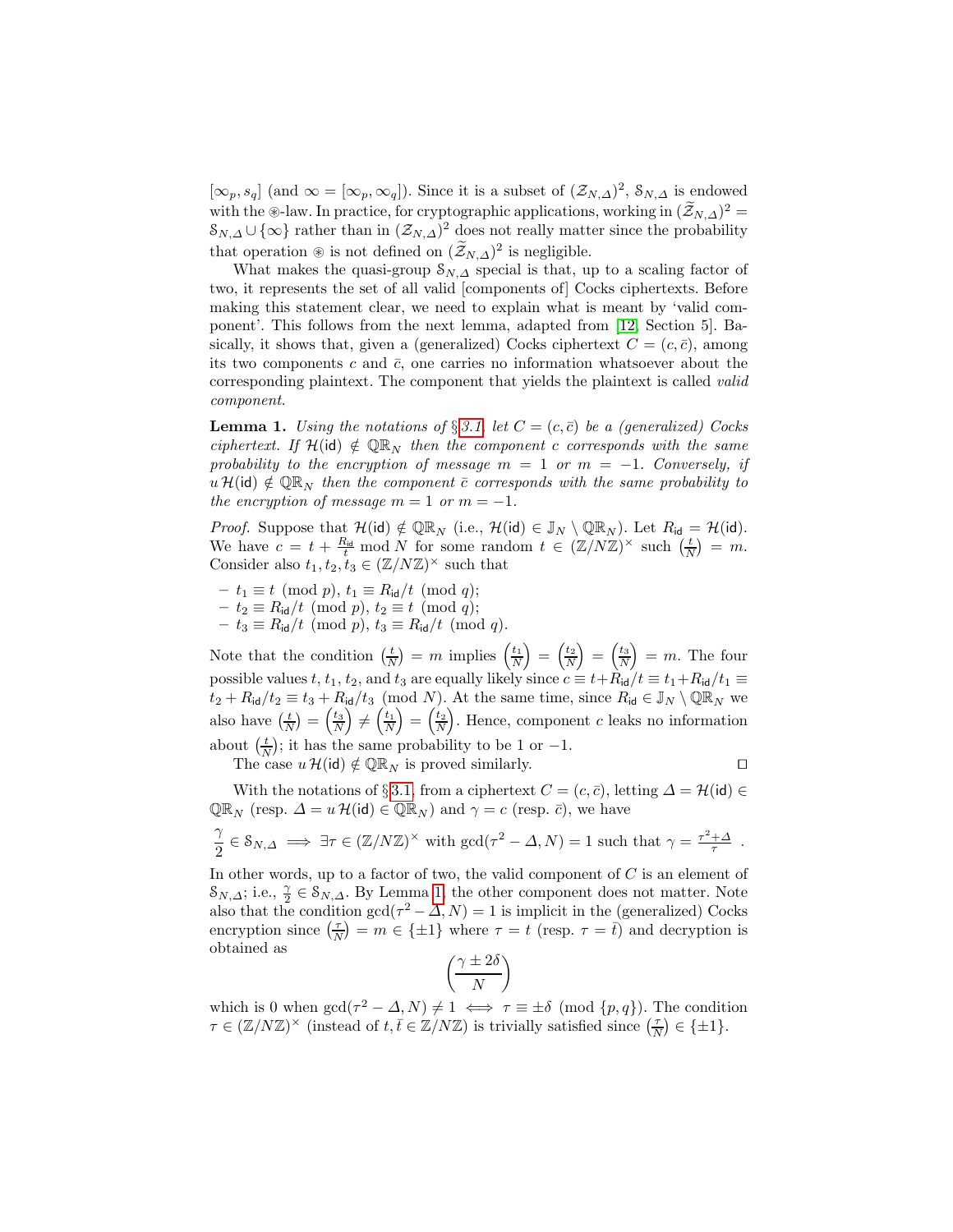# 5 Computing over Cocks Ciphertexts

Homomorphic encryption is a form of encryption which allows combining two ciphertexts through a non-private operation that results in a third ciphertext which, when decrypted, yields a plaintext that is the combination of the corresponding two plaintexts through a specific operation. Mathematically, for two ciphertexts  $C_1$  = ENCRYPT( $m_1$ ) and  $C_2$  = ENCRYPT( $m_2$ ), there exists a nonprivate operation  $\partial$  such that  $C_1 \partial C_2 = \text{ENCRYPT}(m_1 \star m_2)$  for some specific operation  $\star$ . Examples of known operations  $\star$  include (modular) addition and (modular) multiplication.

#### 5.1 HOM procedure

Consider the following procedure **HOM**. It takes as input two elements  $x_1, x_2 \in$  $\mathbb{Z}/N\mathbb{Z}$  and an element  $\Gamma \in \mathbb{J}_N$ , and outputs an element  $z \in \mathbb{Z}/N\mathbb{Z}$ . We write  $z = HOM(x_1, x_2, \Gamma).$ 

1: procedure  $\text{HOM}(x_1, x_2, \Gamma)$ 

- 2: Define  $D = x_1x_2 + 4\Gamma \text{ mod } N$  and  $U = x_1 + x_2 \text{ mod } N$ ;
- 3: Select  $t \in \mathbb{Z}/N\mathbb{Z}$  such that  $\left(\frac{\theta}{N}\right) = 1$  where

 $\overline{z}$ 

$$
\theta = t D + (t^2 + \Gamma)U \bmod N;
$$

4: Evaluate

$$
t = \frac{(t^2 + \Gamma)D + 4\Gamma tU}{\theta} \mod N;
$$

5: Return z. 6: end procedure

*Remark 6.* Note that when  $\left(\frac{U}{N}\right) = \left(\frac{x_1+x_2}{N}\right)$  $\left(\frac{+x_2}{N}\right) = 1$ , we can take  $t = 0$  (in Procedure **HOM**, Line 3). This yields  $\theta = TU \mod N \ (\in \mathbb{J}_N)$  and in turn  $z = D/U \mod N$ .

### 5.2 Application

The HOM procedure allows for computing over two Cocks ciphertexts.

Specifically, suppose we are given two ciphertexts  $C_1 = \{c_1, \bar{c}_1\}$  and  $C_2 =$  ${c_2, \bar{c}_2}$  that are the respective encryption of two messages  $m_1$  and  $m_2$  for a same identity, say id. The system parameters are  $mpk = \{N, u, H\}$  where  $N = pq$  is an RSA modulus, u is a quadratic non-residue in  $\mathbb{J}_N$ , and H is a hash function mapping bit-strings to  $\mathbb{J}_N$ . As in the description given in § [3.1,](#page-6-1) we assume that the message space is  $\mathcal{M} = {\pm 1}.$ 

Let  $R_{\text{id}} = \mathcal{H}(\text{id})$ . Two applications of the **HOM** procedure yields a third ciphertext  $C_3 = (c_3, \bar{c}_3)$  obtained as

 $c_3 = \text{HOM}(c_1, c_2, R_{\text{id}})$  and  $\bar{c}_3 = \text{HOM}(\bar{c}_1, \bar{c}_2, uR_{\text{id}})$ .

A simple calculation shows that  $C_3$  is the encryption of  $m_3 = m_1 \cdot m_2$ .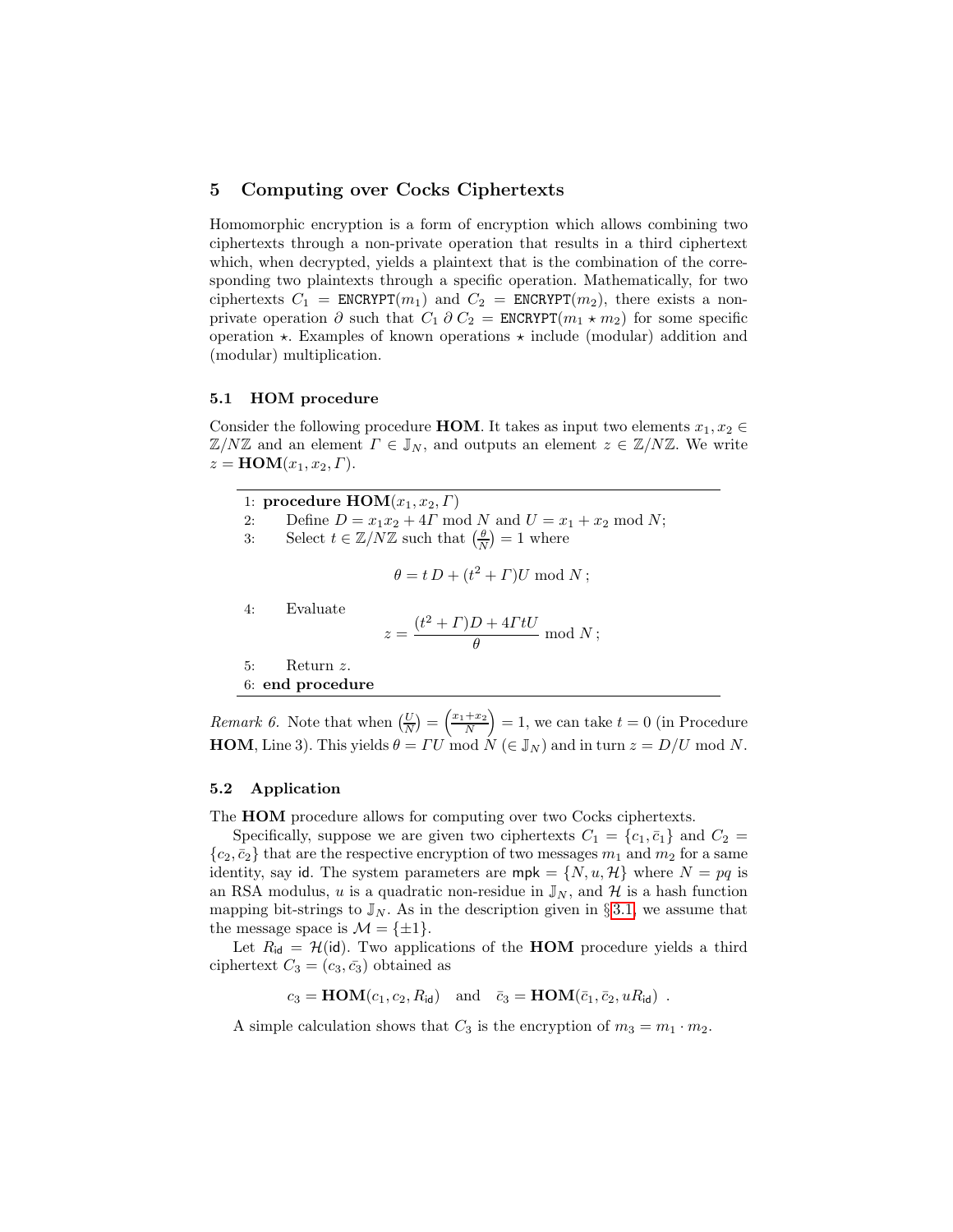*Proof.* Suppose first that  $R_{\text{id}} \in \mathbb{Q}\mathbb{R}_N$ . Then, letting  $r_{\text{id}} = R_{\text{id}}^{1/2} \text{ mod } N$ , we have:

$$
\begin{split} \binom{c_3+2r_{\text{id}}}{N} &= \left(\frac{\theta}{N}\right)\binom{c_3+2r_{\text{id}}}{N} = \binom{(t^2+R_{\text{id}})D+4R_{\text{id}}tU+2r_{\text{id}}(tD+(t^2+R_{\text{id}})U)}{N} \\ &= \left(\frac{(t^2+R_{\text{id}}+2r_{\text{id}}t)D+(2r_{\text{id}}t+t^2+R_{\text{id}})(2r_{\text{id}}U)}{N}\right) = \binom{(t+r_{\text{id}})^2(D+2r_{\text{id}}U)}{N} \\ &= \left(\frac{D+2r_{\text{id}}U}{N}\right) = \binom{(c_1c_2+4R_{\text{id}})+2r_{\text{id}}(c_1+c_2)}{N} \\ &= \left(\frac{c_1+2r_{\text{id}}}{N}\right)\binom{c_2+2r_{\text{id}}}{N} \end{split}
$$

as desired.

The case  $R_{\text{id}} \in \mathbb{J}_N \setminus \mathbb{Q} \mathbb{R}_N$  is similar. Letting  $r_{\text{id}} = (uR_{\text{id}})^{1/2} \text{ mod } N$ , we then have  $\left(\frac{\bar{c}_3+2r_{\text{id}}}{N}\right)$  $\left(\frac{\bar{c}_1+2r_{\mathsf{id}}}{N}\right) = \left(\frac{\bar{c}_1+2r_{\mathsf{id}}}{N}\right)$  $\frac{(-2+2r_{\text{id}})}{N}\left(\frac{\bar{c}_2+2r_{\text{id}}}{N}\right).$ 

Why does it work? At first sight, the **HOM** procedure may appear cumbersome. Actually it is not. Without loss of generality, assume that input  $\Gamma \leftarrow$  $R_{\text{id}} = r_{\text{id}}^2 \in \mathbb{QR}_N$ . A straightforward application of the homomorphism induced by the underlying  $\circledast$  law will not get the correct result. Clearly, if we call  $c_3 = \text{HOM}(c_1, c_2, R_{\text{id}})$  and let

$$
\frac{c_3'}{2} = \frac{c_1}{2} \circledast \frac{c_2}{2} \iff c_3' = \frac{c_1c_2 + 4R_{\text{id}}}{c_1 + c_2}
$$

then  $\left(\frac{c_3+2r_{\text{id}}}{N}\right)$  $\left(\frac{C_3' + 2r_{\text{id}}}{N}\right) = \left(\frac{C_3' + 2r_{\text{id}}}{N}\right)$  $\frac{+2r_{\text{id}}}{N}$  if and only if  $\left(\frac{c_1+c_2}{N}\right)$  $\left(\frac{+c_2}{N}\right) = 1.$  Indeed, the above definition of  $c'_3$  immediately yields

$$
\left(\frac{c_3 + 2r_{\mathsf{id}}}{N}\right) := \left(\frac{c_1 + 2r_{\mathsf{id}}}{N}\right)\left(\frac{c_2 + 2r_{\mathsf{id}}}{N}\right) = \left(\frac{c_1 + c_2}{N}\right)\left(\frac{c_3' + 2r_{\mathsf{id}}}{N}\right) \ .
$$

In other words,  $c'_3$  is the encryption of  $m_1 \cdot m_2$  if and only if  $\left(\frac{c_1+c_2}{N}\right)$  $\frac{+c_2}{N}$  = 1. This problem is resolved by randomizing one of the input ciphertexts using the homomorphism. One way to achieve this is to replace ciphertext  $c_1$  with an equivalent randomized ciphertext,

$$
\frac{c_1}{2} \leftarrow \frac{c_1}{2} \circledast \frac{1}{2}
$$

until  $\left(\frac{c_1+c_2}{N}\right)$  $\left(\frac{+c_2}{N}\right) = 1$ , where  $1\!\!1 = \text{ENCRYPT}_{\text{msk}}(\text{id}, 1)$  is a random Cocks encryption (w.r.t.  $R_{id}$ ) of message  $m = 1$ . Note that no secret is involved in the randomization of  $c_1$ . This is the design strategy behind the **HOM** procedure.

We have seen that the **HOM** procedure can be used to randomize ciphertexts. Likewise, it can be used to flip the value of a plaintext message  $m_1 \in \{\pm 1\}$ corresponding to a given Cocks ciphertext  $C_1 = (c_1, \bar{c}_1)$  by taking the encryption of  $m_2 = -1$  for ciphertext  $C_2 = (c_2, \bar{c}_2)$ .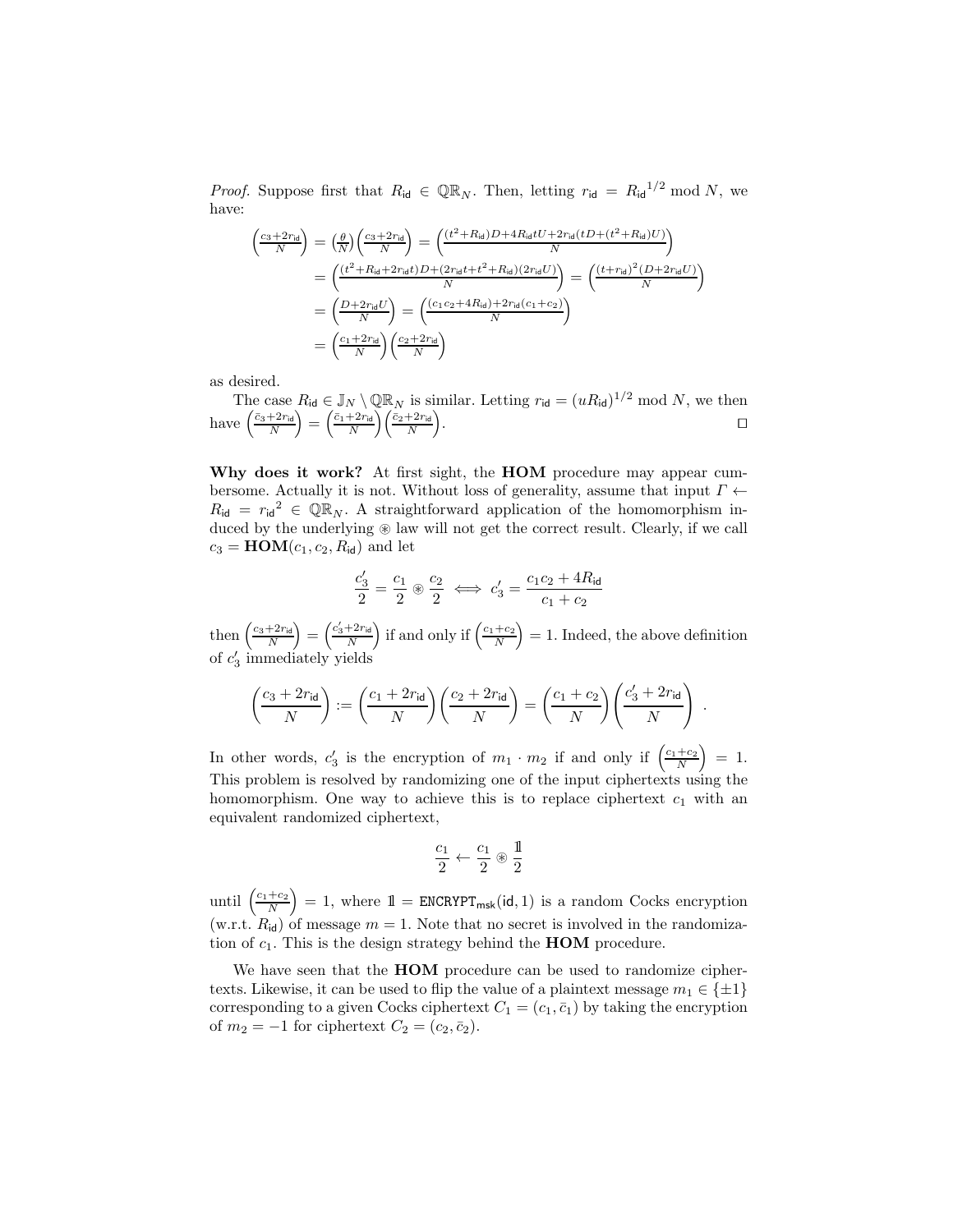A variant of Cocks' scheme that makes easier the computation over ciphertexts can be found in Appendix [C.](#page-22-1)

It is also worth noting that when the message space is  $\{0, 1\}$  rather than  $\{\pm 1\}$  then the scheme is homomorphic with respect the XOR operator. Indeed, letting  $b_1 = \mu^{-1}(m_1)$  and  $b_2 = \mu^{-1}(m_2)$ , we have  $\mu^{-1}(m_1 \cdot m_2) = b_1 \oplus b_2$ , where  $\mu^{-1}(m_i) = (1 - m_i)/2$  —see Section [3.](#page-6-2) We so get  $\mu(b_1 \oplus b_2) = (-1)^{b_1 \oplus b_2} =$  $(-1)^{b_1+b_2} = m_1 \cdot m_2$ .

# 6 An Anonymous IBE Scheme

In numerous scenarios, the recipient's identity in a transmission needs to be kept anonymous. This allows users to maintain some privacy. Protecting communication content may be not enough, as already observed in, e.g., [\[3](#page-18-12)[,4,](#page-18-9)[21\]](#page-19-11). For example, by analyzing the traffic between an antenna and a mobile device, one can recover some information about [at least] user's position and some details about the use of her mobile device. This information leaks easily during all day: it is a common habit, indeed, to use a mobile phone every day and to keep it (almost) always switched on.

As pointed out by Galbraith (see [\[6,](#page-18-13) Section 4], Cocks' scheme is *not* anonymous. A detailed discussion on the so-called Galbraith's test can be found in [\[2,](#page-18-5) Section 2.3]). In the same paper, Ateniese and Gasti also show that Galbraith's is the "best test" possible against the anonymity of Cocks' scheme.

In this section, we rephrase Galbraith's test using our representation. We then build on an original technique developed in [\[11\]](#page-18-6) to get anonymized Cocks ciphertexts. However, unlike [\[11\]](#page-18-6), there is no ciphertext expansion. Anonymized Cocks ciphertexts have the same size as non-anonymized ciphertexts. The decryption algorithm is modified accordingly by first de-anonymizing the ciphertext and then applying the regular decryption process. The resulting scheme is shown to meet the ANO-IND-ID-CPA security notion under the QR assumption in the random oracle model or, equivalently, under the IQR assumption in the standard model (cf. Remark [2\)](#page-6-0).

### <span id="page-13-0"></span>6.1 Making Cocks ciphertexts anonymous

As Equation [\(6\)](#page-22-2) indicates, the subset  $\widetilde{Z}_{N,\Delta} \subset \mathcal{Z}_{N,\Delta}$  can be defined as

$$
\widetilde{\mathcal{Z}}_{N,\Delta} = \{ u \in \mathbb{Z}/N\mathbb{Z} \mid \gcd(u^2 - \Delta, N) = 1 \} \cup \{ \infty \}
$$

where  $N = pq$  and  $\Delta \in \mathbb{QR}_N$ . The following subsets of  $\widetilde{\mathcal{Z}}_{N,\Delta}$  will be useful:

$$
- \hat{\mathcal{Z}}_{N,\Delta} := \{ u \in \mathbb{Z}/N\mathbb{Z} \mid \gcd(u^2 - \Delta, N) = 1 \} \subset \tilde{\mathcal{Z}}_{N,\Delta};
$$
  
\n
$$
- \hat{\mathcal{Z}}_{N,\Delta}^{[-1]} := \{ u \in \mathbb{Z}/N\mathbb{Z} \mid \left( \frac{u^2 - \Delta}{N} \right) = -1 \} \subset \hat{\mathcal{Z}}_{N,\Delta};
$$
  
\n
$$
- \hat{\mathcal{Z}}_{N,\Delta}^{[+1]} := \{ u \in \mathbb{Z}/N\mathbb{Z} \mid \left( \frac{u^2 - \Delta}{N} \right) = 1 \} \subset \hat{\mathcal{Z}}_{N,\Delta};
$$
  
\n
$$
- (\hat{\mathcal{Z}}_{N,\Delta})^2 := \{ u \in \mathbb{Z}/N\mathbb{Z} \mid \left( \frac{u^2 - \Delta}{p} \right) = \left( \frac{u^2 - \Delta}{q} \right) = 1 \} \subset \hat{\mathcal{Z}}_{N,\Delta}^{[+1]}.
$$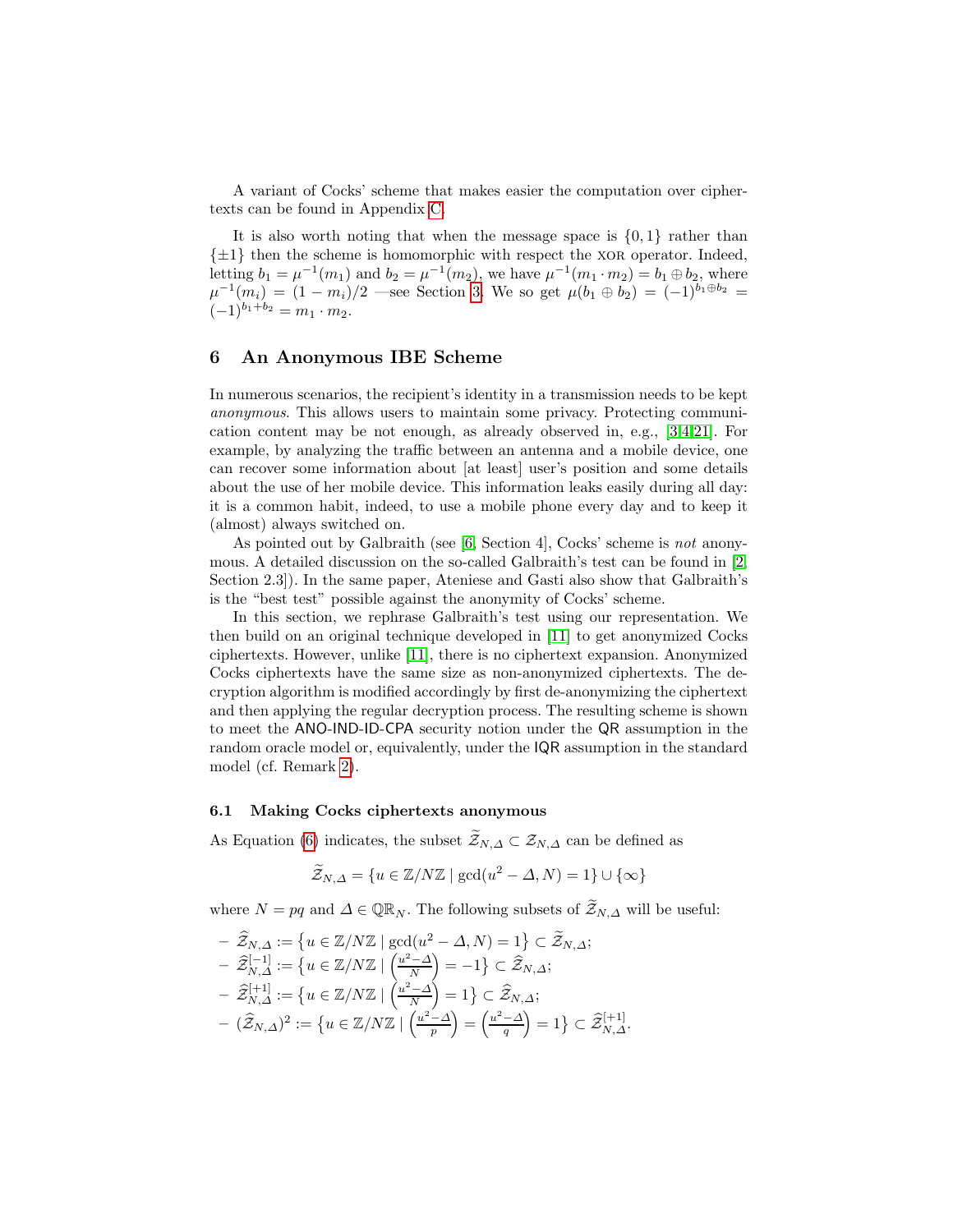We have

$$
\widehat{\mathcal{Z}}_{N,\Delta} = \widetilde{\mathcal{Z}}_{N,\Delta} \setminus \{\infty\} = (\mathcal{F}_{p,\Delta} \setminus \{\infty_p\}) \times (\mathcal{F}_{q,\Delta} \setminus \{\infty_q\})
$$

from Eq. [\(5\)](#page-22-3). By definition (see § [4.2\)](#page-8-1), for  $u \in \mathcal{F}_{p,\Delta} \setminus \{\infty_p\}$ , we have  $\psi(u) = \frac{u+\delta}{u-\delta}$ , and  $\psi(\infty_p) = 1$ . Multiplying both sides by  $(u - \delta)^2$ , the latter identity yields

<span id="page-14-0"></span>
$$
\psi(u) \cdot (u - \delta)^2 = u^2 - \Delta \tag{3}
$$

The group  $(\mathcal{F}_{p,\Delta})^2 = \{u \otimes u \mid u \in \mathcal{F}_{p,\Delta}\}\$ is the subgroup of squares in  $\mathcal{F}_{p,\Delta}$ . Therefore, if  $u \in (\mathcal{F}_{p,\Delta})^2$  then  $\psi(u)$  is a quadratic residue modulo  $p$ ; i.e.,  $\left(\frac{\psi(u)}{n}\right)$  $\binom{(u)}{p}$  = 1. Together with Eq. [\(3\)](#page-14-0) it follows that  $u^2 - \Delta$  is a quadratic residue modulo p when  $u \in (\mathcal{F}_{p,\Delta})^2$ ,  $u \neq \infty_p$ . This gives an alternative definition for the group  $(\mathcal{F}_{p,\Delta})^2$ , namely  $(\mathcal{F}_{p,\Delta})^2 = \{u \in \mathcal{F}_{p,\Delta} \mid \left(\frac{u^2 - \Delta}{n}\right)$  $\left(\frac{-\Delta}{p}\right) = 1$   $\cup$   $\{\infty_p\} = \{u \in \mathbb{F}_p \mid$  $\int u^2 - \Delta$  $\left(\frac{-\Delta}{p}\right) = 1$   $\cup$  { $\infty$ <sub>p</sub>}. Hence, using Chinese remaindering, we get  $(\widehat{Z}_{N,\Delta})^2 = ((\mathcal{F}_{p,\Delta})^2 \setminus {\{\infty_p\}}) \times ((\mathcal{F}_{q,\Delta})^2 \setminus {\{\infty_q\}}).$ 

This means that 
$$
(\widehat{Z}_{N,\Delta})^2
$$
 is an alternative representation for the subset  $\mathcal{S}_{N,\Delta}$  of squares in  $\widetilde{Z}_{N,\Delta}$ . Likewise,  $\widehat{Z}_{N,\Delta}^{[-1]}$  denotes the subset of elements that are squares modulo  $p$  and non-squares modulo  $q$ , or vice-versa; and  $\widehat{Z}_{N,\Delta}^{[+1]}$  denotes the subset of elements that are either both squares modulo  $p$  and modulo  $q$ , or both non-squares modulo  $p$  and modulo  $q$ .

We have shown that:

**Proposition 2.** Let  $N = pq$  be an RSA modulus and let  $w \in \widehat{Z}_{N,\Delta}$ . If

$$
\left(\!\frac{w^2-\varDelta}{N}\!\right)=-1
$$

then  $w \notin S_{N,\Delta}$ .

This is nothing but Galbraith's test. Back to the anonymity problem, letting  $u \in \mathbb{J}_N \setminus \mathbb{Q}\mathbb{R}_N$ , it implies that elements of the form  $\frac{c}{2} = \frac{t^2 + R_{\text{id}}}{2t} \mod N$  (respectively,  $\frac{\bar{c}}{2} = \frac{\bar{t}^2 + uR_{\text{id}}}{2\bar{t}} \mod N$  —where  $R_{\text{id}} = \mathcal{H}(\text{id})$  is derived from some user's identity id— cannot be used as part of a ciphertext for user with identity id' because if  $\left(\frac{(c/2)^2-R_{\text{id}'}}{N}\right)$  $\left(\frac{m^2 - R_{\text{id}}}{N}\right) = -1$  (respectively, if  $\left(\frac{(\bar{c}/2)^2 - uR_{\text{id}}}{N}\right)$  $\left(\frac{N^2-uR_{\mathsf{id}'}}{N}\right)$  = -1) —where  $R_{\text{id}'} = \mathcal{H}(\text{id}')$  for some other identity id— then one can conclude that the identity of the recipient of the ciphertext is not id'. This clearly violates the anonymity requirement.

This issue is easily solved by  $\circledast$ -multiplying with probability  $1/2$  the value of  $\frac{c}{2}$  (resp.  $\frac{\bar{c}}{2}$ ) by an element  $\frac{d}{2}$  satisfying  $\left(\frac{(d/2)^2 - \Delta}{N}\right)$  $\left(\frac{(d/2)^2 - 4}{N}\right) = -1$  (resp.  $\left(\frac{(d/2)^2 - u\Delta}{N}\right)$  $\frac{1}{N}^{2-u\Delta}$ ) = −1). The decryption algorithm, assuming it is the legitimate recipient of the ciphertext, can then  $\circledast$ -divide by  $\frac{d}{2}$  the ciphertext in the case it were  $\circledast$ -multiplied by  $\frac{d}{2}$ ; letting  $\frac{e}{2}$  (resp.  $\frac{\bar{e}}{2}$ ) the received part of the ciphertext, it is easy for the decryption algorithm to know if  $\frac{e}{2} = \frac{c}{2}$  or  $\frac{e}{2} = \frac{c}{2} \circledast \frac{d}{2}$  (resp.  $\frac{\bar{e}}{2} = \frac{\bar{c}}{2}$  or  $\frac{\bar{e}}{2} = \frac{\bar{c}}{2} \circledast \frac{d}{2}$ ) by checking if  $\left(\frac{(e/2)^2 - \Delta}{N}\right)$  $\left(\frac{(\bar{e}/2)^2 - u\Delta}{N}\right) = 1$  or  $-1$  (resp.  $\left(\frac{(\bar{e}/2)^2 - u\Delta}{N}\right)$  $\left(\frac{N^2-u\Delta}{N}\right) = 1$  or  $-1$ ), respectively.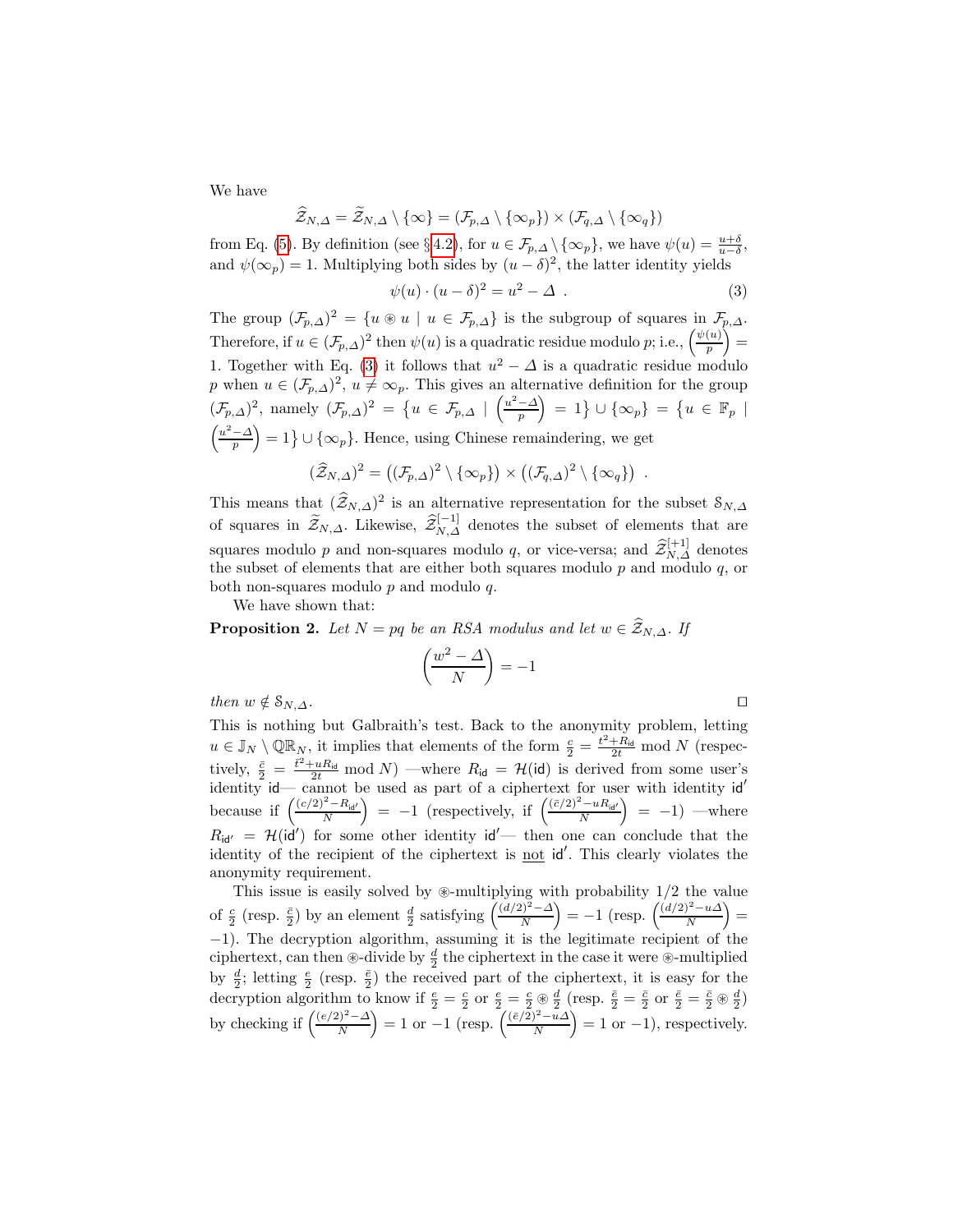#### <span id="page-15-1"></span>6.2 Anonymous IBE without ciphertext expansion

There is a variety of possible instantiations of the above methodology. An efficient implementation can be achieved by specializing hash function  $H$ . Instead of considering a function mapping bit-strings to any element of  $\mathbb{J}_N$ , we require that, in addition, on input id, the output must satisfy the extra condition  $\left(\frac{d^2-4R_{\text{id}}}{N}\right)$  $\frac{-4R_{\mathsf{id}}}{N}\Big) =$ 

$$
\left(\frac{d^2 - 4uR_{\text{id}}}{N}\right) = -1 \text{ for some given } d.
$$

<span id="page-15-0"></span>
$$
\mathcal{H}_d\colon \{0,1\}^* \to \mathbb{J}_N, \text{ id} \mapsto \mathcal{H}_d(\text{id}) \text{ s.t. } \left(\frac{d^2 - 4\mathcal{H}_d(\text{id})}{N}\right) = \left(\frac{d^2 - 4u\mathcal{H}_d(\text{id})}{N}\right) = -1 \quad (4)
$$

Here is the resulting scheme.

SETUP( $1^{\kappa}$ ) Given a security parameter  $\kappa$ , SETUP generates an RSA modulus  $N =$ pq where p and q are prime. It also selects an element  $u \in \mathbb{J}_N \setminus \mathbb{Q}\mathbb{R}_N$  and a global integer d. The public system parameters are  $mpk = \{N, u, d, H_d\}$ where  $\mathcal{H}_d$  is a cryptographic hash function as per Eq. [\(4\)](#page-15-0). The master secret key is  $\mathsf{msk} = \{p, q\}.$ 

EXTRACT<sub>msk</sub>(id) Given identity id, algorithm EXTRACT sets  $R_{id} = H_d(id)$ . Then if  $R_{\mathsf{id}} \in \mathbb{QR}_N$  it computes  $r_{\mathsf{id}} = R_{\mathsf{id}}^{1/2} \mod N$ ; otherwise it computes  $r_{\mathsf{id}} =$  $(uR_{\mathsf{id}})^{1/2} \text{ mod } N$ . EXTRACT returns user's private key usk = { $r_{\mathsf{id}}$ }.

ENCRYPT<sub>mpk</sub>(id, m) To encrypt a message  $m \in \{\pm 1\}$  for a user with identity id, ENCRYPT defines  $R_{\text{id}} = \mathcal{H}_d(\text{id})$ . It chooses at random  $t, \bar{t} \in \mathbb{Z}/N\mathbb{Z}$  such that  $\left(\frac{t}{N}\right) = \left(\frac{\bar{t}}{N}\right) = m$  and lets

$$
c^{(0)} = t + \frac{R_{\rm id}}{t} \mod N, \quad c^{(1)} = \frac{c^{(0)}d + 4R_{\rm id}}{c^{(0)} + d} \mod N,
$$
  

$$
\bar{c}^{(0)} = \bar{t} + \frac{uR_{\rm id}}{\bar{t}} \mod N, \quad \bar{c}^{(1)} = \frac{\bar{c}^{(0)}d + 4uR_{\rm id}}{\bar{c}^{(0)} + d} \mod N.
$$

It chooses random bits  $\beta_1, \beta_2 \in \{0, 1\}$  and sets  $c = c^{(\beta_1)}$  and  $\bar{c} = \bar{c}^{(\beta_2)}$ . The returned ciphertext is  $C = (c, \bar{c})$ .

DECRYPT<sub>usk</sub>(C) Let  $R_{\mathsf{id}} = \mathcal{H}_d(\mathsf{id})$ . From usk  $= \{r_{\mathsf{id}}\}$  and  $C = (c, \bar{c})$ , if  $r_{\mathsf{id}}^2 \equiv R_{\mathsf{id}}$ (mod N), DECRYPT sets  $\gamma = c$  and  $\Delta = R_{\text{id}}$ ; otherwise it sets  $\gamma = \bar{c}$  and  $\Delta = uR_{\rm id}$ . Next, it computes  $\sigma = \left(\frac{\gamma^2 - 4\Delta}{N}\right)$  $\left(\frac{-4\Delta}{N}\right)$ . Finally, it returns plaintext m as

$$
m = \begin{cases} \left(\frac{\gamma + 2r_{\text{id}}}{N}\right) & \text{if } \sigma = 1, \\ \left(\frac{(\gamma + 2r_{\text{id}})(d - 2r_{\text{id}})(d - \gamma)}{N}\right) & \text{if } \sigma = -1. \end{cases}
$$

*Remark 7.* The choice  $p \equiv -q \pmod{4}$  (or equivalently  $N \equiv 3 \pmod{4}$ ) simplifies the setting. In this case, we know that  $\left(\frac{-1}{n}\right)$  $\left(\frac{-1}{p}\right) \;=\;-\left(\frac{-1}{q}\right)$  $\left(\frac{-1}{q}\right)$  and therefore  $\left(\underline{-1}\right)$  $\left(\frac{-1}{N}\right) = -1.$  A nice observation is that  $d = 0$  is a valid parameter when  $N \equiv 3$ (mod 4) since then  $\left(\frac{d^2-4\mathcal{H}(\mathsf{id})}{N}\right)$  $\left(\frac{d^2-4u\mathcal{H}(\mathsf{id})}{N}\right) = \left(\frac{d^2-4u\mathcal{H}(\mathsf{id})}{N}\right)$  $\left(\frac{u\mathcal{H}(\mathsf{id})}{N}\right) = \left(\frac{-1}{N}\right)$  $\left(\frac{-1}{N}\right)$  = -1 as desired. Any cryptographic hash function  $\mathcal{H}$  mapping bit-strings to  $\mathbb{J}_N$  can be used.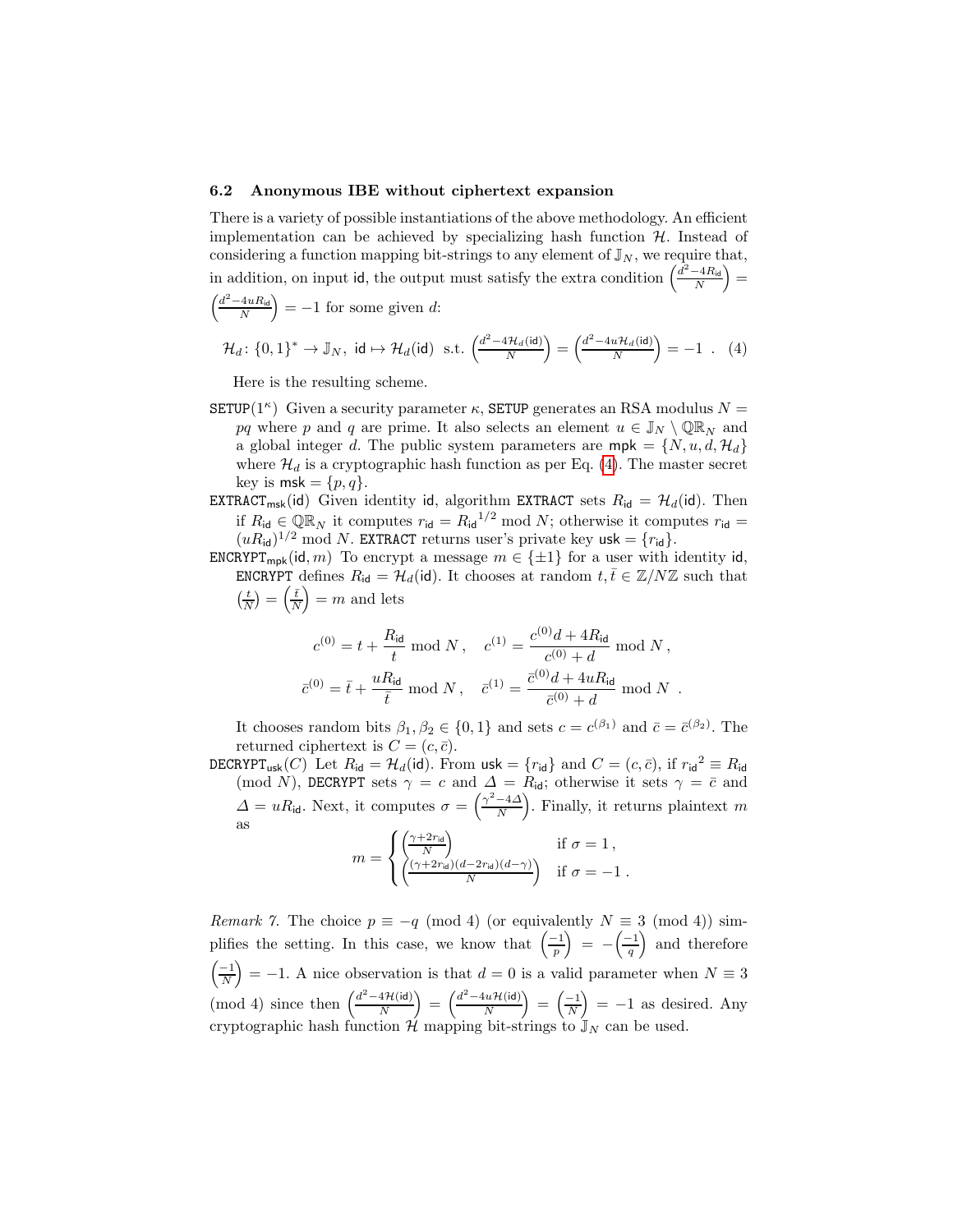#### 6.3 Security analysis

The two next propositions assess the security of the scheme under the quadratic residuosity assumption.

**Proposition 3.** The scheme of  $\S 6.2$  $\S 6.2$  is IND-ID-CPA under the quadratic residuosity assumption in the random oracle model.

*Proof.* Assume there exists an IND-ID-CPA adversary  $A$  against the previous scheme ( $\S 6.2$ ). We can then use A to break the semantic security of the generalized Cocks' scheme  $(\S 3.1)$  $(\S 3.1)$ , which in turn will contradict the quadratic residuosity assumption. This is readily verified by observing that if  $C = (c, \bar{c})$  is a valid ci-phertext for the scheme of § [3.1](#page-6-1) for some user i with identity id then  $C' = (c', \bar{c}')$ is a valid ciphertext for the scheme of §[6.2,](#page-15-1) where  $c' = c$  with probability 1/2 and  $c' = \frac{cd+4R_{id}}{c+d} \mod N$  with probability 1/2 and, likewise,  $\bar{c}' = \bar{c}$  with probability  $1/2$  and  $\bar{c}' = \frac{\bar{c}d + 4R_{id}}{\bar{c} + d} \mod N$  with probability  $1/2$ .

<span id="page-16-0"></span>Before proving that the scheme is anonymous, we need the following lemma.

Lemma 2. Let RSAgen be a probabilistic algorithm which, given a security parameter κ, outputs primes p and q and their product  $N = pq$ . Let also  $\delta$  be a random element in  $(\mathbb{Z}/N\mathbb{Z})^{\times}$  and  $\Delta = \delta^2$  mod N. Then, under the quadratic residuosity assumption,

$$
\left|\Pr\left[\mathcal{D}(x,\Delta,N)=1 \mid x \stackrel{R}{\leftarrow} (\widehat{\mathcal{Z}}_{N,\Delta})^2\right] - \Pr\left[\mathcal{D}(x,\Delta,N)=1 \mid x \stackrel{R}{\leftarrow} \widehat{\mathcal{Z}}_{N,\Delta}^{[+1]} \setminus (\widehat{\mathcal{Z}}_{N,\Delta})^2\right]\right|\right.
$$

is negligible for any probabilistic polynomial-time distinguisher  $D$ ; the probabilities are taken over the experiment of running  $(N, p, q) \leftarrow \mathsf{RSAgen}(1^{\kappa})$ , sampling  $\delta \in (\mathbb{Z}/N\mathbb{Z})^{\times}$ , and choosing at random  $x \in (\widehat{Z}_{N,\Delta})^2$  and  $x \in \widehat{Z}_{N,\Delta}^{[+1]} \setminus (\widehat{Z}_{N,\Delta})^2$ .

*Proof.* As previously shown in §[6.1,](#page-13-0) we have that  $(\hat{Z}_{N,\Delta})^2 = \mathcal{S}_{N,\Delta}$  (i.e., the set of all valid components of Cocks ciphertexts). The lemma now follows as an immediate application of  $|2$ , Lemma 2.

**Proposition 4.** The scheme  $\S 6.2$  $\S 6.2$  is ANO-ID-CPA under the quadratic residuosity assumption in the random oracle model.

*Proof.* As mentioned in  $\S 2.2$ , since the scheme is already known to be **IND-ID-**CPA, it suffices to prove that the statistical distance between the two distributions

$$
D_0 = \left\{(\mathsf{id}_0^*, \mathsf{id}_1^*, \texttt{ENCRYPT}_{\mathsf{mpk}}(\mathsf{id}_0^*, m)) \mid m \xleftarrow{R} \{\pm 1\}\right\}
$$

and

$$
D_1 = \left\{(\mathsf{id}_0^*, \mathsf{id}_1^*, \mathsf{ENCRYPT_{mpk}}(\mathsf{id}_1^*, m)) \mid m \stackrel{R}{\leftarrow} \{\pm 1\}\right\}
$$

is negligible. In our case, a ciphertext encrypted for identity  $\mathsf{id}_{b}^{*}$  (with  $b \in \{0,1\}$ ) is of the form  $C_b = (c_b, \bar{c}_b)$ . From Lemma [1,](#page-10-0) only the valid component can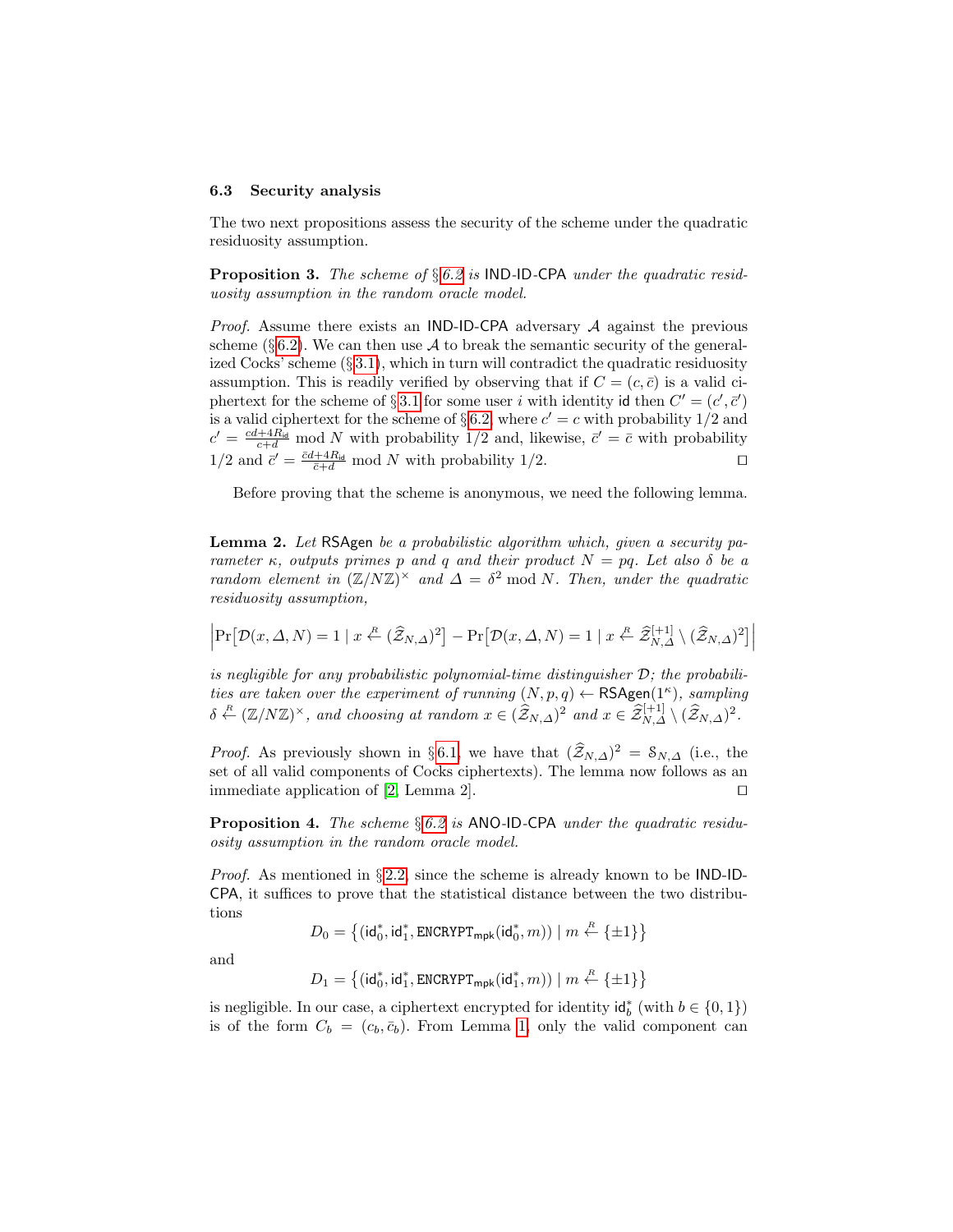help in distinguishing  $D_0$  from  $D_1$ . Without loss of generality, we assume that  $\mathcal{H}(\mathsf{id}_0^*) = \mathcal{H}(\mathsf{id}_1^*) \in \mathbb{QR}_N$ . Letting  $\Delta_b = \mathcal{H}(\mathsf{id}_b^*)$ , the valid component is then

$$
c_b := c_b^{(0)} = t + \frac{\Delta_b}{t} \mod N
$$
 or  $c_b := c_b^{(1)} = \frac{c_b^{(0)}d + 4\Delta_b}{c_b^{(0)} + d} \mod N$ 

where  $\left(\frac{t}{N}\right) = m$ .

Omitting  $\mathsf{id}_0^*$ ,  $\mathsf{id}_1^*$  to ease the reading, the above criterion requires that the distributions  $D_0 = \{c_0^{(\beta)} \mid \beta \stackrel{R}{\leftarrow} \{0,1\}\}\$ and  $D_1 = \{c_1^{(\beta)} \mid \beta \stackrel{R}{\leftarrow} \{0,1\}\}\$  --or equivalently rescaling by a factor of two, that the distributions

$$
D_0^* = \left\{ \frac{c_0^{(\beta)}}{2} \mid \beta \stackrel{R}{\leftarrow} \{0, 1\} \right\} \text{ and } D_1^* = \left\{ \frac{c_1^{(\beta)}}{2} \mid \beta \stackrel{R}{\leftarrow} \{0, 1\} \right\}
$$

must be indistinguishable with overwhelming probability. Using the  $\otimes$  operator, the elements of  $D_b^*$  (for  $b \in \{0,1\}$ ) are

$$
\frac{c_b^{(\beta)}}{2} = \begin{cases} \frac{1}{2} \left( t + \frac{\Delta_b}{t} \right) = \frac{t^2 + \Delta_b}{2t} = t \circledast t & \text{when } \beta = 0\\ \frac{1}{2} \left( \frac{c_b^{(0)} d + 4 \Delta_b}{c_b^{(0)} + d} \right) = \frac{\frac{c_b}{2} - \frac{d}{2} + \Delta_b}{\frac{c_b^{(0)}}{2} + \frac{d}{2}} = \frac{c_b^{(0)}}{2} \circledast \frac{d}{2} = (t \circledast t) \circledast \frac{d}{2} & \text{when } \beta = 1 \end{cases}
$$

where  $t \stackrel{R}{\leftarrow} \{t \in (\mathbb{Z}/N\mathbb{Z})^{\times} \mid \gcd(t^2 - \Delta_b, N) = 1\}.$  Hence, we can see that

$$
D_b^* = \begin{cases} \{u \mid u \stackrel{R}{\leftarrow} (\widehat{\mathcal{Z}}_{N,\Delta_b})^2 \} \stackrel{c}{\equiv} \{u \mid u \stackrel{R}{\leftarrow} \widehat{\mathcal{Z}}_{N,\Delta_b}^{[+1]} \} & \text{when } \beta = 0 \\ \{u \mid u \stackrel{R}{\leftarrow} \widehat{\mathcal{Z}}_{N,\Delta_b}^{[-1]} \} & \text{when } \beta = 1 \end{cases}.
$$

The first assertion (when  $\beta = 0$ ) follows from Lemma [2](#page-16-0) (the notation  $\stackrel{c}{=}$  means computationally equivalent —under the QR assumption in this case). The second assertion (when  $\beta = 1$ ) follows by noting that the Jacobi symbol  $\left(\frac{\frac{\beta}{4} - \Delta_b}{N}\right)$ N  $= -1$ and thus  $\frac{d}{2} \in \widehat{\mathcal{Z}}_{N,\Delta_b}^{[-1]}$ .

As a consequence, under the QR assumption, the distribution  $D_b^*$  appears indistinguishable from the uniform distribution over  $\hat{\mathcal{Z}}_{N,\Delta_b}^{[+1]} \cup \hat{\mathcal{Z}}_{N,\Delta_b}^{[-1]} = \hat{\mathcal{Z}}_{N,\Delta_b}$ . This concludes the proof by noting that  $D_0^*$  and  $D_1^*$  are essentially the same sets: any random element is  $D_0^*$  is also an element in  $D_1^*$ , and vice-versa.

Altogether, this proves that the scheme achieves ANO-IND-ID-CPA under the quadratic residuosity assumption in the random oracle model.

# 7 Conclusion

Somewhat surprisingly, we identified and detailed the algebraic group structure underlying Cocks encryption. The knowledge of this structure gives a better understanding of Cocks' scheme and allows one to see it differently. In particular, the hidden homomorphism opens the way to applications that were before not readily available or possible with Cocks' scheme, including homomorphic computations or anonymous encryption.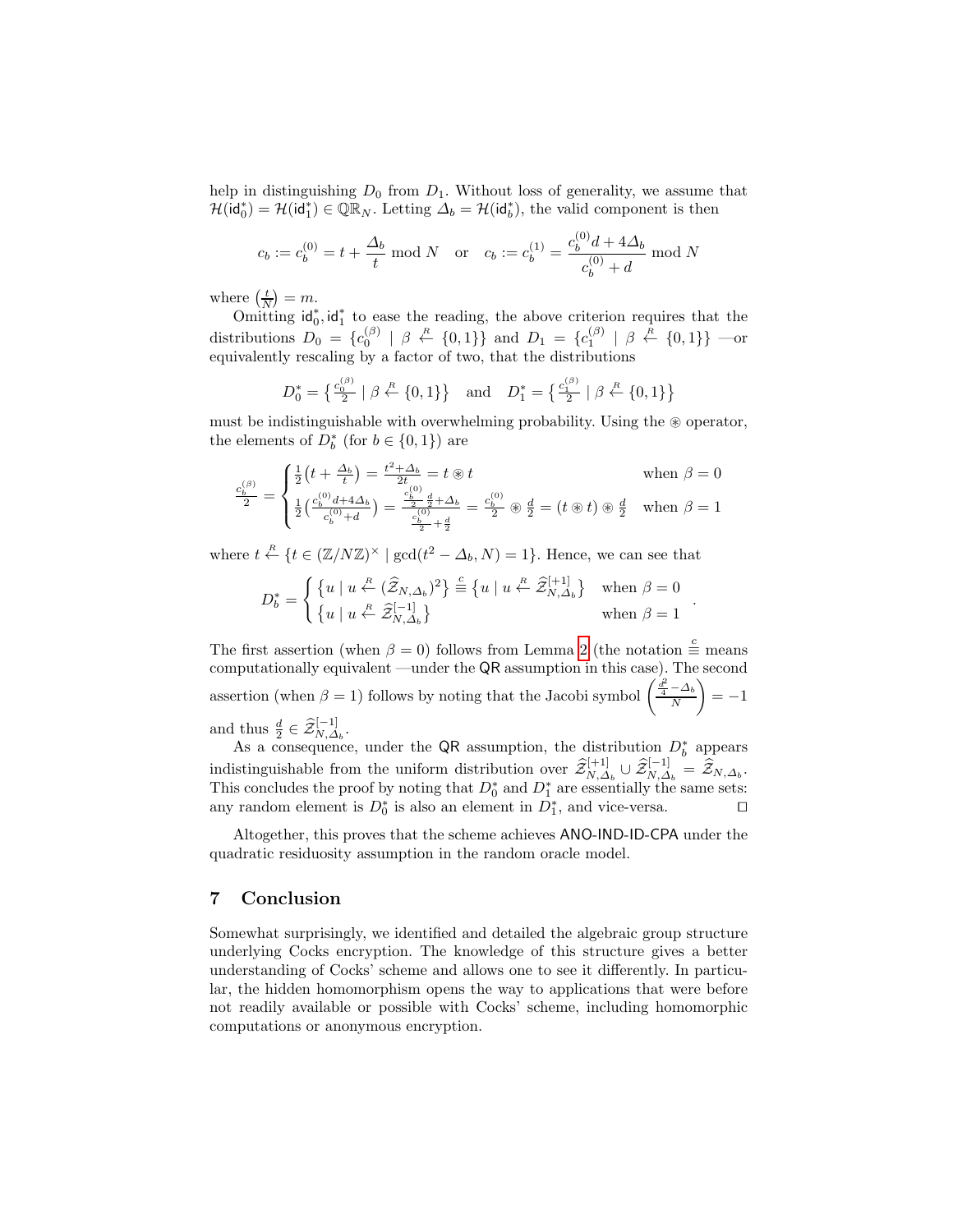Acknowledgments I am grateful to Michael Clear for sending a copy of [\[11\]](#page-18-6) and to Dan Boneh for useful discussions.

# References

- <span id="page-18-10"></span>1. Abdalla, M., Bellare, M., Catalano, D., Kiltz, E., Kohno, T., Lange, T., Malone-Lee, J., Neven, G., Paillier, P., Shi, H.: Searchable encryption revisited: Consistency properties, relation to anonymous IBE, and extensions. J. Cryptology 21(3), 350– 391 (2008)
- <span id="page-18-5"></span>2. Ateniese, G., Gasti, P.: Universally anonymous IBE based on the quadratic residuosity assumption. In: Fischlin, M. (ed.) Topics in Cryptology − CT-RSA 2009. LNCS, vol. 5473, pp. 32–47. Springer (2009)
- <span id="page-18-12"></span>3. Barth, A., Boneh, D., Waters, B.: Privacy in encrypted content distribution using private broadcast encryption. In: Di Crescenzo, G., Rubin, A. (eds.) Financial Cryptography and Data Security. LNCS, vol. 4107, pp. 52–64. Springer (2006)
- <span id="page-18-9"></span>4. Bellare, M., Boldyreva, A., Desai, A., Pointcheval, D.: Key-privacy in public-key encryption. In: Boyd, C. (ed.) Advances in Cryptology − ASIACRYPT 2001. LNCS, vol. 2248, pp. 566–582. Springer (2001)
- <span id="page-18-11"></span>5. Bellare, M., Rogaway, P.: Random oracles are practical: A paradigm for designing efficient protocols. In: 1st ACM Conference on Computer and Communications Security. pp. 62–73. ACM Press (1993)
- <span id="page-18-13"></span>6. Boneh, D., Di Crescenzo, G., Ostrovsky, R., Persiano, G.: Public key encryption with keyword search. In: Cachin, C., Camenisch, J. (eds.) Advances in Cryptology − EUROCRYPT 2004. LNCS, vol. 3027, pp. 506–522. Springer (2004)
- <span id="page-18-1"></span>7. Boneh, D., Franklin, M.K.: Identity-based encryption from the Weil pairing. SIAM J. Comput. 32(3), 586–615 (2003)
- <span id="page-18-4"></span>8. Boneh, D., Gentry, C., Hamburg, M.: Space-efficient identity based encryption without pairings. In: 48th Annual IEEE Symposium on Foundations of Computer Science (FOCS 2007). pp. 647–657. IEEE Computer Society (2007)
- <span id="page-18-8"></span>9. Boneh, D., LaVigne, R., Sabin, M.: Identity-based encryption with  $e^{th}$  residuosity and its incompressibility. In: Autumn 2013 TRUST Conference. Washington DC (Oct 9-10, 2013), poster presentation
- <span id="page-18-7"></span>10. Clear, M., Hughes, A., Tewari, H.: Homomorphic encryption with access policies: Characterization and new constructions. In: Youssef, A., Nitaj, A., Hassanien, A.E. (eds.) Progress in Cryptology − AFRICACRYPT 2013. LNCS, vol. 7918, pp. 61– 87. Springer (2013)
- <span id="page-18-6"></span>11. Clear, M., Tewari, H., McGoldrick, C.: Anonymous IBE from quadratic residuosity with improved performance. In: Pointcheval, D., Vergnaud, D. (eds.) Progress in Cryptology − AFRICACRYPT 2014. LNCS, vol. 8469, pp. 377–397. Springer (2014)
- <span id="page-18-2"></span>12. Cocks, C.: An identity based encryption scheme based on quadratic residues. In: Honary, B. (ed.) Cryptography and Coding. LNCS, vol. 2260, pp. 360–363. Springer (2001)
- <span id="page-18-0"></span>13. Desmedt, Y., Quisquater, J.J.: Public-key systems based on the difficulty of tampering (Is there a difference between DES and RSA?). In: Odlyzko, A.M. (ed.) Advances in Cryptology − CRYPTO '86. LNCS, vol. 263, pp. 111–117. Springer (1987)
- <span id="page-18-3"></span>14. Di Crescenzo, G., Saraswat, V.: Public key encryption with searchable keywords based on Jacobi symbols. In: Srinathan, K., Rangan, C., Yung, M. (eds.) Progress in Cryptology − INDOCRYPT 2007. LNCS, vol. 4859, pp. 282–296. Springer (2007)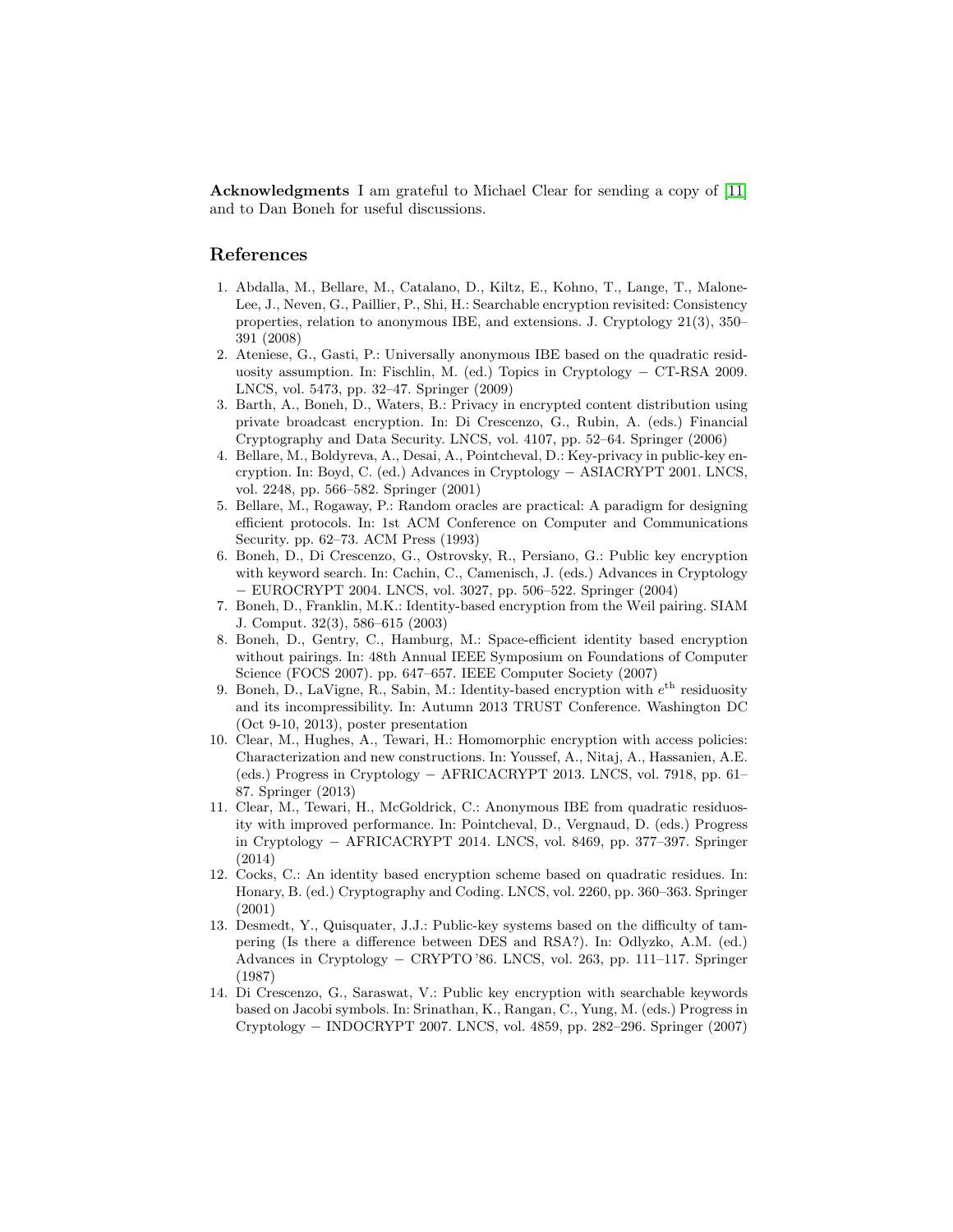- <span id="page-19-10"></span>15. van Dijk, M., Woodruff, D.: Asymptotically optimal communication for torus-based cryptography. In: Franklin, M. (ed.) Advances in Cryptology − CRYPTO 2004. LNCS, vol. 3152, pp. 157–178. Springer-Verlag (2004)
- <span id="page-19-3"></span>16. Gentry, C., Peikert, C., Vaikuntanathan, V.: Trapdoors from hard lattices and new cryptographic constructions. In: Dwork, C. (ed.) Proc. of the 40th Annua ACM Symposium on Theory of Computing (STOC '08). pp. 197–206. ACM Press (2008)
- <span id="page-19-7"></span>17. Goldwasser, S., Micali, S.: Probabilistic encryption. J. Comput. Syst. Sci. 28(2), 270–299 (1984)
- <span id="page-19-8"></span>18. Halevi, S.: A sufficient condition for key-privacy. IACR Cryptology ePrint Archive, Report 2005/005 (2005)
- <span id="page-19-4"></span>19. Jhanwar, M.P., Barua, R.: A variant of Boneh-Gentry-Hamburg's pairing-free identity based encryption scheme. In: Yung, M., Liu, P., Lin, D. (eds.) Information Security and Cryptology (Inscrypt 2008). LNCS, vol. 5487, pp. 314–331. Springer (2009)
- <span id="page-19-1"></span>20. Joye, M., Neven, G. (eds.): Identity-Based Cryptography, Cryptology and Information Security Series, vol. 2. IOS Press (2009)
- <span id="page-19-11"></span>21. Kiayias, A., Tsiounis, Y., Yung, M.: Group encryption. In: Kurosawa, K. (ed.) Advances in Cryptology − ASIACRYPT 2007. LNCS, vol. 4833, pp. 181–199. Springer (2007)
- <span id="page-19-6"></span>22. Rubin, K., Silverberg, A.: Torus-based cryptography. In: Boneh, D. (ed.) Advances in Cryptology − CRYPTO 2003. LNCS, vol. 2729, pp. 349–365. Springer (2003)
- <span id="page-19-5"></span>23. Rubin, K., Silverberg, A.: Compression in finite fields and torus-based cryptography. SIAM J. Comput. 37(5), 1401–1428 (2008)
- <span id="page-19-2"></span>24. Sakai, R., Kasahara, M.: ID based cryptosystems with pairing on elliptic curve. IACR Cryptology ePrint Archive, Report 2003/054 (2003)
- <span id="page-19-0"></span>25. Shamir, A.: Identity-based cryptosystems and signature schemes. In: Blakley, G.R., Chaum, D. (eds.) Advances in Cryptology, Proceedings of CRYPTO '84. LNCS, vol. 196, pp. 47–53. Springer (1985)

# <span id="page-19-9"></span>A Proof of Proposition [1](#page-7-0)

Let  $A = (A_1, A_2)$  be adversary that can break the IND-ID-CPA security of the generalized scheme described in § [3.1](#page-6-1) with probability  $\epsilon$ . We will use A to decide whether a random element w in  $\mathbb{J}_N$  is quadratic residue modulo N or not.

### A.1 First case: u is universally fixed

The firt case assumes that system parameter  $u$  is a universally fixed parameter. It covers the original Cocks' scheme wherein  $p, q \equiv 3 \pmod{4}$  and  $u = -1 \in$  $J_N \setminus \mathbb{Q} \mathbb{R}_N$ .

Let  $\mathcal{H}$ :  $\{0,1\}^* \to \mathbb{J}_N$  be a hash function viewed as a random oracle. Consider the following distinguisher<sup>[2](#page-19-12)</sup>  $\mathcal{D}(w, u, N)$  for solving the QR problem. The goal of D is to distinguish a random element  $w \in \mathbb{Q}\mathbb{R}_N$  from a random element  $w \in \mathbb{J}_N \setminus \mathbb{Q} \mathbb{R}_N$ .

<span id="page-19-12"></span><sup>&</sup>lt;sup>2</sup> Note that  $\mathcal D$  is given  $u \in \mathbb{J}_N \setminus \mathbb{QR}_N$  as it is universally fixed.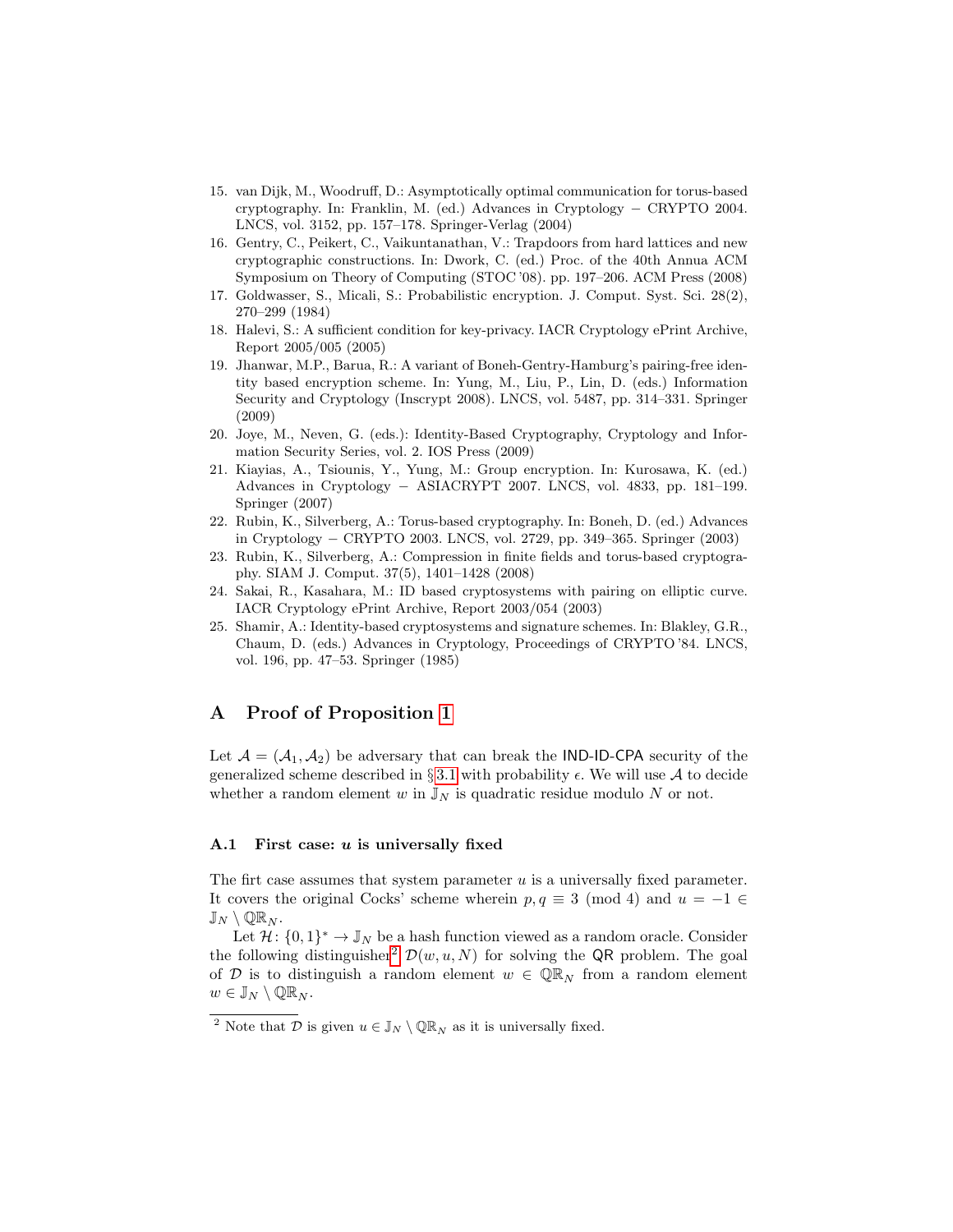- 1. Set mpk =  $\{N, u, \mathcal{H}\}\$ , and give mpk to  $\mathcal{A}_1^{\text{EXTRACT}_{\text{msk}}(\cdot), \mathcal{H}(\cdot)}$   $-\mathcal{A}_1$  has oracle access to  $\text{EXTRACT}_{\text{msk}}(\cdot)$  and  $\mathcal{H}(\cdot)$ , it may issue a number of extraction and hash queries, after what it selects a target identity id<sup>\*</sup>;
- 2. Depending on id<sup>\*</sup>:
	- (a) If  $\mathcal{H}(\mathsf{id}^*)=w$  then
		- i. Choose a random bit  $b \in \{0,1\}$ , let  $R_{\mathsf{id}^*} = \mathcal{H}(\mathsf{id}^*)$ , and compute the encryption of  $(-1)^b$  as  $C_b = (c_b, \bar{c}_b)$  where

$$
c_b = t + \frac{R_{\mathsf{id}^*}}{t} \mod N
$$
,  $\bar{c}_b = \bar{t} + \frac{uR_{\mathsf{id}^*}}{\bar{t}} \mod N$ ,

for some random elements  $t, \bar{t} \in \mathbb{Z}/N\mathbb{Z}$  such that  $\left(\frac{t}{N}\right)$  =

- $(-1)^b$  and  $\left(\frac{\bar{t}}{N}\right) = (-1)^{1-b};$
- ii. Give s and  $C_b = (c_b, \bar{c}_b)$  to  $\mathcal{A}_2^{\texttt{EXTRACT}_{\text{msk}}(\cdot), \mathcal{H}(\cdot)}$   $-\mathcal{A}_2$  may issue more extraction and hash queries, after what it returns its guess  $b$ <sup>'</sup>;
- iii. If  $b' = b$  return 1; otherwise return 0.
- (b) If  $\mathcal{H}(\mathsf{id}^*) \neq w$  then
	- i. Choose a random bit  $b' \in \{0, 1\};$
	- ii. Return  $b'$ .

It remains to detail how  $D$  simulates answers to oracle queries.  $D$  maintains a history list Hist $[\mathcal{H}]$  composed of triplets. The list is initialized to  $\emptyset$ . It also maintains a counter k initialized to 0. Let  $q_{H_1}$  denote the number of hash queries that are not followed by extract queries and let  $q_{E_1}$  denote the number of extract queries, made by  $A_1$ . Without loss of generality, we assume that  $A_1$  issues a hash query on id<sup>\*</sup>. Finally, we let  $k_1$  denote a random integer in  $\{1, \ldots, q_{H_1} + q_{E_1}\}$ chosen by D.

**Hash queries** When A queries oracle H on some id, D checks whether there is an entry of the form  $(id, h, r)$  in Hist[H]; i.e., a triplet with id as the first component. If so, it returns  $h$ . Otherwise, it does the following:

- 1. Increment  $k$ ;
- 2. Depending on  $k$ :
	- (a) If  $k = k_1$ , define  $h = w$  and append (id,  $h, \perp$ ) to Hist[H];
	- (b) Else (if  $k \neq k_1$ ), define  $h = u^{-j} r^2 \text{ mod } N$  with  $r \stackrel{R}{\leftarrow} (\mathbb{Z}/N\mathbb{Z})^{\times}$  and  $j \stackrel{R}{\leftarrow} \{0,1\}$  and append  $(id, h, r)$  to  $Hist[\mathcal{H}];$
- 3. Return h.
- **Extraction queries** When A queries oracle **EXTRACT** on some id,  $D$  checks whether there is an entry of the form  $(id, h, r)$  in Hist $[\mathcal{H}]$ . If not, it calls  $\mathcal{H}$ (id) so that there is an entry. Let (id, h, r) denote the entry in Hist[H] corresponding to id. Depending on it,  $D$  does the following:
	- 1. If  $r \neq \perp$  then return r;
	- 2. If  $r = \perp$  then abort.

We now analyze the success probability of  $\mathcal D$  in solving the QR challenge. Since u is an element in  $\mathbb{J}_N \setminus \mathbb{Q}\mathbb{R}_N$ , the resulting mpk appear as valid system parameters. Three subcases can be distinguished.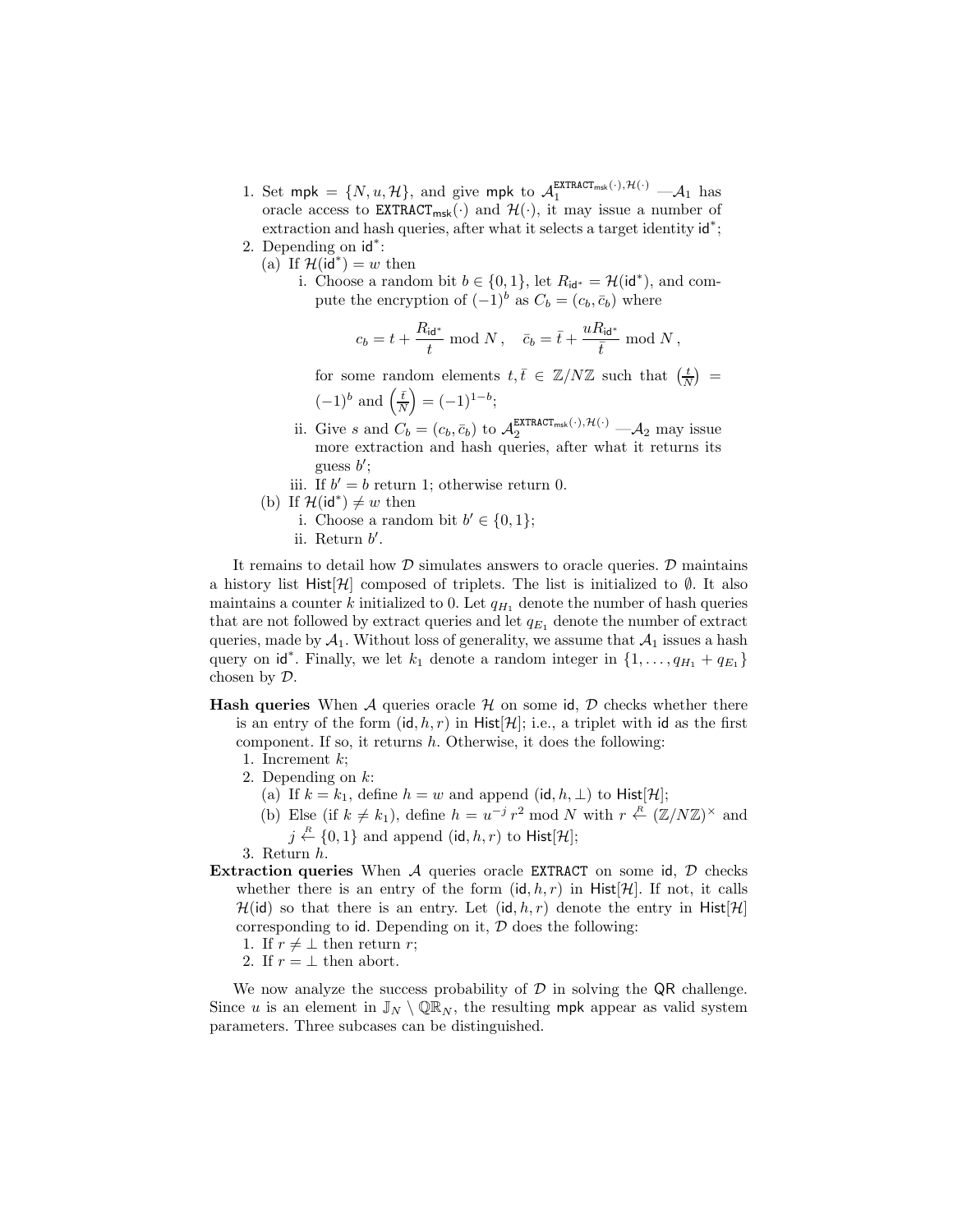- **Subcase i** The first subcase supposes  $w = \mathcal{H}(\mathsf{id}^*) \in \mathbb{Q}\mathbb{R}_N$ . The condition  $w =$  $\mathcal{H}(\mathsf{id}^*)$  requires that  $\mathsf{id}^*$  is the  $k_1$ -th query to  $\mathcal{H}$ . Further, since  $\mathcal{H}(\mathsf{id}^*) \in$  $\mathbb{QR}_N$ , Lemma [1](#page-10-0) teaches that  $C_b = (c_b, \bar{c}_b)$  is a valid ciphertext for b. Namely, component  $c_b$  correctly decrypts to  $(-1)^b$  and component  $\bar{c}_b$  is of no use. Hence,  $D$  returns 1 exactly when  $A$  wins in the IND-ID-CPA game, provided that there is no abort. But since  $A$  is not allowed to submit  $\mathsf{id}^*$  to EXTRACT (and so there is no abort when  $\mathsf{id}^*$  is the  $k_1$ -th query), we get  $\Pr[\mathcal{D}(w, u, N)]$  $1 \mid w \in \mathbb{QR}_N \wedge w = \mathcal{H}(\mathsf{id}^*)] = \epsilon.$
- **Subcase ii** The second subcase supposes  $w = \mathcal{H}(\mathsf{id}^*) \in \mathbb{J}_N \setminus \mathbb{Q} \mathbb{R}_N$ . Since  $\mathcal{H}(\mathsf{id}^*) \in \mathbb{J}_N \setminus \mathbb{Q} \mathbb{R}_N$ , Lemma [1](#page-10-0) teaches that  $C_b = (c_b, \bar{c}_b)$  is a valid ciphertext for  $(-1)^{(1-b)}$  —it is worth noticing that  $\left(\frac{\bar{t}}{N}\right) = (-1)^{1-b}$ . Hence,  $\mathcal{D}$ returns 1 exactly when  $A$  looses in the IND-ID-CPA game. We therefore get  $Pr[\mathcal{D}(w, u, N) = 1 \mid w \in \mathbb{J}_N \setminus \mathbb{Q} \mathbb{R}_N \wedge w = \mathcal{H}(\mathsf{id}^*)] = 1 - \epsilon.$
- **Subcase iii** The last subcase supposes  $w \neq \mathcal{H}(\mathsf{id}^*)$ . In this case  $\mathcal{D}$  returns a random bit, regardless of w. Therefore, we have  $Pr[\mathcal{D}(w, u, N) = 1 | w \in$  $\mathbb{Q}\mathbb{R}_N \wedge w \neq \mathcal{H}(\mathsf{id}^*)]=\Pr[\mathcal{D}(w,u,N)=1 \mid w\in \mathbb{J}_N \setminus \mathbb{Q}\mathbb{R}_N \wedge w \neq \mathcal{H}(\mathsf{id}^*)]=$ 1/2.

We so obtain:

$$
\Pr[\mathcal{D}(w, u, N) = 1 \mid w \in \mathbb{Q}\mathbb{R}_N]
$$
  
= 
$$
\Pr[w = \mathcal{H}(\mathsf{id}^*)] \cdot \Pr[\mathcal{D}(w, u, N) = 1 \mid w \in \mathbb{Q}\mathbb{R}_N \land w = \mathcal{H}(\mathsf{id}^*)]
$$
  
+ 
$$
\Pr[w \neq \mathcal{H}(\mathsf{id}^*)] \cdot \Pr[\mathcal{D}(w, u, N) = 1 \mid w \in \mathbb{Q}\mathbb{R}_N \land w \neq \mathcal{H}(\mathsf{id}^*)]
$$
  
= 
$$
\frac{1}{q_{H_1}} \cdot \epsilon + \left(1 - \frac{1}{q_{H_1}}\right) \cdot \frac{1}{2} = \frac{1}{2} + \frac{\epsilon - \frac{1}{2}}{q_{H_1}}
$$

and similarly,

$$
\Pr[\mathcal{D}(w, u, N) = 1 \mid w \in \mathbb{J}_N \setminus \mathbb{Q}\mathbb{R}_N] = \frac{1}{q_{H_1}} \cdot (1 - \epsilon) + \left(1 - \frac{1}{q_{H_1}}\right) \cdot \frac{1}{2}
$$

$$
= \frac{1}{2} + \frac{\frac{1}{2} - \epsilon}{q_{H_1}}.
$$

Putting all together, we get:

$$
|\Pr[\mathcal{D}(w, u, N) = 1 \mid w \in \mathbb{QR}_N] - \Pr[\mathcal{D}(w, u, N) = 1 \mid w \in \mathbb{J}_N \setminus \mathbb{QR}_N] |
$$
  
=  $\frac{2}{q_{H_1}} \left| \epsilon - \frac{1}{2} \right|$ 

which must be negligible by the QR assumption. As a consequence,  $|\epsilon - \frac{1}{2}|$  must be negligible, which means that the scheme is IND-ID-CPA secure under the QR assumption.

#### A.2 Second case: u is random

In this case, the proof can be obtained along the lines of the proof offered in [\[8,](#page-18-4) Appendix B.2] for the Boneh-Gentry-Hamburg scheme. The proof features a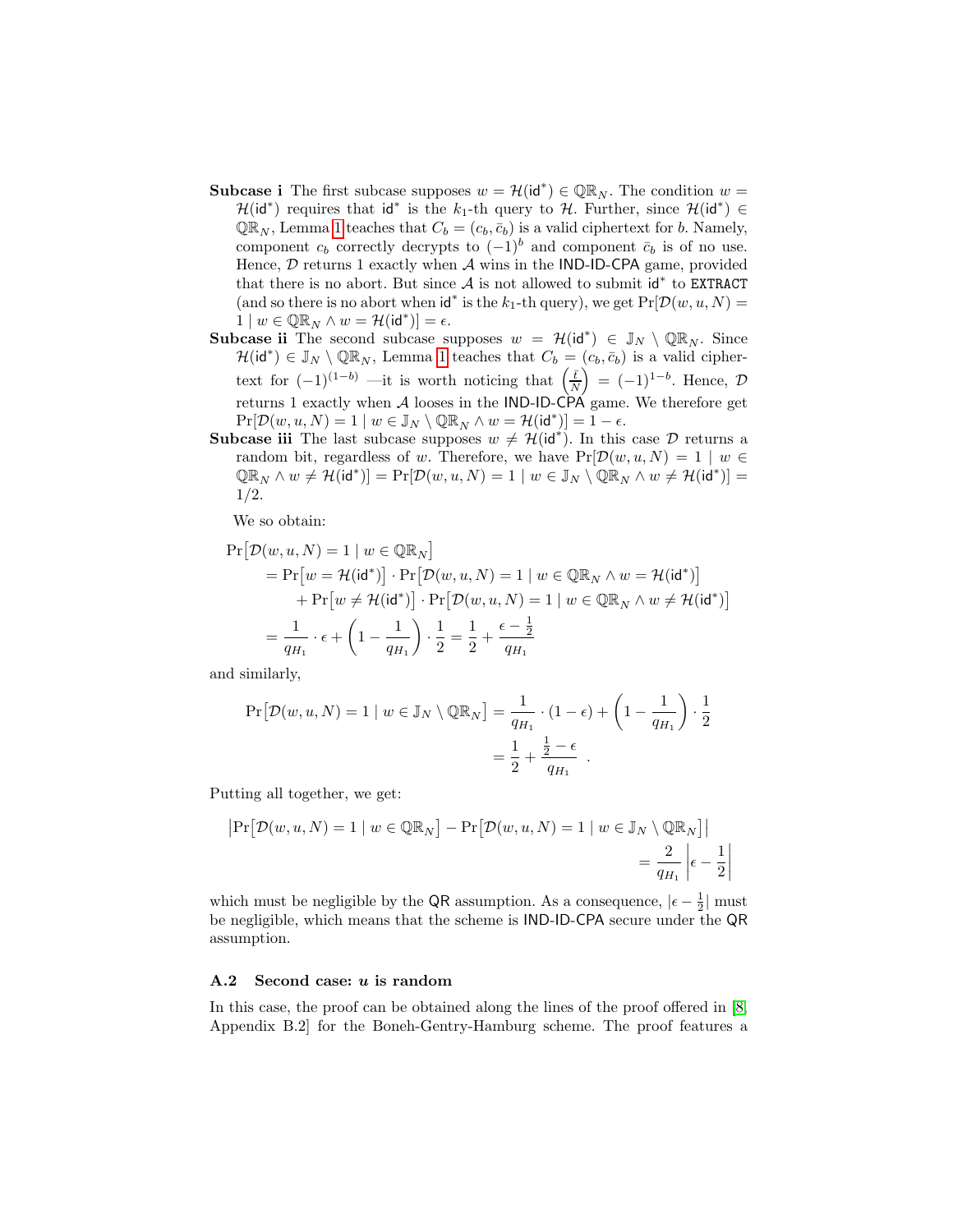tight reduction. It however crucially requires that parameter  $u$  is defined as a random element in  $\mathbb{J}_N \setminus \mathbb{Q}\mathbb{R}_N$ .

# <span id="page-22-0"></span>B Arithmetic in  $\mathcal{Z}_{N,A}$

As mentioned in §[4.2,](#page-8-1) each element u of the group  $\mathcal{Z}_{N,\Delta} = \mathcal{F}_{p,\Delta} \times \mathcal{F}_{q,\Delta}$  can be uniquely represented by a pair  $[u_p, u_q]$  with  $u_p \in \mathcal{F}_{p,\Delta}$  and  $u_q \in \mathcal{F}_{q,\Delta}$ , and  $\infty = [\infty_p, \infty_q]$ . There is a slight complication when doing arithmetic in  $\mathcal{Z}_{N,\Delta}$ as we need to deal with the elements of the form  $[u_p, \infty_q]$  or  $[\infty_p, u_q]$ . This can be circumvented by adopting a projective representation. An element  $u \in \mathcal{Z}_{N,\Delta}$ can be written as a pair  $(U : Z)$ . We say that two elements  $u = (U : Z)$  and  $u' = (U' : Z')$  are equivalent if there exists some  $\lambda \in (\mathbb{Z}/N\mathbb{Z})^{\times}$  such that  $U' = \lambda U$  and  $Z' = \lambda Z$ . Hence, from the definition of  $\psi^{-1}$ , we can represent  $\mathcal{Z}_{N,\Delta}$  as

$$
\mathcal{Z}_{N,\Delta} = \{ (\delta(v+1) : v-1) \mid v \in (\mathbb{Z}/N\mathbb{Z})^{\times} \} .
$$

The neutral element is  $\infty = (1 : 0)$ . The inverse of an element  $(U : Z)$  is  $(-U : Z)$ . The product of two elements  $(U_1 : Z_1), (U_2, Z_2) \in \mathcal{Z}_{N,\Delta}$  is given by

$$
(U_1:Z_1) \circledast (U_2,Z_2) = (U_1U_2 + \Delta Z_1Z_2 : U_1Z_2 + U_2Z_1) .
$$

Observe that the group law is complete with the projective representation: it works for all inputs.

Another way to deal with the elements of the form  $[u_p, \infty_q]$  or  $[\infty_p, u_q]$  is simply to ignore them and to work in the subset

$$
\widetilde{\mathcal{Z}}_{N,\Delta} = \left( (\mathcal{F}_{p,\Delta} \setminus \{\infty_p\}) \times (\mathcal{F}_{q,\Delta} \setminus \{\infty_q\}) \right) \cup \{\infty\} \tag{5}
$$

$$
= \{ u \in \mathbb{Z}/N\mathbb{Z} \mid \gcd(u^2 - \Delta, N) = 1 \} \cup \{ \infty \} .
$$
 (6)

<span id="page-22-3"></span><span id="page-22-2"></span>.

Wherever it is defined, the  $\mathcal{Z}_{N,\Delta}$  coincides with the group law on  $\mathcal{Z}_{N,\Delta}$ :

$$
u_1 \circledast u_2 = \begin{cases} \frac{u_1 u_2 + \Delta}{u_1 + u_2} & (\text{mod } N) & \text{if } u_1 \neq -u_2\\ \infty & \text{otherwise} \end{cases}
$$

(If  $u_1 = \infty$  then  $u_1 \circledast u_2 = u_2$ ; if  $u_2 = \infty$  then  $u_1 \circledast u_2 = u_1$ .)

# <span id="page-22-1"></span>C Some Variants of Cocks' Scheme

The HOM is dependent of the cryptosystem. We propose below some variants of Cocks' scheme that leads to better efficiency. In particular, obtaining the encryption of the complementary value is almost free.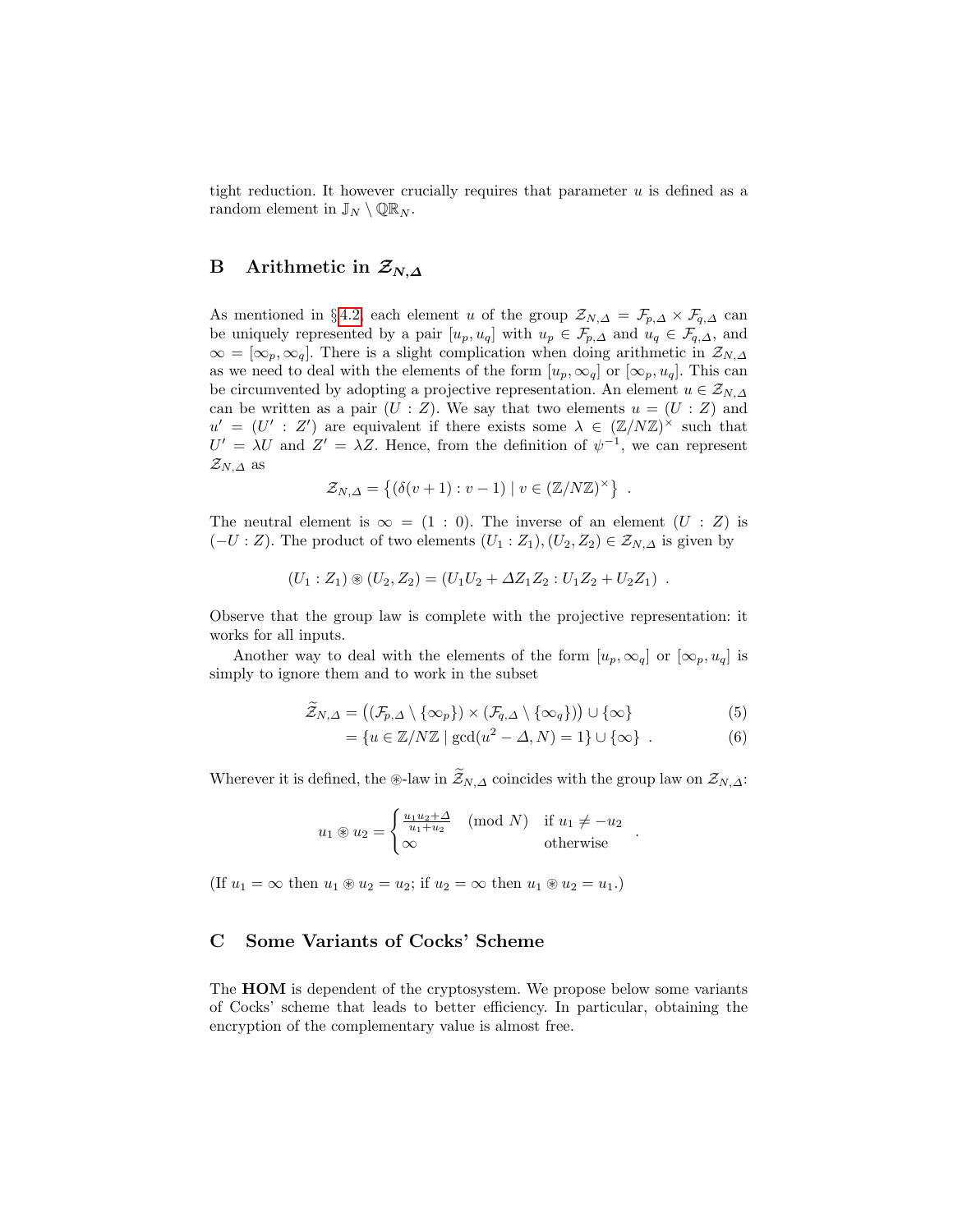#### C.1 Basic scheme

- SETUP( $1^{\kappa}$ ) Given a security parameter  $\kappa$ , SETUP generates an RSA modulus  $N =$ pq where p and q are prime. It also selects an element  $u \in \mathbb{J}_N \setminus \mathbb{QR}_N$ . The public system parameters are  $mpk = \{N, u, H\}$  where H is a cryptographic hash function mapping bit-strings to  $\mathbb{J}_N$ ; i.e.,  $\mathcal{H} \colon \{0,1\}^* \to \mathbb{J}_N$ . The master secret key is  $\mathsf{msk} = \{p, q\}.$
- EXTRACT<sub>msk</sub>(id) Given identity id, key derivation algorithm EXTRACT sets  $R_{id}$  =  $\mathcal{H}(\mathsf{id})$ . If  $R_{\mathsf{id}} \in \mathbb{Q}\mathbb{R}_N$  it computes  $r_{\mathsf{id}} = R_{\mathsf{id}}^{1/2} \bmod N$ ; otherwise it computes  $r_{\mathsf{id}} = (uR_{\mathsf{id}})^{1/2} \bmod N$ . EXTRACT returns user's private key usk = { $r_{\mathsf{id}}$ }.
- ENCRYPT<sub>mpk</sub>(id, m) To encrypt a message  $m \in \{\pm 1\}$  for a user with identity id, ENCRYPT defines  $R_{\text{id}} = \mathcal{H}(\text{id})$ . It chooses at random  $t, \bar{t} \in \mathbb{Z}/N\mathbb{Z}$  and computes

$$
\varepsilon=m\cdot\left(\frac{t}{N}\right),\;\; c=t+\frac{R_{\mathsf{id}}}{t}\;\text{mod}\;N\,,\;\; \bar{\varepsilon}=m\cdot\left(\frac{\bar{t}}{N}\right),\;\;\bar{c}=\bar{t}+\frac{uR_{\mathsf{id}}}{\bar{t}}\;\text{mod}\;N\;.
$$

The returned ciphertext is  $C = (\varepsilon, c, \bar{\varepsilon}, \bar{c}).$ 

DECRYPT<sub>usk</sub>(C) From usk = { $r_{\text{id}}$ } and  $C = (\varepsilon, c, \bar{\varepsilon}, \bar{c})$ , if  $r_{\text{id}}^2 \equiv \mathcal{H}(\text{id}) \pmod{N}$ , DECRYPT sets  $\nu = \varepsilon$  and  $\gamma = c$ ; otherwise it sets  $\nu = \bar{\varepsilon}$  and  $\gamma = \bar{c}$ . Next it computes  $\tau = \left(\frac{\gamma + 2r_{\text{id}}}{N}\right)$  $\left(\frac{P^2 r_{\text{id}}}{N}\right)$  using secret key  $r_{\text{id}}$  and returns plaintext  $m = \nu \cdot \tau$ .

**Homomorphic computation** Let  $C_1 = (\varepsilon_1, c_1, \bar{\varepsilon}_1, \bar{c}_1)$  and  $C_2 = (\varepsilon_2, c_2, \bar{\varepsilon}_2, \bar{c}_2)$ be the respective encryption of messages  $m_1$  and  $m_2$  for a user with identity id. Then, letting  $R_{id} = \mathcal{H}(id)$  and  $\overline{R}_{id} = u \cdot \mathcal{H}(id) \mod N$ , we get that  $C_3 =$  $(\varepsilon_3, c_3, \bar{\varepsilon}_3, \bar{c}_3)$  with

$$
\varepsilon_3 = \varepsilon_1 \cdot \varepsilon_2 \cdot \left(\frac{c_1 + c_2}{N}\right), \quad c_3 = \frac{c_1 c_2 + 4R_{\text{id}}}{c_1 + c_2} \mod N,
$$
  

$$
\bar{\varepsilon}_3 = \bar{\varepsilon}_1 \cdot \bar{\varepsilon}_2 \cdot \left(\frac{\bar{c}_1 + \bar{c}_2}{N}\right), \quad \text{and} \quad \bar{c}_3 = \frac{\bar{c}_1 \bar{c}_2 + 4\bar{R}_{\text{id}}}{\bar{c}_1 + \bar{c}_2} \mod N
$$

is the encryption of message  $m_3 = m_1 \cdot m_2$  (for the user with identity id).

**Complementary encryption** Given the encryption of a message  $m \in \{\pm 1\}$ , it is easy to get the encryption of the complementary value. If  $C = (\varepsilon, c, \bar{\varepsilon}, \bar{c})$  is the encryption of  $m \in {\pm 1}$  then  $C' = (-\varepsilon, c, -\overline{\varepsilon}, \overline{c})$  is the encryption of  $-m$ .

### C.2 Compact variant

As an illustration, suppose that  $R_{\text{id}} = \mathcal{H}(\text{id}) \in \mathbb{Q}\mathbb{R}_N$  in the previous scheme. If  $C = (\varepsilon, c)$  with  $\varepsilon = m \cdot (\frac{t}{N})$  and  $c = t + R_{\mathsf{id}}/t$  mod N is a valid encryption for message  $m \in {\pm 1}$  then so is  $C' := (\varepsilon', c')$  where  $\varepsilon' = \varepsilon \cdot \left(\frac{-1}{N}\right)$  $\frac{-1}{N}$  and  $c' = N - c$ .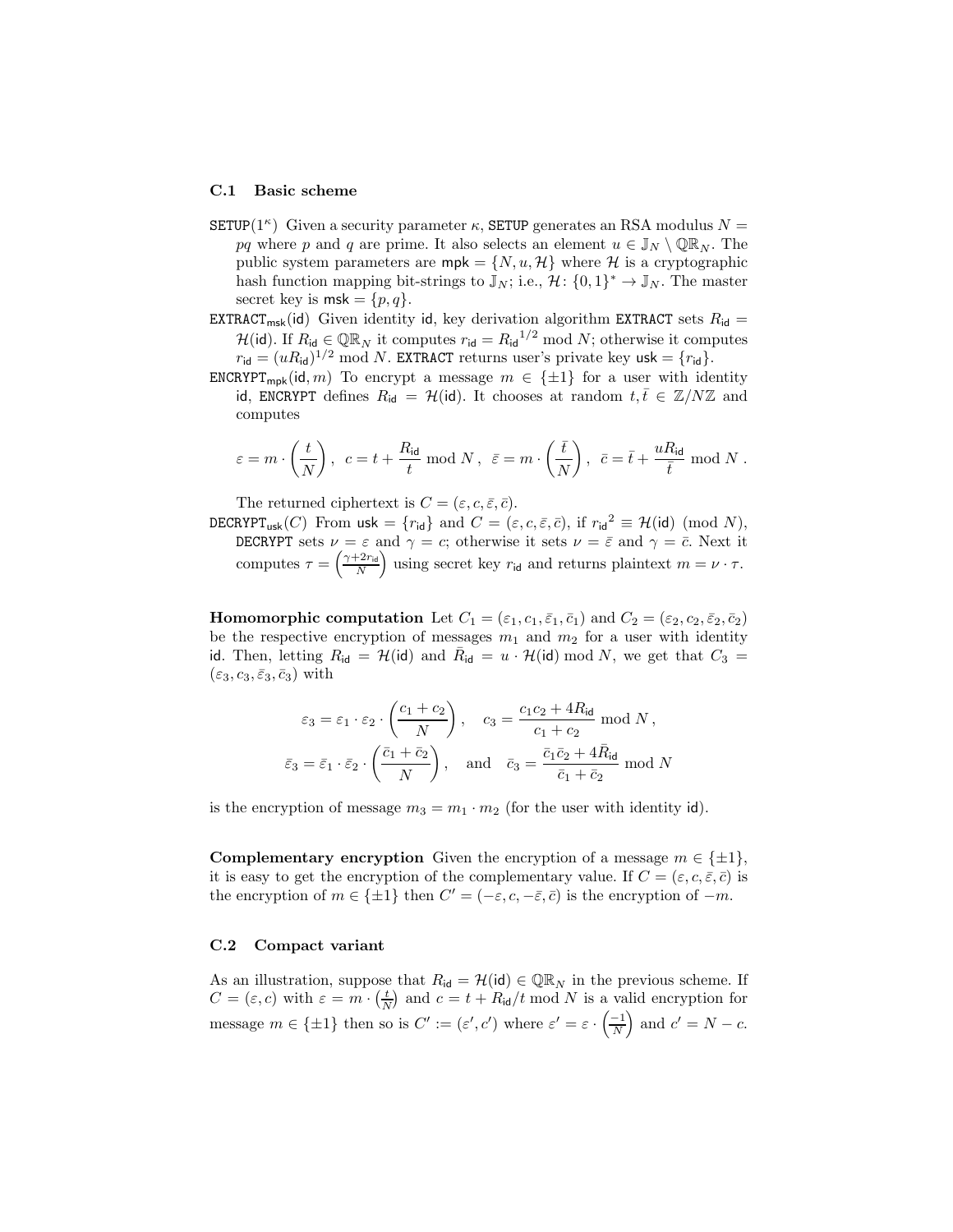Indeed, letting  $t' = -t \mod N$ , we have

$$
c' \equiv -c \equiv -\left(t + \frac{R_i}{t}\right) \equiv t' + \frac{R_i}{t'} \pmod{N} \text{ and}
$$

$$
\varepsilon' = m \cdot \left(\frac{t'}{N}\right) = m \cdot \left(\frac{-t}{N}\right) = \varepsilon \cdot \left(\frac{-1}{N}\right) .
$$

One of the two equivalent ciphertexts  $C = (\varepsilon, c)$  and  $C' = (\varepsilon', c')$  is (at least) one bit shorter than the other one.

As a result, if  $\ell$  represents the bit-length of RSA modulus N this allows reducing the size a whole ciphertext to at most  $2\ell$  bits, as in Cocks' scheme.

- SETUP( $1^{\kappa}$ ) Given a security parameter  $\kappa$ , SETUP generates an RSA modulus  $N =$ pq where p and q are prime. It also selects an element  $u \in \mathbb{J}_N \setminus \mathbb{Q}\mathbb{R}_N$ . The public system parameters are  $mpk = \{N, u, H\}$  where H is a cryptographic hash function mapping bit-strings to  $\mathbb{J}_N$ ; i.e.,  $\mathcal{H}$ :  $\{0,1\}^* \to \mathbb{J}_N$ . The master secret key is  $\mathsf{msk} = \{p, q\}.$
- EXTRACT<sub>msk</sub>(id) Given identity id, key derivation algorithm EXTRACT sets  $R_{id}$  =  $\mathcal{H}(\mathsf{id})$ . If  $R_{\mathsf{id}} \in \mathbb{Q}\mathbb{R}_N$  it computes  $r_{\mathsf{id}} = R_{\mathsf{id}}^{-1/2} \bmod N$ ; otherwise it computes  $r_{\mathsf{id}} = (uR_{\mathsf{id}})^{1/2} \bmod N$ . EXTRACT returns user's private key usk = { $r_{\mathsf{id}}$ }.
- ENCRYPT<sub>mpk</sub>(id, m) To encrypt a message  $m \in \{\pm 1\}$  for a user with identity id, ENCRYPT defines  $R_{\text{id}} = \mathcal{H}(\text{id})$ . It chooses at random  $t, \bar{t} \in \mathbb{Z}/N\mathbb{Z}$  and computes

$$
\varepsilon' = m\cdot \left(\frac{t}{N}\right), \;\; c'=t+\frac{R_{\mathsf{id}}}{t} \bmod N\,, \;\; \bar{\varepsilon}' = m\cdot \left(\frac{\bar{t}}{N}\right), \;\; \bar{c}' = \bar{t}+\frac{uR_{\mathsf{id}}}{\bar{t}} \bmod N\;.
$$

Define  $c = \min(c', N - c')$  and  $\bar{c} = \min(\bar{c}', N - \bar{c}')$ . If  $c = c'$  then define  $\varepsilon = \varepsilon'$ ; otherwise define  $\varepsilon = \varepsilon' \cdot \left(\frac{-1}{N}\right)$  $\frac{-1}{N}$ ). Similarly, if  $\bar{c} = \bar{c}'$  then define  $\bar{\varepsilon} = \bar{\varepsilon}'$ ;

otherwise define  $\bar{\varepsilon} = \bar{\varepsilon}' \cdot \left( \frac{-1}{N} \right)$  $\frac{-1}{N}$ . The returned ciphertext is  $C = (\varepsilon, c, \bar{\varepsilon}, \bar{c})$ .

DECRYPT<sub>usk</sub>(C) From usk =  $\{r_{\text{id}}\}$  and  $C = (\varepsilon, c, \bar{\varepsilon}, \bar{c})$ , if  $r_{\text{id}}^2 \equiv \mathcal{H}(\text{id}) \pmod{N}$ , DECRYPT sets  $\nu = \varepsilon$  and  $\gamma = c$ ; otherwise it sets  $\nu = \bar{\varepsilon}$  and  $\gamma = \bar{c}$ . Next it computes  $\tau = \left(\frac{\gamma + 2r_{\text{id}}}{N}\right)$  $\left(\frac{P^2 r_{\text{id}}}{N}\right)$  using secret key  $r_{\text{id}}$  and returns plaintext  $m = \nu \cdot \tau$ .

Remark 8. Assuming that primes p and q satisfy the extra condition  $p \equiv q$ (mod 4) (for example if  $N = pq$  is a Blum integer) —in which case  $\left(\frac{-1}{N}\right)$  $\frac{-1}{N}$  = 1the encryption algorithm can then form the ciphertext  $C = (\varepsilon, c, \bar{\varepsilon}, \bar{c})$  more simply by defining  $\varepsilon = m \cdot \left(\frac{t}{N}\right)$  and  $\bar{\varepsilon} = m \cdot \left(\frac{\bar{t}}{N}\right)$ .

# <span id="page-24-0"></span>D Public-Key Encryption with Keyword Search

A prominent application of anonymous IBE scheme resides in public-key encryption with keyword search (or PEKS) [\[6\]](#page-18-13). Basically, PEKS is a form of encryption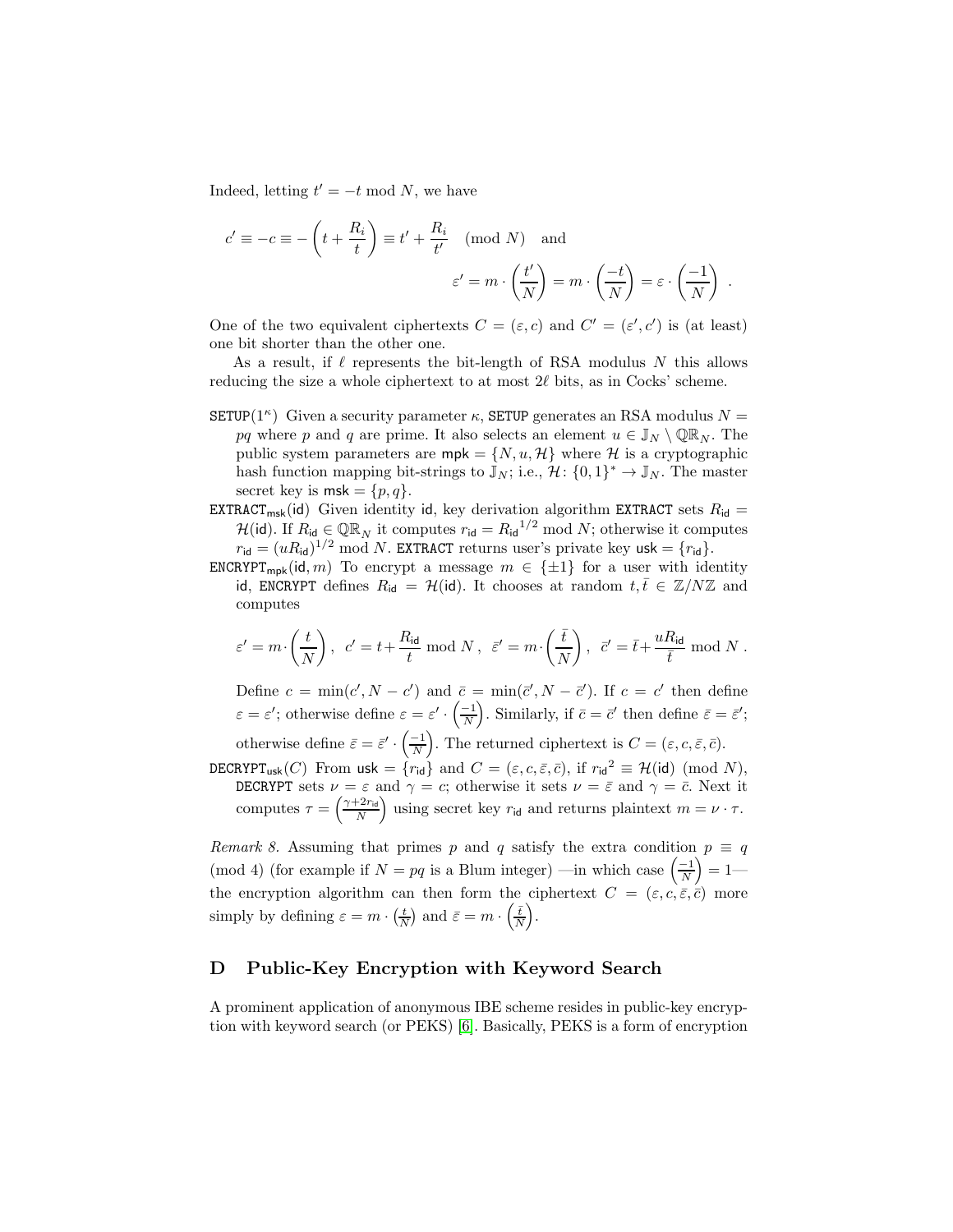that allows searching on data that is encrypted using a public-key system. A typical application is for an email gateway to test whether or not the keyword "urgent" is present in an email. The gateway then routes the email if it is the case. Of course the gateway should only learn whether the word "urgent" is present but nothing else about the email. In the email use-case, another practical application is to test the sender's name of the email and to route the emails accordingly. Further applications for PEKS can be found in [\[6\]](#page-18-13) and [\[1\]](#page-18-10). Of particular interest is the concept of temporarily searchable encryption [\[1,](#page-18-10) Section 6].

### D.1 Definition

A public-key encryption with keyword search scheme [\[7\]](#page-18-1) is defined as a tuple of four algorithms (KEYGEN, PEKS, TRAPDOOR, TEST):

- Key generation The key generation algorithm KEYGEN is a randomized algorithm that takes as input some security parameter  $1^{\kappa}$  and outputs a matching pair (upk, usk) of public key and private key: (upk, usk)  $\stackrel{R}{\leftarrow}$  KEYGEN(1<sup>k</sup>).
- Public-key encryption with keyword search (PEKS) Let W denote the keyword space. The PEKS algorithm PEKS takes as input a public key upk and a keyword  $w \in \mathcal{W}$ , and returns a searchable ciphertext S. We write  $S \leftarrow PERS_{\text{upk}}(w)$ .
- Trapdoor The trapdoor algorithm TRAPDOOR takes as input the private key usk (corresponding to upk) and a keyword w, and returns a trapdoor  $T_w$  for keyword w. We write  $T_w \leftarrow \texttt{TRAPDOOR}_{\text{usk}}(w)$ .
- Test The test algorithm TEST takes as input a searchable ciphertext S and a trapdoor  $T_w$ , and returns a bit b. A bit b with 1 means "accept" or "yes", and a bit b with 0 means "reject" or "no". We write  $b \leftarrow \text{TEST}(S, T_w)$ .

It is required that  $TEST(PEKS_{upk}(w), TRAPDOOR_{usk}(w)) = 1$  for all keywords  $w \in \mathcal{W}$ .

### D.2 Public-key encryption with keyword search from quadratic residuosity

In a PEKS scheme, a sender can send messages in encrypted form to a receiver so that the receiver can allow a designated proxy to search keywords in the encrypted messages without incurring any (additional) loss of privacy. In [\[6\]](#page-18-13), Boneh et al. suggest the following methodology:

- The sender encrypts the message being sent with a (regular) public-key cryptosystem;
- She appends to the resulting ciphertext a PEKS for each keyword.

In more detail, to encrypt a message m with searchable keywords  $w_1, \ldots, w_n$  for the receiver with public key upk, the sender computes and sends

$$
c = \text{ENCRYPT}_{upk}(m), \quad S_1 = \text{PEKS}_{upk}(w_1), \quad \dots, \quad S_n = \text{PEKS}_{upk}(w_n) .
$$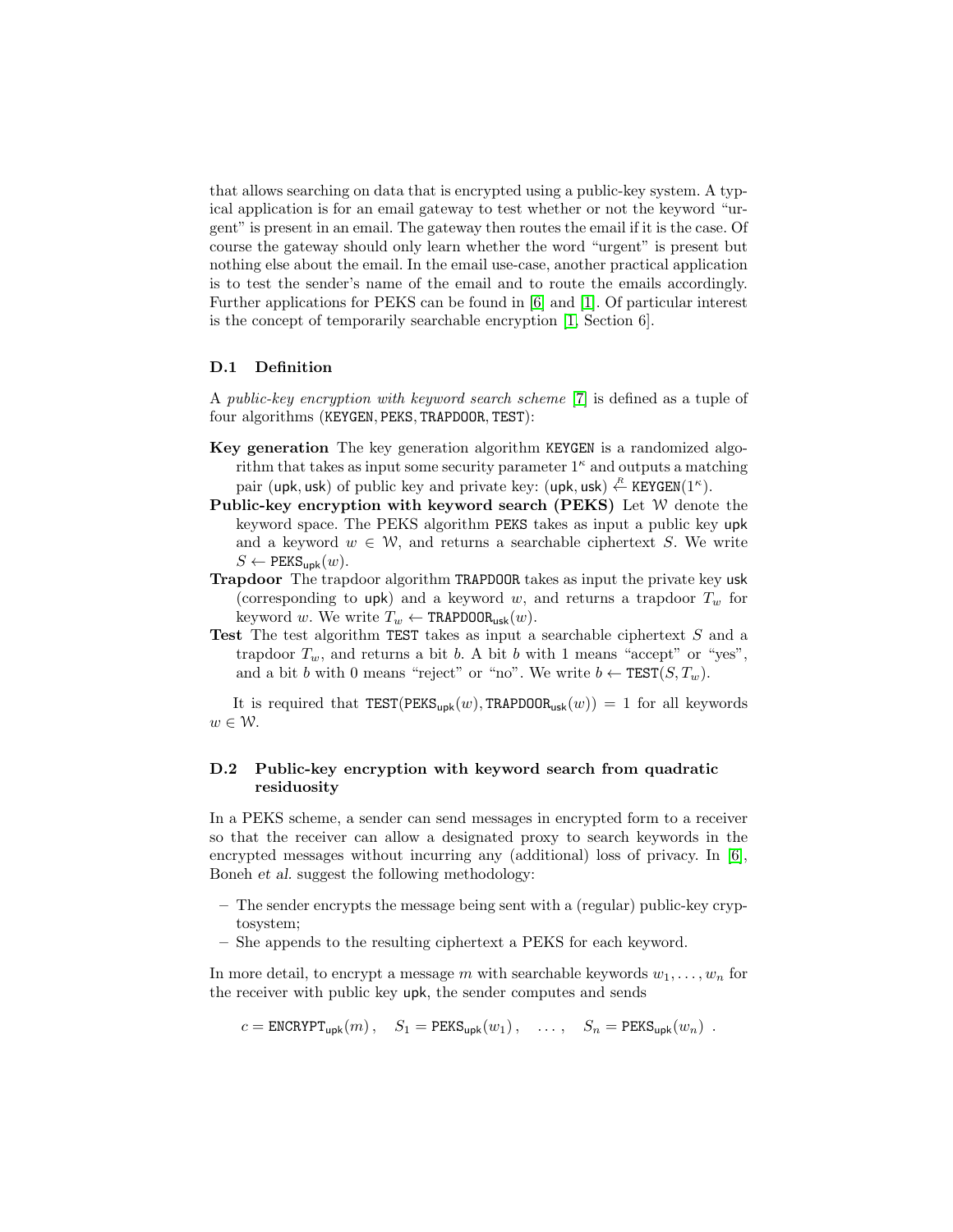The whole ciphertext is  $C = \{c, S_1, \ldots, S_n\}$ . Now if the receiver has given a proxy a trapdoor  $T_{w_j}$  for keyword  $w_j$  then this proxy can test whether the corresponding plaintext m contains the keyword  $w_i$ , but nothing more.

A conversion to turn an anonymous identity-based scheme (under certain conditions) into a PEKS scheme is developed in [\[6\]](#page-18-13). Some subsequent refinements are described in [\[1\]](#page-18-10). Applied to the scheme of  $\S 6.2$  $\S 6.2$  as a building block, we so obtain a PEKS scheme based on the quadratic residuosity. For slightly better efficiency, instead of verifying whether  $x_i = \mu^{-1}(\nu_i \cdot \tau_i)$  ( $\in \{0,1\}$ ), for  $0 \le i \le$  $k-1$ , the TEST algorithm equivalently verifies whether  $\tau_i = \nu_i \cdot (1 - 2x_i)$ . In detail, the scheme is as follows.

KEYGEN( $1^{\kappa}$ ) Given a security parameter  $\kappa$ , KEYGEN generates an RSA modulus  $N = pq$  where p and q are prime. It defines a security parameter k depending on  $\kappa$ . It also selects an element  $u \in \mathbb{J}_N \setminus \mathbb{QR}_N$  and a global integer d. The user's public key is  $upk = \{N, k, u, d, H_d\}$  where  $H_d$  is a cryptographic hash function mapping bit-strings to  $\mathbb{J}_N$  as per Eq. [\(4\)](#page-15-0). The user's private key is  $usk = {p, q}.$ 

PEKS<sub>upk</sub> $(w)$  To encrypt a keyword  $w \in \{0,1\}^*$ , PEKS selects a k-bit integer  $x =$  $\sum_{i=0}^{k-1} x_i 2^i$  (with  $x_i \in \{0, 1\}$ ). It defines  $R = \mathcal{H}_d(w)$ .

- For  $i = 0, \ldots, k 1$ , it does the following:
- 1. choose at random  $t_i, \bar{t}_i \in \mathbb{Z}/N\mathbb{Z}$ ;

2. let

$$
\varepsilon_{i} = (-1)^{x_{i}} \left( \frac{t_{i}}{N} \right), \ c_{i}^{(0)} = t_{i} + \frac{R}{t_{i}} \bmod N, \ c_{i}^{(1)} = \frac{c_{i}^{(0)} d + 4R}{c_{i}^{(0)} + d} \bmod N,
$$
  

$$
\bar{\varepsilon}_{i} = (-1)^{x_{i}} \left( \frac{\bar{t}_{i}}{N} \right), \ \bar{c}_{i}^{(0)} = \bar{t}_{i} + \frac{uR}{\bar{t}_{i}} \bmod N, \ \bar{c}_{i}^{(1)} = \frac{\bar{c}_{i}^{(0)} d + 4uR}{\bar{c}_{i}^{(0)} + d} \bmod N;
$$

3. choose random bits  $\beta_{1,i}, \beta_{2,i} \in \{0,1\}$  and set  $c_i = c_i^{(\beta_{1,i})}$  and  $\bar{c}_i = \bar{c}_i^{(\beta_{2,i})}$ . PEKS returns the searchable ciphertext  $S = \{x, \varepsilon_0, c_0, \bar{\varepsilon}_0, \bar{c}_0, \ldots, \varepsilon_{k-1}, c_{k-1},$  $\bar{\varepsilon}_{k-1}, \bar{c}_{k-1}\}.$ 

**TRAPDOOR**<sub>usk</sub> $(w)$  Given keyword w, trapdoor algorithm **TRAPDOOR** sets  $R = \mathcal{H}(w)$ . If  $R \in \mathbb{QR}_N$  it computes  $T_w = R^{1/2} \text{ mod } N$ ; otherwise it computes  $T_w =$  $(uR)^{1/2}$  mod N. TRAPDOOR returns  $T_w$ .

TEST(S,  $T_w$ ) For keyword w, TEST uses the trapdoor  $T_w$ . Let  $R = H_d(w)$ . Given a searchable ciphertext  $S = \{x, \varepsilon_0, c_0, \overline{\varepsilon}_0, \overline{c}_0, \ldots, \varepsilon_{k-1}, c_{k-1}, \overline{c}_{k-1}, \overline{c}_{k-1}\}\,$  if  $T_w^2 \equiv R \pmod{N}$ , TEST sets  $\nu_i = \varepsilon_i$ ,  $\gamma_i = c_i$  for  $0 \le i \le k-1$ , and  $\Delta = R$ ; otherwise it sets  $\nu_i = \bar{\varepsilon}_i$ ,  $\gamma_i = \bar{c}_i$  for  $0 \le i \le k-1$ , and  $\Delta = uR$ . Next, for  $i = 0, \ldots, k - 1$ , it does the following:

1. set  $\sigma_i = \left(\frac{{\gamma_i}^2 - 4\Delta}{N}\right)$  $\frac{-4\Delta}{N}\Big);$ 

2. set

$$
\tau_i = \begin{cases} \left(\frac{\gamma_i + 2T_w}{N}\right) & \text{if } \sigma_i = 1\\ \left(\frac{(\gamma_i + 2T_w)(d - 2T_w)(d - \gamma_i)}{N}\right) & \text{if } \sigma_i = -1 \end{cases};
$$

3. set  $b_i = 1$  if  $\tau_i = \nu_i \cdot (1 - 2x_i)$ ; set  $b_i = 0$  otherwise;

TEST returns 1 if and only if  $b_i = 1$  for all  $0 \le i \le k - 1$ ; and 0 otherwise.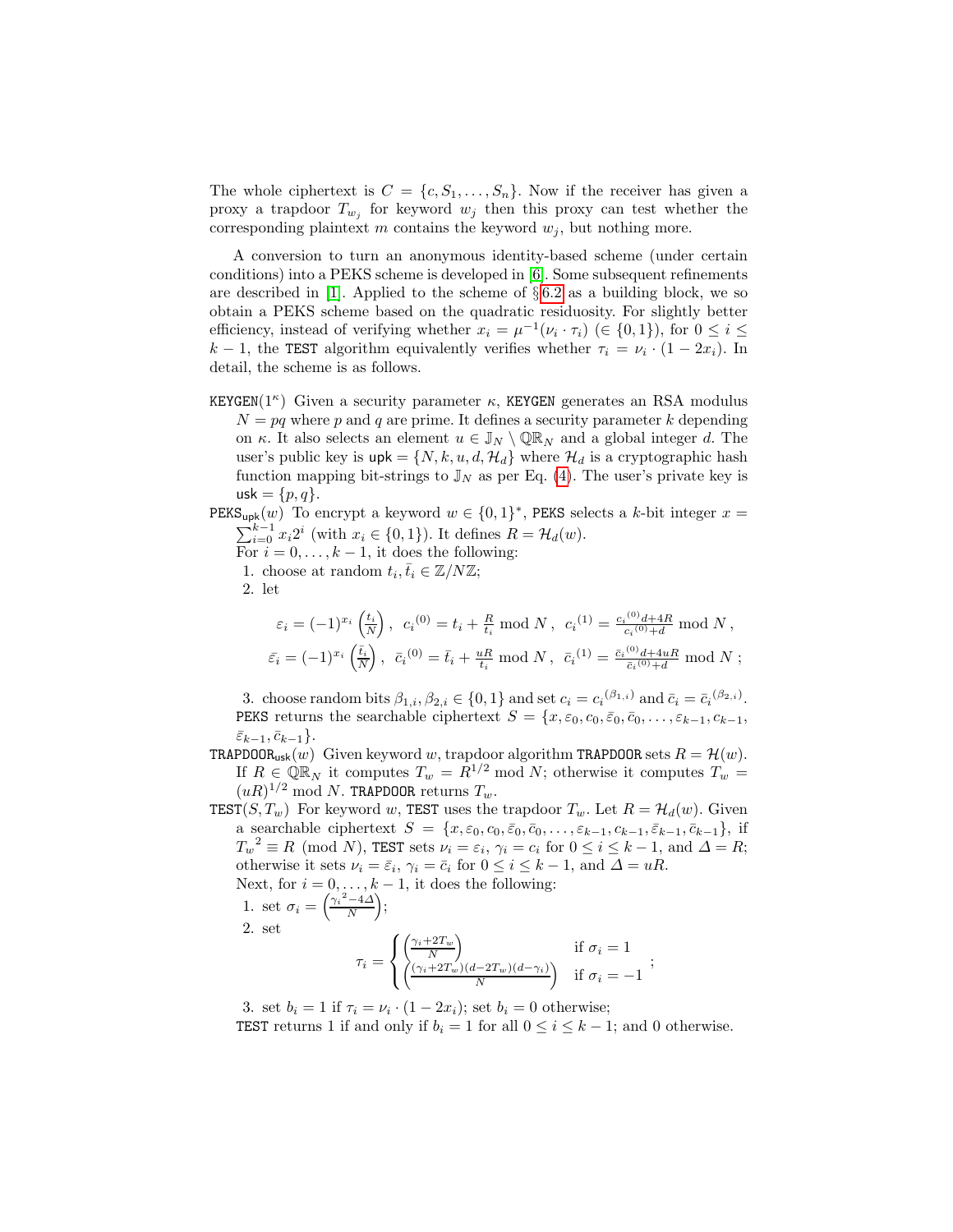# <span id="page-27-0"></span>E A Remark on Boneh-Gentry-Hamburg Abstract IBE System

Cocks' scheme was subsequently revisited by Boneh, Gentry, and Hamburg [\[8\]](#page-18-4). The advantage of their scheme resides in the length of the ciphertexts. While the encryption of an  $\ell$ -bit message requires  $2\ell \cdot \log_2 N$  bits with Cocks' scheme, ciphertext size in Boneh-Gentry-Hamburg scheme is about  $\ell + \log_2 N$  bits.

This section simplifies the abstract IBE system with short ciphertexts as presented in [\[8,](#page-18-4) Section 3].

### E.1 Description

SETUP and EXTRACT are similar to Cocks' scheme. ENCRYPT and DECRYPT require a deterministic algorithm  $Q$  taking as input an RSA modulus  $N$  and three elements  $u, R, S \in \mathbb{Z}/N\mathbb{Z}$  and returning four *IBE-compatible polynomials*  $f, g, \overline{f}, \tau \in \mathbb{Z}/N\mathbb{Z}[X]$ . Polynomials  $f, \overline{f}, g, \tau$  are said IBE-compatible if and only if the following conditions are met:

- c1. If  $R, S \in \mathbb{Q}\mathbb{R}_N$  then  $f(r)g(s) \in \mathbb{Q}\mathbb{R}_N$  for all square roots r of R and s of S;
- c2. If  $R \in \mathbb{Q}\mathbb{R}_N$  then  $f(r)f(-r)S \in \mathbb{Q}\mathbb{R}_N$  for all square roots r of R;
- c3. If  $uR, S \in \mathbb{Q}\mathbb{R}_N$  then  $\bar{f}(\bar{r})g(s)\tau(s) \in \mathbb{Q}\mathbb{R}_N$  for all square roots  $\bar{r}$  of  $uR$  and s of S;
- c4. If  $uR \in \mathbb{Q}\mathbb{R}_N$  then  $\bar{f}(\bar{r})\bar{f}(-\bar{r})S \in \mathbb{Q}\mathbb{R}_N$  for all square roots  $\bar{r}$  of  $uR$ ;
- c5. If  $S \in \mathbb{Q}\mathbb{R}_N$  then  $\tau(s)\tau(-s)u \in \mathbb{Q}\mathbb{R}_N$  for all square roots s of S;
- c6. Polynomial  $\tau$  is independent of R.

In more detail, the Boneh-Gentry-Hamburg scheme goes as follows.

- SETUP( $1^{\kappa}$ ) Given a security parameter  $\kappa$ , SETUP generates an RSA modulus  $N =$ pq where p and q are prime. It also generates a random element  $u \in \mathbb{J}_N \backslash \mathbb{Q} \mathbb{R}_N$ . The public system parameters are  $\{N, u, \mathcal{H}, \mathcal{Q}\}\$  where  $\mathcal H$  is a cryptographic hash function mapping bitstrings to  $\mathbb{J}_N$ . The master secret key is msk =  $\{p,q\}.$
- EXTRACT<sub>msk</sub>(id) Using hash function H, EXTRACT sets  $R_{id} = H(id)$ . If  $R_{id} \in \mathbb{Q} \mathbb{R}_N$ it computes  $r_{\mathsf{id}} = R_{\mathsf{id}}^{1/2} \text{ mod } N$ ; otherwise it computes  $r_{\mathsf{id}} = (uR_{\mathsf{id}})^{1/2} \text{ mod } N$ N. EXTRACT returns user's private key usk =  $\{r_{\text{id}}\}.$
- ENCRYPT(id, m) To encrypt a message  $m \in {\pm 1}$  for user with identity id, ENCRYPT
	- chooses at random  $s \in \mathbb{Z}/N\mathbb{Z}$  and computes  $S = s^2 \mod N$ ;
	- runs  $Q(N, u, R_{\text{id}}, S)$  where  $R_{\text{id}} = H(\text{id})$  to obtain g and  $\tau$ ;
	- computes  $k = \left(\frac{\tau(s)}{N}\right)$  $\frac{f(s)}{N};$
	- forms  $w = m \cdot \left(\frac{g(s)}{N}\right)$  $\frac{f(s)}{N};$
	- returns ciphertext  $C = (S, k, w)$ .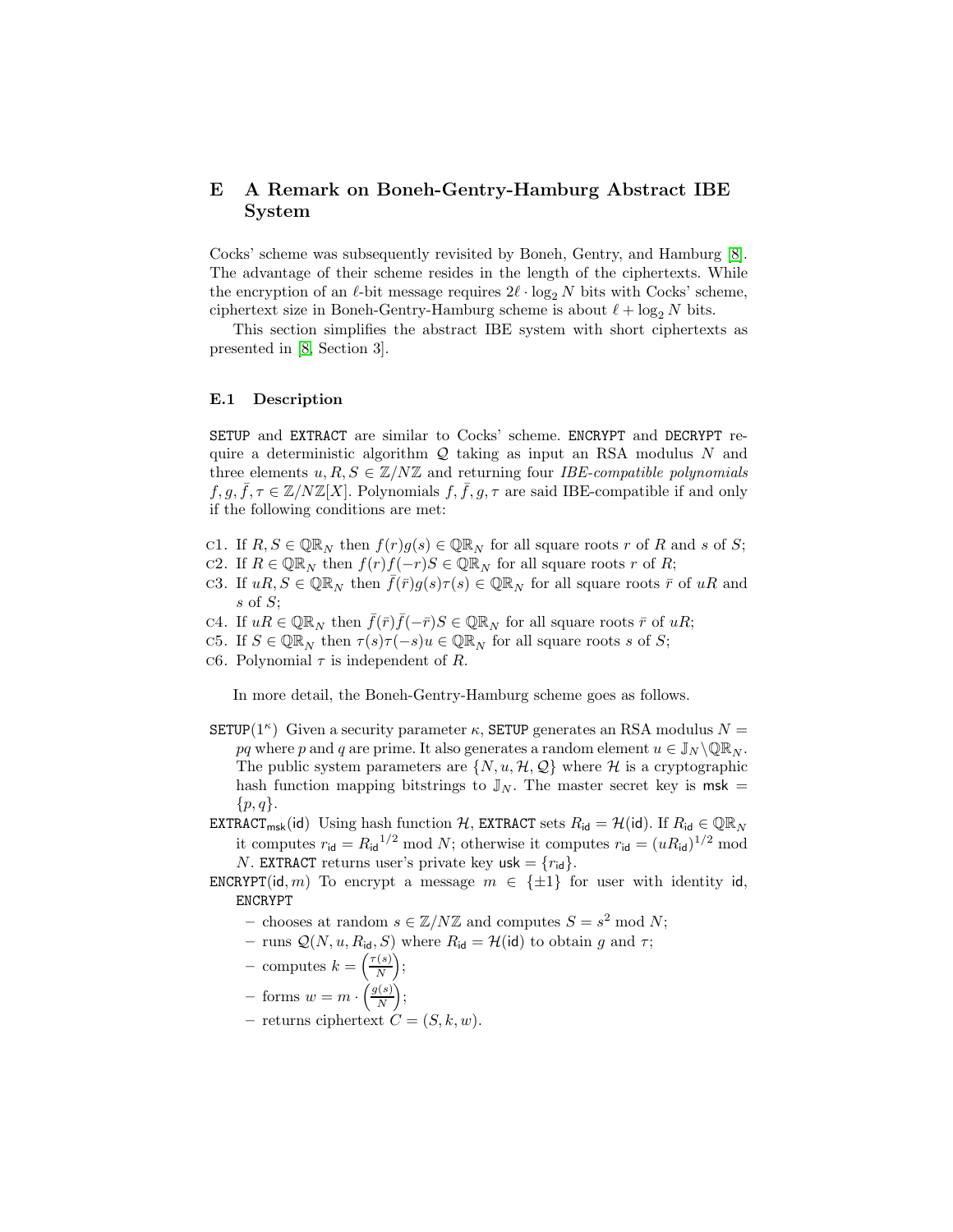DECRYPT(usk, C) To decrypt  $C = (S, k, w)$ , intended for user with identity id, DECRYPT runs  $\mathcal{Q}(N, u, R_{id}, S)$  to obtain f and f. Plaintext m is then recovered as

$$
m = \begin{cases} w \cdot \left(\frac{f(r_{\text{id}})}{N}\right) & \text{if } r_{\text{id}}^2 \equiv R_{\text{id}} \pmod{N} \\ w \cdot k \cdot \left(\frac{\bar{f}(r_{\text{id}})}{N}\right) & \text{otherwise} \end{cases}
$$

using the user's private key  $\mathsf{usk} = \{r_{\mathsf{id}}\}.$ 

The correctness of the decryption follows from conditions c1–c6 imposed to polynomials  $f, \overline{f}, g, \tau$ .

The encryption of an  $\ell$ -bit message  $m = (m_1, m_2, \ldots, m_\ell) \in {\{\pm 1\}}^\ell$  proceeds broadly in the same way except that the user's private key is now usk =  ${r_{\mathsf{id},1}, r_{\mathsf{id},2}, \ldots, r_{\mathsf{id},\ell}}$  where  $r_{\mathsf{id},j}^2 \equiv R_{\mathsf{id},j} \pmod{N}$  if  $R_{\mathsf{id},j} \in \mathbb{QR}_N$  and  $r_{\mathsf{id},j}^2 \equiv$  $uR_{\mathsf{id},j} \pmod{N}$  if  $R_{\mathsf{id},j} \in \mathbb{J}_N \setminus \mathbb{QR}_N$ , and where  $R_{\mathsf{id},j} = \mathcal{H}(\mathsf{id},j)$  for  $1 \leq j \leq \ell$ . In other words, identity id is hashed  $\ell$  times so as to produce  $\ell$  values  $R_{id,j}$ for  $1 \leq j \leq \ell$ . Now, each pair  $(S, R_{\mathsf{id},j})$  (with the same S) is used to encrypt one message bit  $m_j$ ; namely,  $w_j = m_j \cdot \left(\frac{g_j(s)}{N}\right)$  $\frac{g_j(s)}{N}$  where  $g_j$  is obtained by running  $\mathcal{Q}(N, u, R_{\text{id},j}, S)$ . By the last condition, polynomial  $\tau$  is always the same for all values of  $R_{\mathsf{id},j}$ . The ciphertext corresponding to message  $m = (m_1, m_2, \ldots, m_\ell)$ is therefore given by  $C = \{S, k, (w_1, w_2, \dots, w_\ell)\}\.$  Plaintext message m is recovered from C bit-by-bit using private key usk =  ${r_{\text{id},1}, r_{\text{id},2}, \ldots, r_{\text{id},\ell}}$  as  $m_j =$  $w_j \cdot \left(\frac{f(r_{\mathsf{id},j})}{N}\right)$  $\left(\frac{r_{\mathsf{id},j}}{N}\right)$  if  $r_{\mathsf{id},j}{}^2 \equiv R_{\mathsf{id},j} \pmod{N}$  and as  $m_j = w_j \cdot k \cdot \left(\frac{\bar{f}(r_{\mathsf{id},j})}{N}\right)$  $\binom{r_{\text{id},j}}{N}$  otherwise, for  $1 \leq j \leq \ell$ .

### E.2 A simplified abstract IBE

As described in the previous section, the abstract Boneh-Gentry-Hamburg system makes use of polynomials  $f, \overline{f}, g, \tau \in \mathbb{Z}/N\mathbb{Z}[X]$ . To simplify the notation, we consider one-bit messages but the discussion readily extends to  $\ell$ -bit messages,  $\ell > 1$ .

We observe that polynomials f and  $\bar{f}$  are evaluated at  $r_{\text{id}}$  and that polynomials g and  $\tau$  are evaluated at s. Furthermore, we note that the values of  $R_{\rm id}$ and of S are publicly known. So, letting  $\delta$  denote the degree of polynomial f and  $f(X) = \sum_{k=0}^{5} f_k X^k$  with  $f_k \in \mathbb{Z}/N\mathbb{Z}$ , we can write

$$
f(r_{\mathsf{id}}) = \sum_{k=0}^{\delta} f_k r_{\mathsf{id}}^k = A r_{\mathsf{id}} + B \pmod{N} \tag{7}
$$

where

$$
A = \sum_{\substack{0 \le k \le \delta \\ k \text{ odd}}} f_k r_{\mathsf{id}}^{(k-1)} = \begin{cases} \sum_{\substack{0 \le k \le \delta \\ k \text{ odd}}} f_k R_{\mathsf{id}}^{(k-1)/2} \pmod{N} & \text{if } r_{\mathsf{id}}^2 \equiv \\ \sum_{\substack{0 \le k \le \delta \\ k \text{ odd}}} f_k (u R_{\mathsf{id}})^{(k-1)/2} \pmod{N} & \text{otherwise} \end{cases}
$$